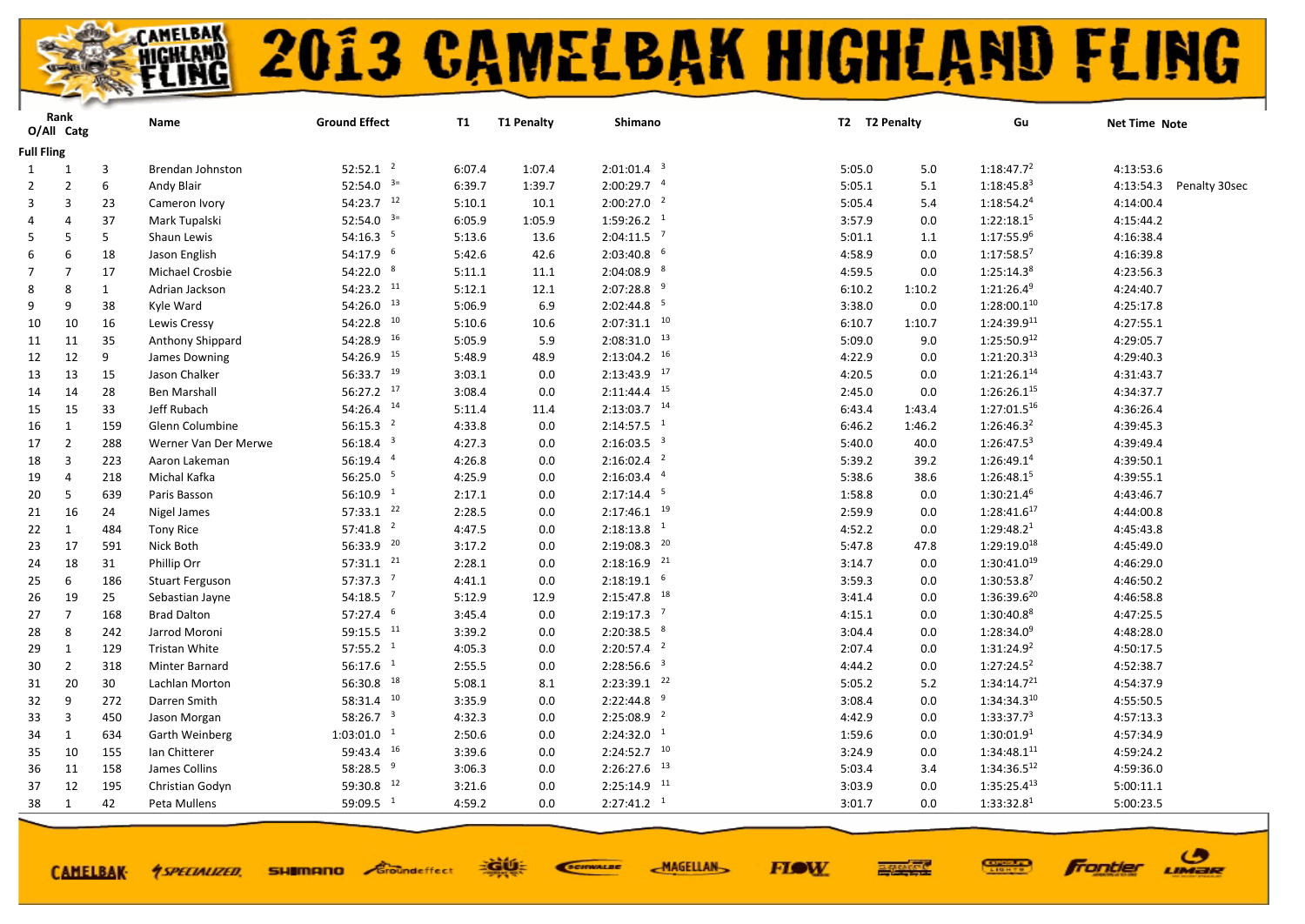| 59:39.8 14<br>2:25:09.9 12<br>1:35:47.114<br>13<br>5:00:36.8<br>274<br>Andrew Snaidero<br>3:18.5<br>0.0<br>3:17.5<br>39<br>0.0<br>$1:00:29.2$ <sup>3</sup><br>$2:28:32.2$ <sup>3</sup><br>$1:31:44.4^{3}$<br>$\overline{2}$<br>27<br><b>Bradley Jolliffe</b><br>2:41.2<br>0.0<br>0.0<br>5:00:45.8<br>40<br>3:14.4<br>$1:01:56.8$ <sup>11</sup><br>$2:27:47.5$ <sup>4</sup><br>1:31:57.54<br>3:33.2<br>5:01:41.8<br>$\overline{4}$<br>365<br>Wayne Dickinson<br>0.0<br>3:20.5<br>0.0<br>41<br>$2:25:49.6$ <sup>15</sup><br>$1:00:37.6$ <sup>19</sup><br>$1:37:38.1^{15}$<br>4:30.5<br>5:04:38.2<br>5:32.9<br>42<br>14<br>285<br><b>Brian Tracey</b><br>0.0<br>32.9<br>$2:29:08.4$ <sup>5</sup><br>$1:00:48.1$ <sup>9</sup><br>4:03.1<br>1:34:36.75<br>5:05:12.1<br>5<br>391<br>Gary Harwood<br>5:38.9<br>43<br>0.0<br>38.9<br>58:28.0 8<br>$2:26:38.8$ <sup>14</sup><br>$1:39:59.7^{16}$<br>Olivier Vallee<br>3:11.8<br>5:05:27.9<br>15<br>287<br>0.0<br>5:21.4<br>21.4<br>44<br>$2:31:08.5$ $17$<br>59:36.0 13<br>1:35:10.7 <sup>17</sup><br>5:05:55.2<br>16<br>212<br>Ben Howarth<br>3:17.3<br>0.0<br>2:35.8<br>0.0<br>45<br>$2:28:57.9$ <sup>21</sup><br>$1:02:12.9$ $27$<br>$1:35:04.6^{18}$<br>5:06:34.1<br>17<br>5:18.7<br>236<br><b>Brad McFayden</b><br>18.7<br>4:58.7<br>0.0<br>46<br>$59:41.2$ <sup>1</sup><br>$2:29:45.1$ <sup>1</sup><br>1:36:20.3 <sup>1</sup><br>5:07:28.2<br>4:35.7<br>47<br>1<br>595<br>Paul Morgan<br>0.0<br>6:41.6<br>1:41.6<br>$2:31:42.4$ <sup>19</sup><br>59:39.9 15<br>$1:37:08.2^{19}$<br>5:08:30.5<br>2:39.7<br>3:02.7<br>48<br>18<br>166<br>Jarrod Crosby<br>0.0<br>0.0<br>2:29:35.9 4<br>$1:03:22.8$ <sup>7</sup><br>3:35.0<br>$1:36:21.5^2$<br>5:09:20.2<br>$\overline{2}$<br>582<br>0.0<br>4:09.0<br>0.0<br>49<br>Garry James<br>$1:01:10.5$ <sup>10</sup><br>$2:29:44.5$ <sup>6</sup><br>1:38:58.96<br>2:58.4<br>5:09:53.9<br>6<br><b>Eric Allas</b><br>2:05.5<br>50<br>307<br>0.0<br>0.0<br>2:29:11.0 <sup>2</sup><br>$1:00:30.7$ <sup>2</sup><br>1:40:27.9 <sup>3</sup><br>$\overline{3}$<br>Steven Horn<br>4:08.1<br>0.0<br>5:10:09.6<br>51<br>581<br>3:04.8<br>0.0<br>$59:37.2$ <sup>2</sup><br>$2:29:47.4$ <sup>4</sup><br>1:39:28.7 <sup>4</sup><br>5:10:16.3<br>3<br>115<br>6:01.3<br>5:21.7<br>52<br>Lucas Laxale<br>1:01.3<br>21.7<br>$2:30:22.3$ <sup>23</sup><br>$1:01:30.2$ <sup>22</sup><br>$1:39:05.6^{20}$<br>4:09.1<br>4:08.1<br>5:10:58.1<br>53<br>19<br>211<br>Pat Howard<br>0.0<br>0.0<br>$2:30:40.3$ <sup>18</sup><br>$1:00:30.6$ $17$<br>1:41:08.8 <sup>22</sup><br>5:12:19.7<br>20<br>260<br>2:44.9<br>George Ruzek<br>0.0<br>4:25.0<br>0.0<br>54<br>$1:04:37.4$ <sup>9</sup><br>$2:30:34.0$ <sup>5</sup><br>1:38:08.24<br><b>Ray Giddins</b><br>3:16.0<br>5:13:19.6<br>568<br>0.0<br>4:39.4<br>0.0<br>55<br>$\overline{4}$<br>$1:04:47.8$ <sup>21</sup><br>$2:31:16.3$ <sup>12</sup><br>1:36:54.4 <sup>7</sup><br>5:13:33.7<br>56<br>$\overline{7}$<br>520<br>Lincoln Thompson<br>5:35.2<br>35.2<br>4:52.8<br>0.0 | O/All Catg | Rank | Name | <b>Ground Effect</b> | T1 | <b>T1 Penalty</b> | Shimano | T2 T2 Penalty | Gu | Net Time Note |
|--------------------------------------------------------------------------------------------------------------------------------------------------------------------------------------------------------------------------------------------------------------------------------------------------------------------------------------------------------------------------------------------------------------------------------------------------------------------------------------------------------------------------------------------------------------------------------------------------------------------------------------------------------------------------------------------------------------------------------------------------------------------------------------------------------------------------------------------------------------------------------------------------------------------------------------------------------------------------------------------------------------------------------------------------------------------------------------------------------------------------------------------------------------------------------------------------------------------------------------------------------------------------------------------------------------------------------------------------------------------------------------------------------------------------------------------------------------------------------------------------------------------------------------------------------------------------------------------------------------------------------------------------------------------------------------------------------------------------------------------------------------------------------------------------------------------------------------------------------------------------------------------------------------------------------------------------------------------------------------------------------------------------------------------------------------------------------------------------------------------------------------------------------------------------------------------------------------------------------------------------------------------------------------------------------------------------------------------------------------------------------------------------------------------------------------------------------------------------------------------------------------------------------------------------------------------------------------------------------------------------------------------------------------------------------------------------------------------------------------------------------------------------------------------------------------------------------------------------------------------------------------------------------------------------------------------------------------------------------------|------------|------|------|----------------------|----|-------------------|---------|---------------|----|---------------|
|                                                                                                                                                                                                                                                                                                                                                                                                                                                                                                                                                                                                                                                                                                                                                                                                                                                                                                                                                                                                                                                                                                                                                                                                                                                                                                                                                                                                                                                                                                                                                                                                                                                                                                                                                                                                                                                                                                                                                                                                                                                                                                                                                                                                                                                                                                                                                                                                                                                                                                                                                                                                                                                                                                                                                                                                                                                                                                                                                                                      |            |      |      |                      |    |                   |         |               |    |               |
|                                                                                                                                                                                                                                                                                                                                                                                                                                                                                                                                                                                                                                                                                                                                                                                                                                                                                                                                                                                                                                                                                                                                                                                                                                                                                                                                                                                                                                                                                                                                                                                                                                                                                                                                                                                                                                                                                                                                                                                                                                                                                                                                                                                                                                                                                                                                                                                                                                                                                                                                                                                                                                                                                                                                                                                                                                                                                                                                                                                      |            |      |      |                      |    |                   |         |               |    |               |
|                                                                                                                                                                                                                                                                                                                                                                                                                                                                                                                                                                                                                                                                                                                                                                                                                                                                                                                                                                                                                                                                                                                                                                                                                                                                                                                                                                                                                                                                                                                                                                                                                                                                                                                                                                                                                                                                                                                                                                                                                                                                                                                                                                                                                                                                                                                                                                                                                                                                                                                                                                                                                                                                                                                                                                                                                                                                                                                                                                                      |            |      |      |                      |    |                   |         |               |    |               |
|                                                                                                                                                                                                                                                                                                                                                                                                                                                                                                                                                                                                                                                                                                                                                                                                                                                                                                                                                                                                                                                                                                                                                                                                                                                                                                                                                                                                                                                                                                                                                                                                                                                                                                                                                                                                                                                                                                                                                                                                                                                                                                                                                                                                                                                                                                                                                                                                                                                                                                                                                                                                                                                                                                                                                                                                                                                                                                                                                                                      |            |      |      |                      |    |                   |         |               |    |               |
|                                                                                                                                                                                                                                                                                                                                                                                                                                                                                                                                                                                                                                                                                                                                                                                                                                                                                                                                                                                                                                                                                                                                                                                                                                                                                                                                                                                                                                                                                                                                                                                                                                                                                                                                                                                                                                                                                                                                                                                                                                                                                                                                                                                                                                                                                                                                                                                                                                                                                                                                                                                                                                                                                                                                                                                                                                                                                                                                                                                      |            |      |      |                      |    |                   |         |               |    |               |
|                                                                                                                                                                                                                                                                                                                                                                                                                                                                                                                                                                                                                                                                                                                                                                                                                                                                                                                                                                                                                                                                                                                                                                                                                                                                                                                                                                                                                                                                                                                                                                                                                                                                                                                                                                                                                                                                                                                                                                                                                                                                                                                                                                                                                                                                                                                                                                                                                                                                                                                                                                                                                                                                                                                                                                                                                                                                                                                                                                                      |            |      |      |                      |    |                   |         |               |    |               |
|                                                                                                                                                                                                                                                                                                                                                                                                                                                                                                                                                                                                                                                                                                                                                                                                                                                                                                                                                                                                                                                                                                                                                                                                                                                                                                                                                                                                                                                                                                                                                                                                                                                                                                                                                                                                                                                                                                                                                                                                                                                                                                                                                                                                                                                                                                                                                                                                                                                                                                                                                                                                                                                                                                                                                                                                                                                                                                                                                                                      |            |      |      |                      |    |                   |         |               |    |               |
|                                                                                                                                                                                                                                                                                                                                                                                                                                                                                                                                                                                                                                                                                                                                                                                                                                                                                                                                                                                                                                                                                                                                                                                                                                                                                                                                                                                                                                                                                                                                                                                                                                                                                                                                                                                                                                                                                                                                                                                                                                                                                                                                                                                                                                                                                                                                                                                                                                                                                                                                                                                                                                                                                                                                                                                                                                                                                                                                                                                      |            |      |      |                      |    |                   |         |               |    |               |
|                                                                                                                                                                                                                                                                                                                                                                                                                                                                                                                                                                                                                                                                                                                                                                                                                                                                                                                                                                                                                                                                                                                                                                                                                                                                                                                                                                                                                                                                                                                                                                                                                                                                                                                                                                                                                                                                                                                                                                                                                                                                                                                                                                                                                                                                                                                                                                                                                                                                                                                                                                                                                                                                                                                                                                                                                                                                                                                                                                                      |            |      |      |                      |    |                   |         |               |    |               |
|                                                                                                                                                                                                                                                                                                                                                                                                                                                                                                                                                                                                                                                                                                                                                                                                                                                                                                                                                                                                                                                                                                                                                                                                                                                                                                                                                                                                                                                                                                                                                                                                                                                                                                                                                                                                                                                                                                                                                                                                                                                                                                                                                                                                                                                                                                                                                                                                                                                                                                                                                                                                                                                                                                                                                                                                                                                                                                                                                                                      |            |      |      |                      |    |                   |         |               |    |               |
|                                                                                                                                                                                                                                                                                                                                                                                                                                                                                                                                                                                                                                                                                                                                                                                                                                                                                                                                                                                                                                                                                                                                                                                                                                                                                                                                                                                                                                                                                                                                                                                                                                                                                                                                                                                                                                                                                                                                                                                                                                                                                                                                                                                                                                                                                                                                                                                                                                                                                                                                                                                                                                                                                                                                                                                                                                                                                                                                                                                      |            |      |      |                      |    |                   |         |               |    |               |
|                                                                                                                                                                                                                                                                                                                                                                                                                                                                                                                                                                                                                                                                                                                                                                                                                                                                                                                                                                                                                                                                                                                                                                                                                                                                                                                                                                                                                                                                                                                                                                                                                                                                                                                                                                                                                                                                                                                                                                                                                                                                                                                                                                                                                                                                                                                                                                                                                                                                                                                                                                                                                                                                                                                                                                                                                                                                                                                                                                                      |            |      |      |                      |    |                   |         |               |    |               |
|                                                                                                                                                                                                                                                                                                                                                                                                                                                                                                                                                                                                                                                                                                                                                                                                                                                                                                                                                                                                                                                                                                                                                                                                                                                                                                                                                                                                                                                                                                                                                                                                                                                                                                                                                                                                                                                                                                                                                                                                                                                                                                                                                                                                                                                                                                                                                                                                                                                                                                                                                                                                                                                                                                                                                                                                                                                                                                                                                                                      |            |      |      |                      |    |                   |         |               |    |               |
|                                                                                                                                                                                                                                                                                                                                                                                                                                                                                                                                                                                                                                                                                                                                                                                                                                                                                                                                                                                                                                                                                                                                                                                                                                                                                                                                                                                                                                                                                                                                                                                                                                                                                                                                                                                                                                                                                                                                                                                                                                                                                                                                                                                                                                                                                                                                                                                                                                                                                                                                                                                                                                                                                                                                                                                                                                                                                                                                                                                      |            |      |      |                      |    |                   |         |               |    |               |
|                                                                                                                                                                                                                                                                                                                                                                                                                                                                                                                                                                                                                                                                                                                                                                                                                                                                                                                                                                                                                                                                                                                                                                                                                                                                                                                                                                                                                                                                                                                                                                                                                                                                                                                                                                                                                                                                                                                                                                                                                                                                                                                                                                                                                                                                                                                                                                                                                                                                                                                                                                                                                                                                                                                                                                                                                                                                                                                                                                                      |            |      |      |                      |    |                   |         |               |    |               |
|                                                                                                                                                                                                                                                                                                                                                                                                                                                                                                                                                                                                                                                                                                                                                                                                                                                                                                                                                                                                                                                                                                                                                                                                                                                                                                                                                                                                                                                                                                                                                                                                                                                                                                                                                                                                                                                                                                                                                                                                                                                                                                                                                                                                                                                                                                                                                                                                                                                                                                                                                                                                                                                                                                                                                                                                                                                                                                                                                                                      |            |      |      |                      |    |                   |         |               |    |               |
|                                                                                                                                                                                                                                                                                                                                                                                                                                                                                                                                                                                                                                                                                                                                                                                                                                                                                                                                                                                                                                                                                                                                                                                                                                                                                                                                                                                                                                                                                                                                                                                                                                                                                                                                                                                                                                                                                                                                                                                                                                                                                                                                                                                                                                                                                                                                                                                                                                                                                                                                                                                                                                                                                                                                                                                                                                                                                                                                                                                      |            |      |      |                      |    |                   |         |               |    |               |
|                                                                                                                                                                                                                                                                                                                                                                                                                                                                                                                                                                                                                                                                                                                                                                                                                                                                                                                                                                                                                                                                                                                                                                                                                                                                                                                                                                                                                                                                                                                                                                                                                                                                                                                                                                                                                                                                                                                                                                                                                                                                                                                                                                                                                                                                                                                                                                                                                                                                                                                                                                                                                                                                                                                                                                                                                                                                                                                                                                                      |            |      |      |                      |    |                   |         |               |    |               |
| $2:30:23.2$ <sup>22</sup><br>$1:01:11.9$ <sup>20</sup><br>$1:40:42.8^{23}$<br>21<br>152<br>5:05.9<br>5.9<br>5:13:48.6<br>57<br>Dave Carter<br>6:24.8<br>1:24.8                                                                                                                                                                                                                                                                                                                                                                                                                                                                                                                                                                                                                                                                                                                                                                                                                                                                                                                                                                                                                                                                                                                                                                                                                                                                                                                                                                                                                                                                                                                                                                                                                                                                                                                                                                                                                                                                                                                                                                                                                                                                                                                                                                                                                                                                                                                                                                                                                                                                                                                                                                                                                                                                                                                                                                                                                       |            |      |      |                      |    |                   |         |               |    |               |
| $2:33:12.0$ $27$<br>22<br>$1:02:24.5$ <sup>31</sup><br>1:38:22.5 <sup>24</sup><br>247<br>Tim Nelson<br>4:45.7<br>5:13:59.0<br>58<br>0.0<br>4:41.4<br>0.0                                                                                                                                                                                                                                                                                                                                                                                                                                                                                                                                                                                                                                                                                                                                                                                                                                                                                                                                                                                                                                                                                                                                                                                                                                                                                                                                                                                                                                                                                                                                                                                                                                                                                                                                                                                                                                                                                                                                                                                                                                                                                                                                                                                                                                                                                                                                                                                                                                                                                                                                                                                                                                                                                                                                                                                                                             |            |      |      |                      |    |                   |         |               |    |               |
| $2:33:55.7$ <sup>2</sup><br>$1:04:05.1$ <sup>2</sup><br>$1:36:11.2^2$<br>5:14:25.3<br>$\overline{2}$<br>632<br>5:13.3<br>13.3<br>3:46.5<br>0.0<br>59<br>Stephen Tomczyk                                                                                                                                                                                                                                                                                                                                                                                                                                                                                                                                                                                                                                                                                                                                                                                                                                                                                                                                                                                                                                                                                                                                                                                                                                                                                                                                                                                                                                                                                                                                                                                                                                                                                                                                                                                                                                                                                                                                                                                                                                                                                                                                                                                                                                                                                                                                                                                                                                                                                                                                                                                                                                                                                                                                                                                                              |            |      |      |                      |    |                   |         |               |    |               |
| $2:31:51.5$ <sup>25</sup><br>$1:02:23.0$ 30<br>1:40:12.6 <sup>25</sup><br>23<br>4:53.7<br>5:14:27.1<br>60<br>241<br>Peter Moore<br>0.0<br>3:53.1<br>0.0                                                                                                                                                                                                                                                                                                                                                                                                                                                                                                                                                                                                                                                                                                                                                                                                                                                                                                                                                                                                                                                                                                                                                                                                                                                                                                                                                                                                                                                                                                                                                                                                                                                                                                                                                                                                                                                                                                                                                                                                                                                                                                                                                                                                                                                                                                                                                                                                                                                                                                                                                                                                                                                                                                                                                                                                                              |            |      |      |                      |    |                   |         |               |    |               |
| $2:39:01.5$ 8<br>$1:00:34.7$ <sup>3</sup><br>1:35:33.65<br>3:43.8<br>5:15:09.8<br>5<br>561<br>Paul Darvodelsky<br>0.0<br>4:27.4<br>0.0<br>61                                                                                                                                                                                                                                                                                                                                                                                                                                                                                                                                                                                                                                                                                                                                                                                                                                                                                                                                                                                                                                                                                                                                                                                                                                                                                                                                                                                                                                                                                                                                                                                                                                                                                                                                                                                                                                                                                                                                                                                                                                                                                                                                                                                                                                                                                                                                                                                                                                                                                                                                                                                                                                                                                                                                                                                                                                         |            |      |      |                      |    |                   |         |               |    |               |
| $1:04:28.8$ 37<br>$2:35:20.1$ 34<br>$1:33:13.0^{26}$<br>24<br>137<br>7:16.5<br>5:15:18.4<br>62<br>Tim Ba<br>2:16.5<br>4:26.4<br>0.0                                                                                                                                                                                                                                                                                                                                                                                                                                                                                                                                                                                                                                                                                                                                                                                                                                                                                                                                                                                                                                                                                                                                                                                                                                                                                                                                                                                                                                                                                                                                                                                                                                                                                                                                                                                                                                                                                                                                                                                                                                                                                                                                                                                                                                                                                                                                                                                                                                                                                                                                                                                                                                                                                                                                                                                                                                                  |            |      |      |                      |    |                   |         |               |    |               |
| $2:29:29.5$ <sup>20</sup><br>$1:01:53.1$ $25$<br>$1:44:43.7^{27}$<br>25<br>141<br>Jorge Baron Morris<br>2:35.9<br>0.0<br>5:30.3<br>5:16:36.6<br>63<br>30.3                                                                                                                                                                                                                                                                                                                                                                                                                                                                                                                                                                                                                                                                                                                                                                                                                                                                                                                                                                                                                                                                                                                                                                                                                                                                                                                                                                                                                                                                                                                                                                                                                                                                                                                                                                                                                                                                                                                                                                                                                                                                                                                                                                                                                                                                                                                                                                                                                                                                                                                                                                                                                                                                                                                                                                                                                           |            |      |      |                      |    |                   |         |               |    |               |
| $1:00:37.9$ <sup>4</sup><br>$2:29:44.1$ <sup>3</sup><br>1:46:23.56<br>3:37.1<br>5:16:45.5<br>6<br>565<br>Mike Foster<br>0.0<br>3:16.1<br>0.0<br>64                                                                                                                                                                                                                                                                                                                                                                                                                                                                                                                                                                                                                                                                                                                                                                                                                                                                                                                                                                                                                                                                                                                                                                                                                                                                                                                                                                                                                                                                                                                                                                                                                                                                                                                                                                                                                                                                                                                                                                                                                                                                                                                                                                                                                                                                                                                                                                                                                                                                                                                                                                                                                                                                                                                                                                                                                                   |            |      |      |                      |    |                   |         |               |    |               |
| $2:30:40.6$ <sup>9</sup><br>$1:04:30.0$ <sup>19</sup><br>2:56.8<br>1:41:40.68<br>5:16:51.2<br>8<br>David O'Connell<br>65<br>464<br>0.0<br>3:48.5<br>0.0                                                                                                                                                                                                                                                                                                                                                                                                                                                                                                                                                                                                                                                                                                                                                                                                                                                                                                                                                                                                                                                                                                                                                                                                                                                                                                                                                                                                                                                                                                                                                                                                                                                                                                                                                                                                                                                                                                                                                                                                                                                                                                                                                                                                                                                                                                                                                                                                                                                                                                                                                                                                                                                                                                                                                                                                                              |            |      |      |                      |    |                   |         |               |    |               |
| $1:02:16.9$ <sup>6</sup><br>$2:33:56.0$ <sup>7</sup><br>$1:40:04.8^7$<br>$\overline{7}$<br>5:16:54.1<br>Mark Hardy<br>5:36.4<br>4:54.1<br>66<br>573<br>36.4<br>0.0                                                                                                                                                                                                                                                                                                                                                                                                                                                                                                                                                                                                                                                                                                                                                                                                                                                                                                                                                                                                                                                                                                                                                                                                                                                                                                                                                                                                                                                                                                                                                                                                                                                                                                                                                                                                                                                                                                                                                                                                                                                                                                                                                                                                                                                                                                                                                                                                                                                                                                                                                                                                                                                                                                                                                                                                                   |            |      |      |                      |    |                   |         |               |    |               |
| $2:31:56.2$ <sup>11</sup><br>$1:04:06.3$ <sup>17</sup><br>$1:42:18.0^9$<br>9<br>456<br><b>Crawford Moules</b><br>2:41.3<br>5:18:20.5<br>67<br>0.0<br>2:14.2<br>0.0                                                                                                                                                                                                                                                                                                                                                                                                                                                                                                                                                                                                                                                                                                                                                                                                                                                                                                                                                                                                                                                                                                                                                                                                                                                                                                                                                                                                                                                                                                                                                                                                                                                                                                                                                                                                                                                                                                                                                                                                                                                                                                                                                                                                                                                                                                                                                                                                                                                                                                                                                                                                                                                                                                                                                                                                                   |            |      |      |                      |    |                   |         |               |    |               |
| $1:03:20.3$ $15$<br>$2:34:00.9$ <sup>14</sup><br>$1:41:38.2^{10}$<br>4:12.8<br>5:18:59.4<br>68<br>10<br>339<br>lan Bridgland<br>0.0<br>3:30.9<br>0.0                                                                                                                                                                                                                                                                                                                                                                                                                                                                                                                                                                                                                                                                                                                                                                                                                                                                                                                                                                                                                                                                                                                                                                                                                                                                                                                                                                                                                                                                                                                                                                                                                                                                                                                                                                                                                                                                                                                                                                                                                                                                                                                                                                                                                                                                                                                                                                                                                                                                                                                                                                                                                                                                                                                                                                                                                                 |            |      |      |                      |    |                   |         |               |    |               |
| $2:34:52.2$ <sup>31</sup><br>$1:03:08.2$ <sup>33</sup><br>$1:40:51.5^{28}$<br>5:19:30.2<br>26<br>5:38.3<br>4:28.2<br>162<br>Sam Coulter<br>38.3<br>0.0<br>69                                                                                                                                                                                                                                                                                                                                                                                                                                                                                                                                                                                                                                                                                                                                                                                                                                                                                                                                                                                                                                                                                                                                                                                                                                                                                                                                                                                                                                                                                                                                                                                                                                                                                                                                                                                                                                                                                                                                                                                                                                                                                                                                                                                                                                                                                                                                                                                                                                                                                                                                                                                                                                                                                                                                                                                                                         |            |      |      |                      |    |                   |         |               |    |               |
| 2:33:12.0 <sup>2</sup><br>$1:00:18.0$ <sup>2</sup><br>5:52.2<br>$1:45:28.3^2$<br>5:19:50.5<br>$\overline{2}$<br>43<br>52.2<br>3:46.8<br>70<br>Jo Bennett<br>0.0                                                                                                                                                                                                                                                                                                                                                                                                                                                                                                                                                                                                                                                                                                                                                                                                                                                                                                                                                                                                                                                                                                                                                                                                                                                                                                                                                                                                                                                                                                                                                                                                                                                                                                                                                                                                                                                                                                                                                                                                                                                                                                                                                                                                                                                                                                                                                                                                                                                                                                                                                                                                                                                                                                                                                                                                                      |            |      |      |                      |    |                   |         |               |    |               |
| $2:33:59.8$ 8<br>$1:00:31.1$ <sup>5</sup><br>4:12.1<br>1:44:01.1 <sup>11</sup><br>5:20:03.6<br>71<br>11<br>472<br><b>Frank Pilling</b><br>0.0<br>6:31.6<br>1:31.6                                                                                                                                                                                                                                                                                                                                                                                                                                                                                                                                                                                                                                                                                                                                                                                                                                                                                                                                                                                                                                                                                                                                                                                                                                                                                                                                                                                                                                                                                                                                                                                                                                                                                                                                                                                                                                                                                                                                                                                                                                                                                                                                                                                                                                                                                                                                                                                                                                                                                                                                                                                                                                                                                                                                                                                                                    |            |      |      |                      |    |                   |         |               |    |               |
| $1:04:07.8$ <sup>36</sup><br>$2:35:16.4$ 33<br>$1:40:46.6^{29}$<br>5:20:10.8<br>72<br>27<br>239<br><b>Timmy Mills</b><br>4:51.2<br>0.0<br>4:58.8<br>0.0                                                                                                                                                                                                                                                                                                                                                                                                                                                                                                                                                                                                                                                                                                                                                                                                                                                                                                                                                                                                                                                                                                                                                                                                                                                                                                                                                                                                                                                                                                                                                                                                                                                                                                                                                                                                                                                                                                                                                                                                                                                                                                                                                                                                                                                                                                                                                                                                                                                                                                                                                                                                                                                                                                                                                                                                                              |            |      |      |                      |    |                   |         |               |    |               |
| $2:34:27.1$ $26$<br>$1:00:32.3$ 18<br>$1:45:11.5^{30}$<br>28<br>280<br>4:03.1<br>5:20:10.9<br>73<br>Shane Taylor<br>0.0<br>3:37.3<br>0.0                                                                                                                                                                                                                                                                                                                                                                                                                                                                                                                                                                                                                                                                                                                                                                                                                                                                                                                                                                                                                                                                                                                                                                                                                                                                                                                                                                                                                                                                                                                                                                                                                                                                                                                                                                                                                                                                                                                                                                                                                                                                                                                                                                                                                                                                                                                                                                                                                                                                                                                                                                                                                                                                                                                                                                                                                                             |            |      |      |                      |    |                   |         |               |    |               |
| $2:32:18.3$ <sup>28</sup><br>$1:02:57.5$ <sup>32</sup><br>$1:43:26.4^{31}$<br>29<br>5:20:16.7<br>190<br>Tim Frankcombe<br>6:34.5<br>1:34.5<br>4:12.6<br>0.0<br>74                                                                                                                                                                                                                                                                                                                                                                                                                                                                                                                                                                                                                                                                                                                                                                                                                                                                                                                                                                                                                                                                                                                                                                                                                                                                                                                                                                                                                                                                                                                                                                                                                                                                                                                                                                                                                                                                                                                                                                                                                                                                                                                                                                                                                                                                                                                                                                                                                                                                                                                                                                                                                                                                                                                                                                                                                    |            |      |      |                      |    |                   |         |               |    |               |
| $2:34:20.3$ $20$<br>$1:05:49.3$ 33<br>$1:40:13.2^{12}$<br>5:20:22.8<br>12<br>334<br>David Bourke<br>4:35.9<br>0.0<br>4:16.7<br>75<br>0.0                                                                                                                                                                                                                                                                                                                                                                                                                                                                                                                                                                                                                                                                                                                                                                                                                                                                                                                                                                                                                                                                                                                                                                                                                                                                                                                                                                                                                                                                                                                                                                                                                                                                                                                                                                                                                                                                                                                                                                                                                                                                                                                                                                                                                                                                                                                                                                                                                                                                                                                                                                                                                                                                                                                                                                                                                                             |            |      |      |                      |    |                   |         |               |    |               |
| $2:36:34.2$ <sup>29</sup><br>$1:01:33.5$ <sup>23</sup><br>$1:42:23.2^{32}$<br>5:20:30.9<br>76<br>30<br>4:49.2<br>3:48.5<br>19<br>Stephen Henry<br>0.0<br>0.0                                                                                                                                                                                                                                                                                                                                                                                                                                                                                                                                                                                                                                                                                                                                                                                                                                                                                                                                                                                                                                                                                                                                                                                                                                                                                                                                                                                                                                                                                                                                                                                                                                                                                                                                                                                                                                                                                                                                                                                                                                                                                                                                                                                                                                                                                                                                                                                                                                                                                                                                                                                                                                                                                                                                                                                                                         |            |      |      |                      |    |                   |         |               |    |               |
| $2:28:51.9$ 13<br>1:43:27.513<br>77<br>13<br>$1:00:33.2$ 6<br>5:20:32.9<br>335<br>12:40.3<br>7:40.3<br>4:58.3<br>0.0<br><b>Ben Bowley</b>                                                                                                                                                                                                                                                                                                                                                                                                                                                                                                                                                                                                                                                                                                                                                                                                                                                                                                                                                                                                                                                                                                                                                                                                                                                                                                                                                                                                                                                                                                                                                                                                                                                                                                                                                                                                                                                                                                                                                                                                                                                                                                                                                                                                                                                                                                                                                                                                                                                                                                                                                                                                                                                                                                                                                                                                                                            |            |      |      |                      |    |                   |         |               |    |               |

**CAMELBAK-**

**SHIMANO** Groundeffect *<u>ASPECIALIZED.</u>* 

EGUE SCIENALDE **MAGELLAN** 



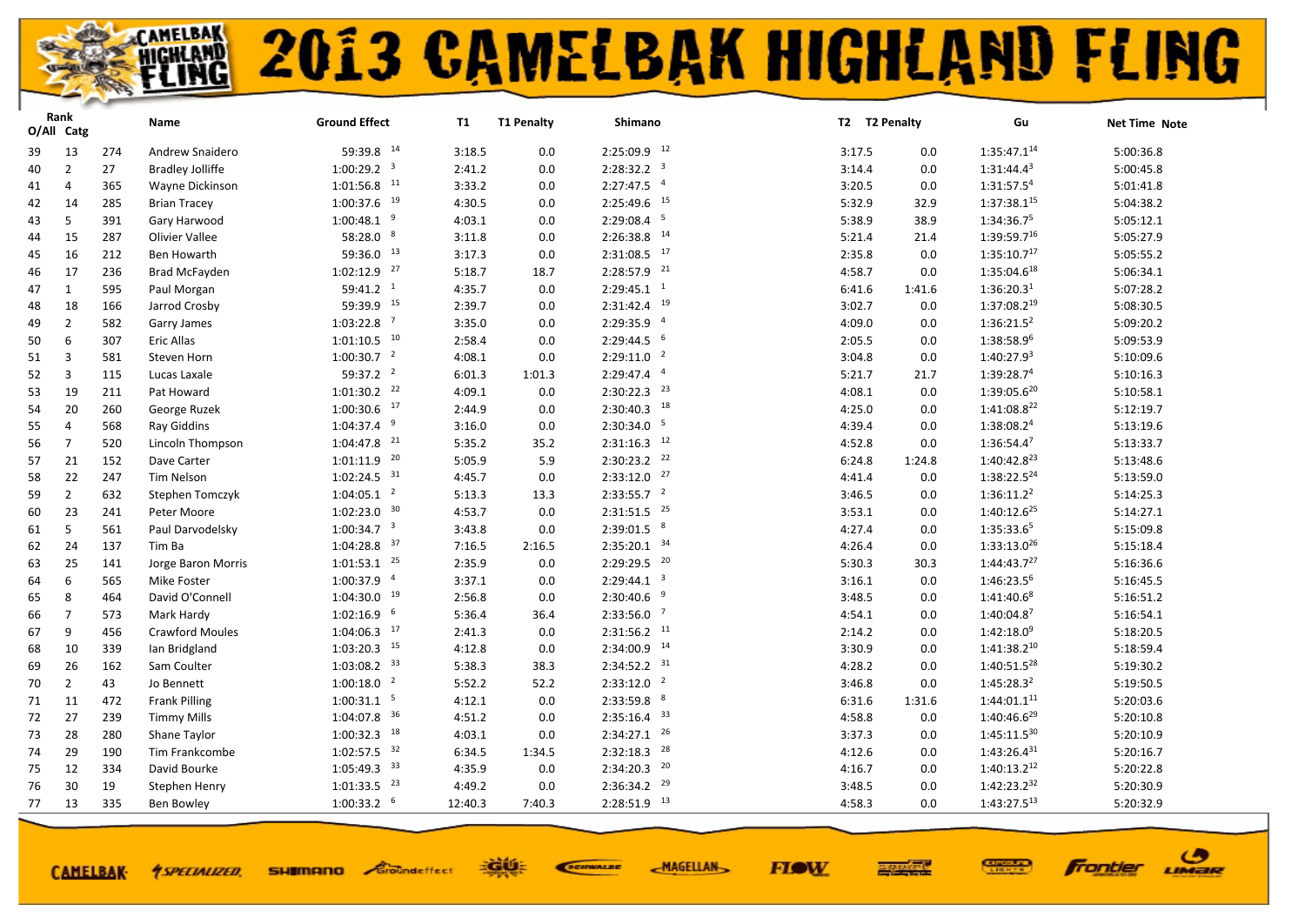|     | Rank<br>O/All Catg |     | Name                     | <b>Ground Effect</b>      | T1     | <b>T1 Penalty</b> | Shimano                   |        | T2 T2 Penalty | Gu                      | Net Time Note |
|-----|--------------------|-----|--------------------------|---------------------------|--------|-------------------|---------------------------|--------|---------------|-------------------------|---------------|
| 78  | 14                 | 425 | Michael Lander           | $1:05:12.0$ <sup>25</sup> | 6:38.4 | 1:38.4            | $2:32:40.8$ 17            | 5:13.0 | 13.0          | 1:41:59.514             | 5:21:43.7     |
| 79  | 15                 | 499 | Rodney Sebire            | $1:02:04.6$ <sup>12</sup> | 3:59.8 | 0.0               | $2:32:20.8$ <sup>7</sup>  | 4:48.6 | 0.0           | 1:47:30.515             | 5:21:55.9     |
| 80  | 16                 | 427 | Dave Langley             | $1:05:28.7$ <sup>28</sup> | 4:59.0 | 0.0               | 2:34:37.3 19              | 3:15.1 | 0.0           | 1:41:51.216             | 5:21:57.2     |
| 81  | 31                 | 295 | Robert Wieser            | $1:02:13.2$ <sup>28</sup> | 4:38.3 | 0.0               | $2:36:07.8$ <sup>30</sup> | 2:17.7 | 0.0           | 1:44:09.833             | 5:22:30.8     |
| 82  | 32                 | 183 | Michael Faretta          | $1:01:16.9$ <sup>21</sup> | 3:27.3 | 0.0               | $2:32:44.3$ <sup>24</sup> | 4:22.2 | 0.0           | 1:48:56.834             | 5:22:58.0     |
| 83  | 17                 | 449 | <b>Trent Moore</b>       | $1:02:07.5$ <sup>13</sup> | 3:23.8 | 0.0               | $2:33:38.8$ <sup>10</sup> | 3:27.9 | 0.0           | $1:47:49.0^{17}$        | 5:23:35.3     |
| 84  | 21                 | 11  | <b>William Andersson</b> | $1:09:08.4$ <sup>26</sup> | 2:28.0 | 0.0               | $2:38:26.7$ $24$          | 1:55.2 | 0.0           | 1:36:14.122             | 5:23:49.2     |
| 85  | 4                  | 125 | Nicholas Smith           | $1:02:09.4$ <sup>5</sup>  | 4:28.7 | 0.0               | $2:30:28.0$ <sup>5</sup>  | 3:17.5 | 0.0           | 1:51:15.9 <sup>5</sup>  | 5:23:53.3     |
| 86  | 18                 | 389 | Morten Hansen            | $1:05:10.8$ <sup>24</sup> | 3:45.4 | 0.0               | $2:37:52.8$ $^{24}$       | 3:21.0 | 0.0           | 1:40:50.118             | 5:23:53.7     |
| 87  | 19                 | 468 | Mark Oconnor             | $1:03:10.6$ <sup>14</sup> | 4:11.4 | 0.0               | $2:35:11.4$ <sup>16</sup> | 3:41.0 | 0.0           | 1:47:02.919             | 5:25:24.9     |
| 88  | 20                 | 417 | <b>Steve Kick</b>        | $1:04:29.4$ <sup>18</sup> | 3:46.4 | 0.0               | $2:36:34.3$ <sup>21</sup> | 4:30.0 | 0.0           | $1:44:35.7^{20}$        | 5:25:39.4     |
| 89  | 3                  | 626 | Patrick Jones            | $1:06:02.2$ <sup>3</sup>  | 6:15.0 | 1:15.0            | 2:36:39.2 <sup>3</sup>    | 5:44.6 | 44.6          | $1:41:23.6^3$           | 5:26:04.6     |
| 90  | 21                 | 440 | Andrew Matheson          | $1:04:59.0$ <sup>23</sup> | 5:12.4 | 12.4              | $2:34:34.6$ <sup>18</sup> | 5:19.2 | 19.2          | 1:47:30.7 <sup>21</sup> | 5:27:35.9     |
| 91  | 33                 | 217 | Elton Judd               | $1:03:57.7$ 35            | 6:34.6 | 1:34.6            | $2:39:48.4$ 35            | 5:15.9 | 15.9          | 1:42:27.635             | 5:28:04.2     |
| 92  | 34                 | 192 | Daniel Gardiner          | $1:09:00.3$ 60            | 3:05.5 | 0.0               | $2:36:54.8$ <sup>36</sup> | 5:14.5 | 14.5          | $1:42:03.1^{36}$        | 5:28:12.7     |
| 93  | 22                 | 459 | <b>Bruce Murphy</b>      | $1:05:18.8$ <sup>27</sup> | 4:15.7 | 0.0               | $2:37:39.2$ <sup>23</sup> | 4:45.1 | 0.0           | 1:45:28.722             | 5:28:26.7     |
| 94  | 8                  | 590 | John Mackenzie           | $1:05:31.4$ <sup>10</sup> | 5:02.3 | 2.3               | $2:40:57.6$ <sup>9</sup>  | 4:31.1 | 0.0           | $1:43:03.5^8$           | 5:29:34.8     |
| 95  | 23                 | 357 | Guy Cowan                | $1:08:08.3$ $43$          | 5:21.2 | 21.2              | $2:37:57.0$ $27$          | 4:48.9 | 0.0           | 1:43:47.6 <sup>23</sup> | 5:30:14.1     |
| 96  | 24                 | 437 | James Malloch            | $1:06:37.8$ <sup>38</sup> | 4:43.2 | 0.0               | $2:41:59.3$ $32$          | 3:36.1 | 0.0           | 1:41:55.8 <sup>24</sup> | 5:30:32.9     |
| 97  | 25                 | 327 | Luke Beuchat             | 58:27.4 4                 | 3:53.6 | 0.0               | $2:39:14.8$ <sup>15</sup> | 6:37.5 | 1:37.5        | 1:51:21.3 <sup>25</sup> | 5:30:41.0     |
| 98  | 26                 | 526 | Peter Waldron            | $1:05:36.0$ <sup>29</sup> | 4:50.8 | 0.0               | $2:40:45.8$ <sup>26</sup> | 3:48.7 | 0.0           | 1:45:35.4 <sup>26</sup> | 5:31:57.2     |
| 99  | 27                 | 424 | David Lander             | $1:06:16.7$ 36            | 5:33.9 | 33.9              | $2:41:01.8$ 30            | 3:08.7 | 0.0           | 1:44:12.6 <sup>27</sup> | 5:32:05.0     |
| 100 | 9                  | 594 | John Miller              | $1:04:33.9$ 8             | 5:26.3 | 26.3              | $2:41:35.8$ <sup>10</sup> | 6:16.0 | 1:16.0        | $1:44:52.3^9$           | 5:32:44.3     |
| 101 | 28                 | 439 | Duncan Markham           | $1:04:35.8$ <sup>20</sup> | 5:26.1 | 26.1              | $2:41:34.7$ $28$          | 6:15.6 | 1:15.6        | 1:44:53.2 <sup>28</sup> | 5:32:45.4     |
| 102 | $\overline{3}$     | 130 | Myra Moller              | $1:01:18.0$ <sup>3</sup>  | 5:29.7 | 29.7              | $2:42:55.0$ <sup>3</sup>  | 4:47.4 | 0.0           | 1:48:32.9 <sup>3</sup>  | 5:33:15.6     |
| 103 | 35                 | 160 | Dave Cooper              | $1:06:05.9$ $42$          | 6:36.6 | 1:36.6            | $2:38:48.8$ 37            | 6:30.3 | 1:30.3        | 1:45:28.537             | 5:33:30.1     |
| 104 | 5                  | 107 | <b>Brenton Farr</b>      | $1:06:01.1$ <sup>9</sup>  | 6:37.8 | 1:37.8            | $2:38:47.7$ 6             | 6:33.5 | 1:33.5        | 1:46:32.0 <sup>6</sup>  | 5:34:32.1     |
| 105 | 29                 | 399 | Bernie l'ons             | $1:11:28.6$ 69            | 3:54.7 | 0.0               | $2:37:40.3$ 33            | 3:19.1 | 0.0           | $1:45:30.6^{29}$        | 5:34:39.5     |
| 106 | 10                 | 562 | <b>Stephen Davies</b>    | $1:10:48.0$ $17$          | 6:23.2 | 1:23.2            | $2:40:26.6$ <sup>11</sup> | 4:36.8 | 0.0           | 1:44:24.210             | 5:37:02.0     |
| 107 | 30                 | 483 | David Renstead           | $1:05:38.0$ 31            | 7:04.3 | 2:04.3            | $2:40:35.8$ <sup>31</sup> | 6:19.3 | 1:19.3        | $1:47:35.4^{30}$        | 5:37:12.8     |
| 108 | 36                 | 156 | Tom Clayton              | $1:05:39.5$ $41$          | 7:04.1 | 2:04.1            | 40<br>2:40:34.4           | 6:18.3 | 1:18.3        | 1:47:37.538             | 5:37:13.8     |
| 109 | 37                 | 132 | <b>Brenton Alchin</b>    | $1:04:44.3$ <sup>38</sup> | 4:35.9 | 0.0               | $2:42:21.4$ 39            | 4:53.8 | 0.0           | 1:50:37.6 <sup>39</sup> | 5:37:43.3     |
| 110 | 38                 | 210 | Nigel Hoschke            | $1:05:35.8$ $40$          | 6:25.6 | 1:25.6            | $2:44:28.3$ $44$          | 6:22.7 | 1:22.7        | 1:47:32.140             | 5:40:24.5     |
| 111 | 39                 | 146 | Paul Broomfield          | $1:06:25.8$ $44$          | 4:56.1 | 0.0               | $2:43:48.7$ $42$          | 3:19.6 | 0.0           | $1:50:41.4^{41}$        | 5:40:55.9     |
| 112 | 40                 | 243 | Robert Mudford           | $1:06:11.9$ $43$          | 4:16.7 | 0.0               | $2:43:33.7$ $41$          | 8:48.6 | 3:48.6        | 1:47:22.742             | 5:40:56.9     |
| 113 | 31                 | 385 | Matt Gracie              | $1:05:45.7$ <sup>32</sup> | 4:45.3 | 0.0               | $2:45:18.2$ 35            | 3:54.6 | 0.0           | 1:49:56.831             | 5:41:00.7     |
| 114 | 6                  | 110 | Hamish Gorman            | $1:04:40.5$ 8             | 8:55.8 | 3:55.8            | $2:44:48.8$ <sup>7</sup>  | 6:47.0 | 1:47.0        | 1:46:07.47              | 5:41:19.5     |
| 115 | 41                 | 262 | Daniel Sammut            | $1:05:15.7$ <sup>39</sup> | 5:04.8 | 4.8               | $2:45:47.8$ <sup>43</sup> | 6:08.4 | 1:08.4        | 1:49:43.543             | 5:42:00.2     |
| 116 | 11                 | 576 | Guenter Hauber-Davidson  | $1:08:16.0$ <sup>12</sup> | 5:33.8 | 33.8              | $2:45:35.3$ 12            | 5:50.4 | 50.4          | 1:46:47.811             | 5:42:03.3     |

**CAMELBAK-**

**SHIMANO** Groundeffect *<u>ASPECIALIZED.</u>* 

EGUE SCIENALDE **MAGELLAN** 



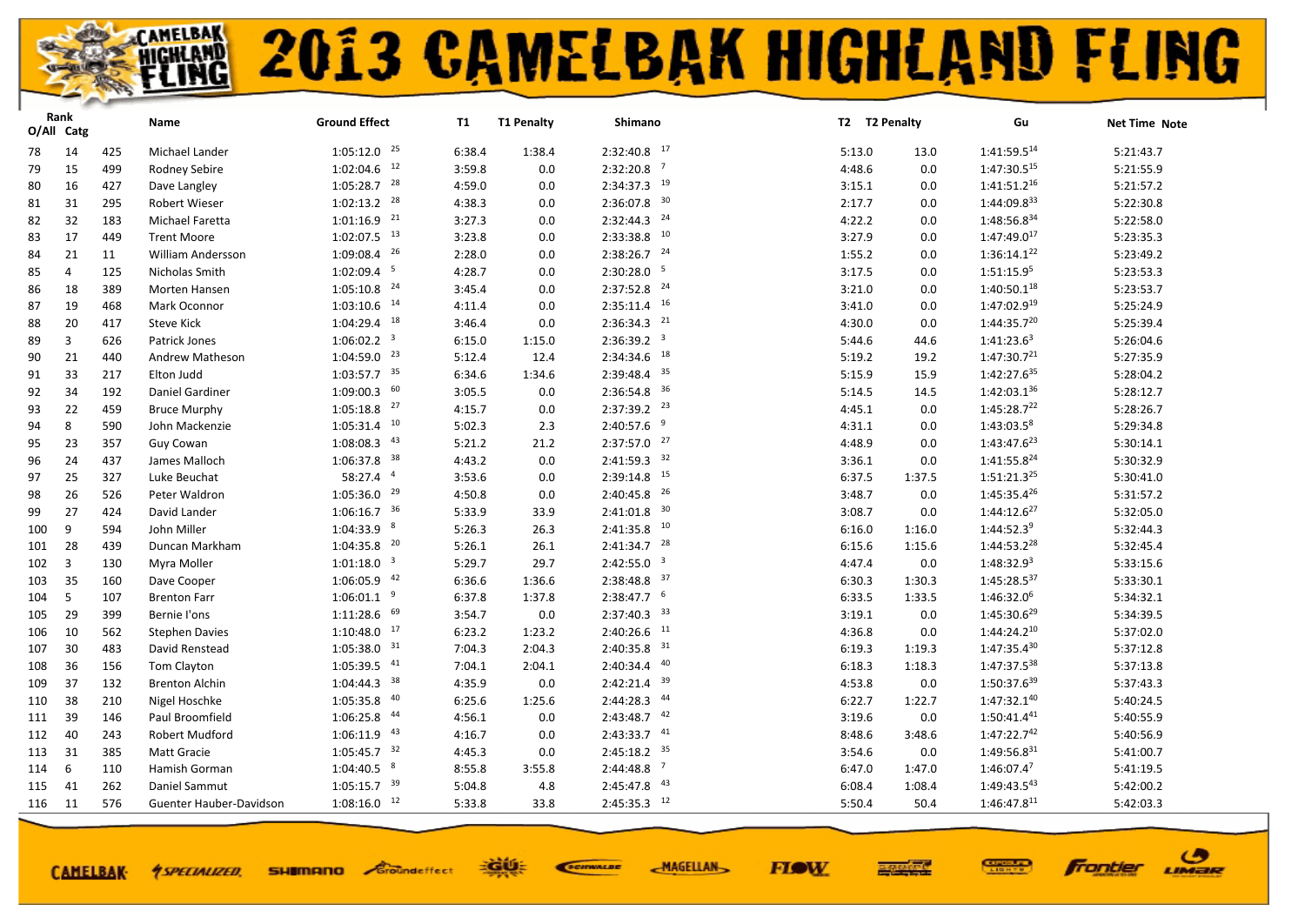| $1:07:11.5$ $40$<br>$2:45:38.6$ 37<br>$1:49:18.5^{32}$<br>32<br>5:00.6<br>5:42:09.2<br>117<br>442<br>Scot McAllan<br>0.6<br>3:27.5<br>0.0<br>$1:09:16.2$ 62<br>$2:46:20.6$ 50<br>1:46:54.444<br>42<br>3:59.1<br>5:42:31.2<br>202<br>Luke Harris<br>0.0<br>3:25.7<br>0.0<br>118<br>$1:02:21.6$ <sup>29</sup><br>$2:54:06.2$ <sup>52</sup><br>1:46:22.445<br>4:52.8<br>5:42:50.2<br>43<br>181<br>Sam Ervin<br>3:43.4<br>119<br>0.0<br>0.0<br>$2:47:10.4$ <sup>23</sup><br>$1:00:19.2$ <sup>23</sup><br>$1:51:39.6^{23}$<br>22<br><b>Ben Allen</b><br>2:47.3<br>8:46.0<br>5:42:55.2<br>120<br>13<br>0.0<br>3:46.0<br>$1:05:17.4$ <sup>26</sup><br>$2:44:23.1$ 34<br>6:06.8<br>$1:50:49.1^{33}$<br>5:43:12.9<br>33<br>638<br><b>Tony Hewlett</b><br>1:06.8<br>6:36.5<br>1:36.5<br>121<br>$\overline{a}$<br>$\overline{4}$<br>2:46:31.9<br>$1:51:36.5^4$<br>5:44:20.0<br>1:06:11.6<br>3:17.3<br>47<br>Jacqui Slack<br>0.0<br>3:03.3<br>0.0<br>122<br>$\overline{4}$<br>$1:06:46.6$ <sup>11</sup><br>$2:48:21.5$ <sup>14</sup><br>4:56.2<br>1:50:19.512<br>12<br>597<br>David Pegley<br>4:37.0<br>5:45:27.6<br>123<br>0.0<br>0.0<br>$2:47:57.8$ <sup>51</sup><br>$1:07:59.0$ 53<br>1:49:42.846<br>4:13.6<br>2:21.8<br>5:45:39.6<br>44<br>138<br>Craig Bachelor<br>0.0<br>0.0<br>124<br>2:49:47.0 55<br>1:47:52.547<br>$1:07:30.6$ $49$<br>5:45:42.0<br>45<br>235<br>5:31.9<br>31.9<br>3:49.9<br>Joshua McBride<br>0.0<br>125<br>47<br>$1:07:33.7$ 50<br>2:45:50.5<br>1:51:51.448<br>5:34.6<br>5:45:50.2<br>46<br>Shane O'Connor<br>3:48.9<br>126<br>249<br>34.6<br>0.0<br>$1:08:17.7$ <sup>13</sup><br>$2:44:59.5$ <sup>13</sup><br>$1:50:16.6^{13}$<br>5:45:55.6<br>13<br>587<br><b>Brad Leach</b><br>6:11.1<br>1:11.1<br>6:10.7<br>1:10.7<br>127<br>49<br>$2:45:25.5$ 39<br>1:49:38.034<br>34<br>1:08:39.1<br>6:08.4<br>1:08.4<br>5:46:05.8<br>128<br>478<br>Oliver Radic<br>6:14.8<br>1:14.8<br>$1:08:09.0$ <sup>12</sup><br>$2:44:43.5$ $8$<br>1:48:47.88<br>$\overline{7}$<br>102<br>Jarrad Connolly<br>7:23.7<br>2:23.7<br>7:33.3<br>2:33.3<br>5:46:37.3<br>129<br>$2:44:10.2$ 36<br>$1:05:52.4$ 34<br>1:51:44.235<br>5:46:46.1<br>35<br>6:34.9<br>1:34.9<br>8:24.4<br>321<br>Matt Bazzano<br>3:24.4<br>130<br>$2:43:53.5$ $53$<br>$1:08:50.0$ <sup>59</sup><br>$1:45:21.1^{49}$<br>9:47.4<br>5:46:48.4<br>47<br>291<br><b>Andrew Vize</b><br>4:47.4<br>8:56.4<br>3:56.4<br>131<br>$2:42:34.6$ <sup>25</sup><br>$1:00:40.8$ 8<br>1:57:55.836<br>4:06.8<br>10:55.2<br>5:47:06.4<br>132<br>36<br>313<br>Justin Ashcroft<br>0.0<br>5:55.2<br>$2:47:04.1$ 56<br>$1:11:04.3$ 67<br>1:48:55.750<br>48<br>5:27.4<br>5:47:31.5<br>187<br>Elvio Fernandes<br>4:15.8<br>133<br>27.4<br>0.0<br>$1:09:59.7$ <sup>1</sup><br>2:48:30.2 <sup>1</sup><br>1:49:13.71<br>4:55.5<br>5:47:43.6<br>1<br>305<br>Sarah Neumann<br>0.0<br>4:10.8<br>0.0<br>134<br>$2:46:57.9$ <sup>16</sup><br>$1:11:08.9$ <sup>18</sup><br>1:48:54.314<br>5:48:14.5<br>14<br>603<br>Simon Stead<br>2:54.5<br>6:13.4<br>135<br>0.0<br>1:13.4<br>$2:54:54.2$ <sup>9</sup><br>$1:00:52.3$ <sup>4</sup><br>$1:52:57.8^9$<br>8<br>2:36.3<br>5:48:44.3<br>106<br>Mark Dunlop<br>0.0<br>2:36.7<br>0.0<br>136<br>$2:54:58.1$ <sup>71</sup><br>$1:08:36.3$ <sup>55</sup><br>8:03.6<br>$1:42:11.6^{51}$<br>3:33.6<br>5:48:49.6<br>49<br>147<br>Jason Brown<br>3:03.6<br>0.0<br>137<br>2:49:00.2 54<br>$1:06:51.3$ $46$<br>1:50:52.852<br>5:49:35.6<br>50<br>Mick Hernan<br>6:54.6<br>1:54.6<br>5:56.7<br>138<br>205<br>56.7<br>$1:21:37.0$ $22$<br>$2:44:26.4$ <sup>13</sup><br>$1:43:29.7^{10}$<br>9<br>5:20.9<br>20.9<br>0.0<br>5:49:54.0<br>139<br>114<br>Mark Lavis<br>4:42.0<br>$1:05:37.3$ 30<br>$2:51:55.6$ $41$<br>1:49:00.137<br>5:50:18.7<br>37<br>401<br>David Jackson<br>6:01.5<br>1:01.5<br>7:44.2<br>140<br>2:44.2<br>$2:46:00.5$ $47$<br>$1:04:58.3$ <sup>22</sup><br>$1:48:30.6^{38}$<br>14:19.4<br>5:50:35.3<br>38<br>473<br>9:19.4<br>6:46.5<br>141<br>Andrew Poppett<br>1:46.5<br>$2:50:46.7$ $46$<br>1:08:29.5 46<br>1:51:13.939<br>5:50:36.6<br>39<br>5:03.6<br>5:02.9<br>142<br>422<br>Stephen Korompay<br>3.6<br>2.9<br>46<br>$1:07:45.0$ 52<br>$1:58:15.1^{53}$<br>5:00.1<br>2:45:27.8<br>5:51:28.0<br>51<br>215<br>4:30.8<br>0.0<br>143<br>Ben Johnston<br>0.1<br>$2:49:12.2$ 60<br>$1:12:02.7$ <sup>75</sup><br>1:49:44.854<br>52<br>Karl Carter<br>5:26.0<br>5:51:57.7<br>151<br>26.0<br>5:32.0<br>32.0<br>144<br>$1:08:30.8$ $47$<br>$2:48:52.3$ $45$<br>1:49:04.540<br>6:43.5<br>5:52:16.3<br>40<br>489<br>Graham Robbins<br>1:43.5<br>9:05.2<br>4:05.2<br>145<br>$1:14:08.7$ <sup>5</sup><br>$\overline{4}$<br>2:47:28.8<br>1:50:37.1 <sup>4</sup><br>5:07.1<br>5:53:02.1<br>625<br>Mike Ford<br>7.1<br>5:40.4<br>40.4<br>146<br>4<br>$2:51:17.5$ 63<br>$1:10:59.9$ 66<br>1:49:40.155<br>Scott Allen<br>53<br>134<br>5:45.6<br>45.6<br>5:48.4<br>5:53:31.5<br>147<br>48.4<br>$2:48:52.1$ $44$<br>$1:08:28.9$ $45$<br>1:50:36.441<br>5:53:47.9<br>41<br>Mark Brockwell<br>6:44.1<br>1:44.1<br>9:06.4<br>4:06.4<br>148<br>340<br>$1:08:19.5$ 54<br>$2:45:25.0$ $48$<br>1:56:28.456<br>54<br>6:18.7<br>5:54:05.6<br>284<br><b>Brad Townend</b><br>1:18.7<br>7:34.0<br>2:34.0<br>149<br>2:42:44.9 38<br>$1:03:49.8$ <sup>34</sup><br>1:50:57.457<br>3:16.2<br>55<br>266<br><b>Brian Seal</b><br>0.0<br>21:59.7<br>16:59.7<br>5:54:31.8<br>150<br>$2:51:22.5$ 17<br>$1:14:29.2$ <sup>22</sup><br>1:49:14.915<br>3:08.8<br>2:12.7<br>5:55:06.6<br>15<br>552<br>Scott Carson<br>0.0<br>0.0<br>151<br>$2:46:37.0$ $40$<br>$1:08:54.5$ <sup>51</sup><br>$1:53:02.0^{42}$<br>5:55:16.5<br>42<br>8:00.9<br>8:42.1<br>311<br>Craig Arms<br>3:00.9<br>3:42.1<br>152<br>$2:51:21.1$ $43$<br>$1:07:29.9$ $42$<br>1:56:28.843<br>5:55:19.8<br>43<br>382<br>4:19.7<br>0.0<br>3:26.6<br>153<br>Gary Geoghegan<br>0.0<br>$2:51:39.9$ 66<br>$1:07:34.1$ $51$<br>1:51:55.358<br>8:55.2<br>5:55:56.5<br>154<br>56<br>180<br><b>Rupert Elkington-Cole</b><br>3:55.2<br>5:52.0<br>52.0<br>$2:51:06.0$ 61<br>$1:10:46.1$ 64<br>1:54:08.159<br>5:56:00.2<br>155<br>57<br>296<br><b>Toby Wilks</b><br>4:51.1<br>0.0<br>3:24.5<br>0.0 | Rank<br>O/All Catg | Name | <b>Ground Effect</b> | <b>T1</b> | <b>T1 Penalty</b> | Shimano | T2 T2 Penalty | Gu | Net Time Note |
|-----------------------------------------------------------------------------------------------------------------------------------------------------------------------------------------------------------------------------------------------------------------------------------------------------------------------------------------------------------------------------------------------------------------------------------------------------------------------------------------------------------------------------------------------------------------------------------------------------------------------------------------------------------------------------------------------------------------------------------------------------------------------------------------------------------------------------------------------------------------------------------------------------------------------------------------------------------------------------------------------------------------------------------------------------------------------------------------------------------------------------------------------------------------------------------------------------------------------------------------------------------------------------------------------------------------------------------------------------------------------------------------------------------------------------------------------------------------------------------------------------------------------------------------------------------------------------------------------------------------------------------------------------------------------------------------------------------------------------------------------------------------------------------------------------------------------------------------------------------------------------------------------------------------------------------------------------------------------------------------------------------------------------------------------------------------------------------------------------------------------------------------------------------------------------------------------------------------------------------------------------------------------------------------------------------------------------------------------------------------------------------------------------------------------------------------------------------------------------------------------------------------------------------------------------------------------------------------------------------------------------------------------------------------------------------------------------------------------------------------------------------------------------------------------------------------------------------------------------------------------------------------------------------------------------------------------------------------------------------------------------------------------------------------------------------------------------------------------------------------------------------------------------------------------------------------------------------------------------------------------------------------------------------------------------------------------------------------------------------------------------------------------------------------------------------------------------------------------------------------------------------------------------------------------------------------------------------------------------------------------------------------------------------------------------------------------------------------------------------------------------------------------------------------------------------------------------------------------------------------------------------------------------------------------------------------------------------------------------------------------------------------------------------------------------------------------------------------------------------------------------------------------------------------------------------------------------------------------------------------------------------------------------------------------------------------------------------------------------------------------------------------------------------------------------------------------------------------------------------------------------------------------------------------------------------------------------------------------------------------------------------------------------------------------------------------------------------------------------------------------------------------------------------------------------------------------------------------------------------------------------------------------------------------------------------------------------------------------------------------------------------------------------------------------------------------------------------------------------------------------------------------------------------------------------------------------------------------------------------------------------------------------------------------------------------------------------------------------------------------------------------------------------------------------------------------------------------------------------------------------------------------------------------------------------------------------------------------------------------------------------------------------------------------------------------------------------------------------------------------------------------------------------------------------------------------------------------------------------------------------------------------------------------------------------------------------------------------------------------------------------------------------------------------------------------------------------------------|--------------------|------|----------------------|-----------|-------------------|---------|---------------|----|---------------|
|                                                                                                                                                                                                                                                                                                                                                                                                                                                                                                                                                                                                                                                                                                                                                                                                                                                                                                                                                                                                                                                                                                                                                                                                                                                                                                                                                                                                                                                                                                                                                                                                                                                                                                                                                                                                                                                                                                                                                                                                                                                                                                                                                                                                                                                                                                                                                                                                                                                                                                                                                                                                                                                                                                                                                                                                                                                                                                                                                                                                                                                                                                                                                                                                                                                                                                                                                                                                                                                                                                                                                                                                                                                                                                                                                                                                                                                                                                                                                                                                                                                                                                                                                                                                                                                                                                                                                                                                                                                                                                                                                                                                                                                                                                                                                                                                                                                                                                                                                                                                                                                                                                                                                                                                                                                                                                                                                                                                                                                                                                                                                                                                                                                                                                                                                                                                                                                                                                                                                                                                                                                                                         |                    |      |                      |           |                   |         |               |    |               |
|                                                                                                                                                                                                                                                                                                                                                                                                                                                                                                                                                                                                                                                                                                                                                                                                                                                                                                                                                                                                                                                                                                                                                                                                                                                                                                                                                                                                                                                                                                                                                                                                                                                                                                                                                                                                                                                                                                                                                                                                                                                                                                                                                                                                                                                                                                                                                                                                                                                                                                                                                                                                                                                                                                                                                                                                                                                                                                                                                                                                                                                                                                                                                                                                                                                                                                                                                                                                                                                                                                                                                                                                                                                                                                                                                                                                                                                                                                                                                                                                                                                                                                                                                                                                                                                                                                                                                                                                                                                                                                                                                                                                                                                                                                                                                                                                                                                                                                                                                                                                                                                                                                                                                                                                                                                                                                                                                                                                                                                                                                                                                                                                                                                                                                                                                                                                                                                                                                                                                                                                                                                                                         |                    |      |                      |           |                   |         |               |    |               |
|                                                                                                                                                                                                                                                                                                                                                                                                                                                                                                                                                                                                                                                                                                                                                                                                                                                                                                                                                                                                                                                                                                                                                                                                                                                                                                                                                                                                                                                                                                                                                                                                                                                                                                                                                                                                                                                                                                                                                                                                                                                                                                                                                                                                                                                                                                                                                                                                                                                                                                                                                                                                                                                                                                                                                                                                                                                                                                                                                                                                                                                                                                                                                                                                                                                                                                                                                                                                                                                                                                                                                                                                                                                                                                                                                                                                                                                                                                                                                                                                                                                                                                                                                                                                                                                                                                                                                                                                                                                                                                                                                                                                                                                                                                                                                                                                                                                                                                                                                                                                                                                                                                                                                                                                                                                                                                                                                                                                                                                                                                                                                                                                                                                                                                                                                                                                                                                                                                                                                                                                                                                                                         |                    |      |                      |           |                   |         |               |    |               |
|                                                                                                                                                                                                                                                                                                                                                                                                                                                                                                                                                                                                                                                                                                                                                                                                                                                                                                                                                                                                                                                                                                                                                                                                                                                                                                                                                                                                                                                                                                                                                                                                                                                                                                                                                                                                                                                                                                                                                                                                                                                                                                                                                                                                                                                                                                                                                                                                                                                                                                                                                                                                                                                                                                                                                                                                                                                                                                                                                                                                                                                                                                                                                                                                                                                                                                                                                                                                                                                                                                                                                                                                                                                                                                                                                                                                                                                                                                                                                                                                                                                                                                                                                                                                                                                                                                                                                                                                                                                                                                                                                                                                                                                                                                                                                                                                                                                                                                                                                                                                                                                                                                                                                                                                                                                                                                                                                                                                                                                                                                                                                                                                                                                                                                                                                                                                                                                                                                                                                                                                                                                                                         |                    |      |                      |           |                   |         |               |    |               |
|                                                                                                                                                                                                                                                                                                                                                                                                                                                                                                                                                                                                                                                                                                                                                                                                                                                                                                                                                                                                                                                                                                                                                                                                                                                                                                                                                                                                                                                                                                                                                                                                                                                                                                                                                                                                                                                                                                                                                                                                                                                                                                                                                                                                                                                                                                                                                                                                                                                                                                                                                                                                                                                                                                                                                                                                                                                                                                                                                                                                                                                                                                                                                                                                                                                                                                                                                                                                                                                                                                                                                                                                                                                                                                                                                                                                                                                                                                                                                                                                                                                                                                                                                                                                                                                                                                                                                                                                                                                                                                                                                                                                                                                                                                                                                                                                                                                                                                                                                                                                                                                                                                                                                                                                                                                                                                                                                                                                                                                                                                                                                                                                                                                                                                                                                                                                                                                                                                                                                                                                                                                                                         |                    |      |                      |           |                   |         |               |    |               |
|                                                                                                                                                                                                                                                                                                                                                                                                                                                                                                                                                                                                                                                                                                                                                                                                                                                                                                                                                                                                                                                                                                                                                                                                                                                                                                                                                                                                                                                                                                                                                                                                                                                                                                                                                                                                                                                                                                                                                                                                                                                                                                                                                                                                                                                                                                                                                                                                                                                                                                                                                                                                                                                                                                                                                                                                                                                                                                                                                                                                                                                                                                                                                                                                                                                                                                                                                                                                                                                                                                                                                                                                                                                                                                                                                                                                                                                                                                                                                                                                                                                                                                                                                                                                                                                                                                                                                                                                                                                                                                                                                                                                                                                                                                                                                                                                                                                                                                                                                                                                                                                                                                                                                                                                                                                                                                                                                                                                                                                                                                                                                                                                                                                                                                                                                                                                                                                                                                                                                                                                                                                                                         |                    |      |                      |           |                   |         |               |    |               |
|                                                                                                                                                                                                                                                                                                                                                                                                                                                                                                                                                                                                                                                                                                                                                                                                                                                                                                                                                                                                                                                                                                                                                                                                                                                                                                                                                                                                                                                                                                                                                                                                                                                                                                                                                                                                                                                                                                                                                                                                                                                                                                                                                                                                                                                                                                                                                                                                                                                                                                                                                                                                                                                                                                                                                                                                                                                                                                                                                                                                                                                                                                                                                                                                                                                                                                                                                                                                                                                                                                                                                                                                                                                                                                                                                                                                                                                                                                                                                                                                                                                                                                                                                                                                                                                                                                                                                                                                                                                                                                                                                                                                                                                                                                                                                                                                                                                                                                                                                                                                                                                                                                                                                                                                                                                                                                                                                                                                                                                                                                                                                                                                                                                                                                                                                                                                                                                                                                                                                                                                                                                                                         |                    |      |                      |           |                   |         |               |    |               |
|                                                                                                                                                                                                                                                                                                                                                                                                                                                                                                                                                                                                                                                                                                                                                                                                                                                                                                                                                                                                                                                                                                                                                                                                                                                                                                                                                                                                                                                                                                                                                                                                                                                                                                                                                                                                                                                                                                                                                                                                                                                                                                                                                                                                                                                                                                                                                                                                                                                                                                                                                                                                                                                                                                                                                                                                                                                                                                                                                                                                                                                                                                                                                                                                                                                                                                                                                                                                                                                                                                                                                                                                                                                                                                                                                                                                                                                                                                                                                                                                                                                                                                                                                                                                                                                                                                                                                                                                                                                                                                                                                                                                                                                                                                                                                                                                                                                                                                                                                                                                                                                                                                                                                                                                                                                                                                                                                                                                                                                                                                                                                                                                                                                                                                                                                                                                                                                                                                                                                                                                                                                                                         |                    |      |                      |           |                   |         |               |    |               |
|                                                                                                                                                                                                                                                                                                                                                                                                                                                                                                                                                                                                                                                                                                                                                                                                                                                                                                                                                                                                                                                                                                                                                                                                                                                                                                                                                                                                                                                                                                                                                                                                                                                                                                                                                                                                                                                                                                                                                                                                                                                                                                                                                                                                                                                                                                                                                                                                                                                                                                                                                                                                                                                                                                                                                                                                                                                                                                                                                                                                                                                                                                                                                                                                                                                                                                                                                                                                                                                                                                                                                                                                                                                                                                                                                                                                                                                                                                                                                                                                                                                                                                                                                                                                                                                                                                                                                                                                                                                                                                                                                                                                                                                                                                                                                                                                                                                                                                                                                                                                                                                                                                                                                                                                                                                                                                                                                                                                                                                                                                                                                                                                                                                                                                                                                                                                                                                                                                                                                                                                                                                                                         |                    |      |                      |           |                   |         |               |    |               |
|                                                                                                                                                                                                                                                                                                                                                                                                                                                                                                                                                                                                                                                                                                                                                                                                                                                                                                                                                                                                                                                                                                                                                                                                                                                                                                                                                                                                                                                                                                                                                                                                                                                                                                                                                                                                                                                                                                                                                                                                                                                                                                                                                                                                                                                                                                                                                                                                                                                                                                                                                                                                                                                                                                                                                                                                                                                                                                                                                                                                                                                                                                                                                                                                                                                                                                                                                                                                                                                                                                                                                                                                                                                                                                                                                                                                                                                                                                                                                                                                                                                                                                                                                                                                                                                                                                                                                                                                                                                                                                                                                                                                                                                                                                                                                                                                                                                                                                                                                                                                                                                                                                                                                                                                                                                                                                                                                                                                                                                                                                                                                                                                                                                                                                                                                                                                                                                                                                                                                                                                                                                                                         |                    |      |                      |           |                   |         |               |    |               |
|                                                                                                                                                                                                                                                                                                                                                                                                                                                                                                                                                                                                                                                                                                                                                                                                                                                                                                                                                                                                                                                                                                                                                                                                                                                                                                                                                                                                                                                                                                                                                                                                                                                                                                                                                                                                                                                                                                                                                                                                                                                                                                                                                                                                                                                                                                                                                                                                                                                                                                                                                                                                                                                                                                                                                                                                                                                                                                                                                                                                                                                                                                                                                                                                                                                                                                                                                                                                                                                                                                                                                                                                                                                                                                                                                                                                                                                                                                                                                                                                                                                                                                                                                                                                                                                                                                                                                                                                                                                                                                                                                                                                                                                                                                                                                                                                                                                                                                                                                                                                                                                                                                                                                                                                                                                                                                                                                                                                                                                                                                                                                                                                                                                                                                                                                                                                                                                                                                                                                                                                                                                                                         |                    |      |                      |           |                   |         |               |    |               |
|                                                                                                                                                                                                                                                                                                                                                                                                                                                                                                                                                                                                                                                                                                                                                                                                                                                                                                                                                                                                                                                                                                                                                                                                                                                                                                                                                                                                                                                                                                                                                                                                                                                                                                                                                                                                                                                                                                                                                                                                                                                                                                                                                                                                                                                                                                                                                                                                                                                                                                                                                                                                                                                                                                                                                                                                                                                                                                                                                                                                                                                                                                                                                                                                                                                                                                                                                                                                                                                                                                                                                                                                                                                                                                                                                                                                                                                                                                                                                                                                                                                                                                                                                                                                                                                                                                                                                                                                                                                                                                                                                                                                                                                                                                                                                                                                                                                                                                                                                                                                                                                                                                                                                                                                                                                                                                                                                                                                                                                                                                                                                                                                                                                                                                                                                                                                                                                                                                                                                                                                                                                                                         |                    |      |                      |           |                   |         |               |    |               |
|                                                                                                                                                                                                                                                                                                                                                                                                                                                                                                                                                                                                                                                                                                                                                                                                                                                                                                                                                                                                                                                                                                                                                                                                                                                                                                                                                                                                                                                                                                                                                                                                                                                                                                                                                                                                                                                                                                                                                                                                                                                                                                                                                                                                                                                                                                                                                                                                                                                                                                                                                                                                                                                                                                                                                                                                                                                                                                                                                                                                                                                                                                                                                                                                                                                                                                                                                                                                                                                                                                                                                                                                                                                                                                                                                                                                                                                                                                                                                                                                                                                                                                                                                                                                                                                                                                                                                                                                                                                                                                                                                                                                                                                                                                                                                                                                                                                                                                                                                                                                                                                                                                                                                                                                                                                                                                                                                                                                                                                                                                                                                                                                                                                                                                                                                                                                                                                                                                                                                                                                                                                                                         |                    |      |                      |           |                   |         |               |    |               |
|                                                                                                                                                                                                                                                                                                                                                                                                                                                                                                                                                                                                                                                                                                                                                                                                                                                                                                                                                                                                                                                                                                                                                                                                                                                                                                                                                                                                                                                                                                                                                                                                                                                                                                                                                                                                                                                                                                                                                                                                                                                                                                                                                                                                                                                                                                                                                                                                                                                                                                                                                                                                                                                                                                                                                                                                                                                                                                                                                                                                                                                                                                                                                                                                                                                                                                                                                                                                                                                                                                                                                                                                                                                                                                                                                                                                                                                                                                                                                                                                                                                                                                                                                                                                                                                                                                                                                                                                                                                                                                                                                                                                                                                                                                                                                                                                                                                                                                                                                                                                                                                                                                                                                                                                                                                                                                                                                                                                                                                                                                                                                                                                                                                                                                                                                                                                                                                                                                                                                                                                                                                                                         |                    |      |                      |           |                   |         |               |    |               |
|                                                                                                                                                                                                                                                                                                                                                                                                                                                                                                                                                                                                                                                                                                                                                                                                                                                                                                                                                                                                                                                                                                                                                                                                                                                                                                                                                                                                                                                                                                                                                                                                                                                                                                                                                                                                                                                                                                                                                                                                                                                                                                                                                                                                                                                                                                                                                                                                                                                                                                                                                                                                                                                                                                                                                                                                                                                                                                                                                                                                                                                                                                                                                                                                                                                                                                                                                                                                                                                                                                                                                                                                                                                                                                                                                                                                                                                                                                                                                                                                                                                                                                                                                                                                                                                                                                                                                                                                                                                                                                                                                                                                                                                                                                                                                                                                                                                                                                                                                                                                                                                                                                                                                                                                                                                                                                                                                                                                                                                                                                                                                                                                                                                                                                                                                                                                                                                                                                                                                                                                                                                                                         |                    |      |                      |           |                   |         |               |    |               |
|                                                                                                                                                                                                                                                                                                                                                                                                                                                                                                                                                                                                                                                                                                                                                                                                                                                                                                                                                                                                                                                                                                                                                                                                                                                                                                                                                                                                                                                                                                                                                                                                                                                                                                                                                                                                                                                                                                                                                                                                                                                                                                                                                                                                                                                                                                                                                                                                                                                                                                                                                                                                                                                                                                                                                                                                                                                                                                                                                                                                                                                                                                                                                                                                                                                                                                                                                                                                                                                                                                                                                                                                                                                                                                                                                                                                                                                                                                                                                                                                                                                                                                                                                                                                                                                                                                                                                                                                                                                                                                                                                                                                                                                                                                                                                                                                                                                                                                                                                                                                                                                                                                                                                                                                                                                                                                                                                                                                                                                                                                                                                                                                                                                                                                                                                                                                                                                                                                                                                                                                                                                                                         |                    |      |                      |           |                   |         |               |    |               |
|                                                                                                                                                                                                                                                                                                                                                                                                                                                                                                                                                                                                                                                                                                                                                                                                                                                                                                                                                                                                                                                                                                                                                                                                                                                                                                                                                                                                                                                                                                                                                                                                                                                                                                                                                                                                                                                                                                                                                                                                                                                                                                                                                                                                                                                                                                                                                                                                                                                                                                                                                                                                                                                                                                                                                                                                                                                                                                                                                                                                                                                                                                                                                                                                                                                                                                                                                                                                                                                                                                                                                                                                                                                                                                                                                                                                                                                                                                                                                                                                                                                                                                                                                                                                                                                                                                                                                                                                                                                                                                                                                                                                                                                                                                                                                                                                                                                                                                                                                                                                                                                                                                                                                                                                                                                                                                                                                                                                                                                                                                                                                                                                                                                                                                                                                                                                                                                                                                                                                                                                                                                                                         |                    |      |                      |           |                   |         |               |    |               |
|                                                                                                                                                                                                                                                                                                                                                                                                                                                                                                                                                                                                                                                                                                                                                                                                                                                                                                                                                                                                                                                                                                                                                                                                                                                                                                                                                                                                                                                                                                                                                                                                                                                                                                                                                                                                                                                                                                                                                                                                                                                                                                                                                                                                                                                                                                                                                                                                                                                                                                                                                                                                                                                                                                                                                                                                                                                                                                                                                                                                                                                                                                                                                                                                                                                                                                                                                                                                                                                                                                                                                                                                                                                                                                                                                                                                                                                                                                                                                                                                                                                                                                                                                                                                                                                                                                                                                                                                                                                                                                                                                                                                                                                                                                                                                                                                                                                                                                                                                                                                                                                                                                                                                                                                                                                                                                                                                                                                                                                                                                                                                                                                                                                                                                                                                                                                                                                                                                                                                                                                                                                                                         |                    |      |                      |           |                   |         |               |    |               |
|                                                                                                                                                                                                                                                                                                                                                                                                                                                                                                                                                                                                                                                                                                                                                                                                                                                                                                                                                                                                                                                                                                                                                                                                                                                                                                                                                                                                                                                                                                                                                                                                                                                                                                                                                                                                                                                                                                                                                                                                                                                                                                                                                                                                                                                                                                                                                                                                                                                                                                                                                                                                                                                                                                                                                                                                                                                                                                                                                                                                                                                                                                                                                                                                                                                                                                                                                                                                                                                                                                                                                                                                                                                                                                                                                                                                                                                                                                                                                                                                                                                                                                                                                                                                                                                                                                                                                                                                                                                                                                                                                                                                                                                                                                                                                                                                                                                                                                                                                                                                                                                                                                                                                                                                                                                                                                                                                                                                                                                                                                                                                                                                                                                                                                                                                                                                                                                                                                                                                                                                                                                                                         |                    |      |                      |           |                   |         |               |    |               |
|                                                                                                                                                                                                                                                                                                                                                                                                                                                                                                                                                                                                                                                                                                                                                                                                                                                                                                                                                                                                                                                                                                                                                                                                                                                                                                                                                                                                                                                                                                                                                                                                                                                                                                                                                                                                                                                                                                                                                                                                                                                                                                                                                                                                                                                                                                                                                                                                                                                                                                                                                                                                                                                                                                                                                                                                                                                                                                                                                                                                                                                                                                                                                                                                                                                                                                                                                                                                                                                                                                                                                                                                                                                                                                                                                                                                                                                                                                                                                                                                                                                                                                                                                                                                                                                                                                                                                                                                                                                                                                                                                                                                                                                                                                                                                                                                                                                                                                                                                                                                                                                                                                                                                                                                                                                                                                                                                                                                                                                                                                                                                                                                                                                                                                                                                                                                                                                                                                                                                                                                                                                                                         |                    |      |                      |           |                   |         |               |    |               |
|                                                                                                                                                                                                                                                                                                                                                                                                                                                                                                                                                                                                                                                                                                                                                                                                                                                                                                                                                                                                                                                                                                                                                                                                                                                                                                                                                                                                                                                                                                                                                                                                                                                                                                                                                                                                                                                                                                                                                                                                                                                                                                                                                                                                                                                                                                                                                                                                                                                                                                                                                                                                                                                                                                                                                                                                                                                                                                                                                                                                                                                                                                                                                                                                                                                                                                                                                                                                                                                                                                                                                                                                                                                                                                                                                                                                                                                                                                                                                                                                                                                                                                                                                                                                                                                                                                                                                                                                                                                                                                                                                                                                                                                                                                                                                                                                                                                                                                                                                                                                                                                                                                                                                                                                                                                                                                                                                                                                                                                                                                                                                                                                                                                                                                                                                                                                                                                                                                                                                                                                                                                                                         |                    |      |                      |           |                   |         |               |    |               |
|                                                                                                                                                                                                                                                                                                                                                                                                                                                                                                                                                                                                                                                                                                                                                                                                                                                                                                                                                                                                                                                                                                                                                                                                                                                                                                                                                                                                                                                                                                                                                                                                                                                                                                                                                                                                                                                                                                                                                                                                                                                                                                                                                                                                                                                                                                                                                                                                                                                                                                                                                                                                                                                                                                                                                                                                                                                                                                                                                                                                                                                                                                                                                                                                                                                                                                                                                                                                                                                                                                                                                                                                                                                                                                                                                                                                                                                                                                                                                                                                                                                                                                                                                                                                                                                                                                                                                                                                                                                                                                                                                                                                                                                                                                                                                                                                                                                                                                                                                                                                                                                                                                                                                                                                                                                                                                                                                                                                                                                                                                                                                                                                                                                                                                                                                                                                                                                                                                                                                                                                                                                                                         |                    |      |                      |           |                   |         |               |    |               |
|                                                                                                                                                                                                                                                                                                                                                                                                                                                                                                                                                                                                                                                                                                                                                                                                                                                                                                                                                                                                                                                                                                                                                                                                                                                                                                                                                                                                                                                                                                                                                                                                                                                                                                                                                                                                                                                                                                                                                                                                                                                                                                                                                                                                                                                                                                                                                                                                                                                                                                                                                                                                                                                                                                                                                                                                                                                                                                                                                                                                                                                                                                                                                                                                                                                                                                                                                                                                                                                                                                                                                                                                                                                                                                                                                                                                                                                                                                                                                                                                                                                                                                                                                                                                                                                                                                                                                                                                                                                                                                                                                                                                                                                                                                                                                                                                                                                                                                                                                                                                                                                                                                                                                                                                                                                                                                                                                                                                                                                                                                                                                                                                                                                                                                                                                                                                                                                                                                                                                                                                                                                                                         |                    |      |                      |           |                   |         |               |    |               |
|                                                                                                                                                                                                                                                                                                                                                                                                                                                                                                                                                                                                                                                                                                                                                                                                                                                                                                                                                                                                                                                                                                                                                                                                                                                                                                                                                                                                                                                                                                                                                                                                                                                                                                                                                                                                                                                                                                                                                                                                                                                                                                                                                                                                                                                                                                                                                                                                                                                                                                                                                                                                                                                                                                                                                                                                                                                                                                                                                                                                                                                                                                                                                                                                                                                                                                                                                                                                                                                                                                                                                                                                                                                                                                                                                                                                                                                                                                                                                                                                                                                                                                                                                                                                                                                                                                                                                                                                                                                                                                                                                                                                                                                                                                                                                                                                                                                                                                                                                                                                                                                                                                                                                                                                                                                                                                                                                                                                                                                                                                                                                                                                                                                                                                                                                                                                                                                                                                                                                                                                                                                                                         |                    |      |                      |           |                   |         |               |    |               |
|                                                                                                                                                                                                                                                                                                                                                                                                                                                                                                                                                                                                                                                                                                                                                                                                                                                                                                                                                                                                                                                                                                                                                                                                                                                                                                                                                                                                                                                                                                                                                                                                                                                                                                                                                                                                                                                                                                                                                                                                                                                                                                                                                                                                                                                                                                                                                                                                                                                                                                                                                                                                                                                                                                                                                                                                                                                                                                                                                                                                                                                                                                                                                                                                                                                                                                                                                                                                                                                                                                                                                                                                                                                                                                                                                                                                                                                                                                                                                                                                                                                                                                                                                                                                                                                                                                                                                                                                                                                                                                                                                                                                                                                                                                                                                                                                                                                                                                                                                                                                                                                                                                                                                                                                                                                                                                                                                                                                                                                                                                                                                                                                                                                                                                                                                                                                                                                                                                                                                                                                                                                                                         |                    |      |                      |           |                   |         |               |    |               |
|                                                                                                                                                                                                                                                                                                                                                                                                                                                                                                                                                                                                                                                                                                                                                                                                                                                                                                                                                                                                                                                                                                                                                                                                                                                                                                                                                                                                                                                                                                                                                                                                                                                                                                                                                                                                                                                                                                                                                                                                                                                                                                                                                                                                                                                                                                                                                                                                                                                                                                                                                                                                                                                                                                                                                                                                                                                                                                                                                                                                                                                                                                                                                                                                                                                                                                                                                                                                                                                                                                                                                                                                                                                                                                                                                                                                                                                                                                                                                                                                                                                                                                                                                                                                                                                                                                                                                                                                                                                                                                                                                                                                                                                                                                                                                                                                                                                                                                                                                                                                                                                                                                                                                                                                                                                                                                                                                                                                                                                                                                                                                                                                                                                                                                                                                                                                                                                                                                                                                                                                                                                                                         |                    |      |                      |           |                   |         |               |    |               |
|                                                                                                                                                                                                                                                                                                                                                                                                                                                                                                                                                                                                                                                                                                                                                                                                                                                                                                                                                                                                                                                                                                                                                                                                                                                                                                                                                                                                                                                                                                                                                                                                                                                                                                                                                                                                                                                                                                                                                                                                                                                                                                                                                                                                                                                                                                                                                                                                                                                                                                                                                                                                                                                                                                                                                                                                                                                                                                                                                                                                                                                                                                                                                                                                                                                                                                                                                                                                                                                                                                                                                                                                                                                                                                                                                                                                                                                                                                                                                                                                                                                                                                                                                                                                                                                                                                                                                                                                                                                                                                                                                                                                                                                                                                                                                                                                                                                                                                                                                                                                                                                                                                                                                                                                                                                                                                                                                                                                                                                                                                                                                                                                                                                                                                                                                                                                                                                                                                                                                                                                                                                                                         |                    |      |                      |           |                   |         |               |    |               |
|                                                                                                                                                                                                                                                                                                                                                                                                                                                                                                                                                                                                                                                                                                                                                                                                                                                                                                                                                                                                                                                                                                                                                                                                                                                                                                                                                                                                                                                                                                                                                                                                                                                                                                                                                                                                                                                                                                                                                                                                                                                                                                                                                                                                                                                                                                                                                                                                                                                                                                                                                                                                                                                                                                                                                                                                                                                                                                                                                                                                                                                                                                                                                                                                                                                                                                                                                                                                                                                                                                                                                                                                                                                                                                                                                                                                                                                                                                                                                                                                                                                                                                                                                                                                                                                                                                                                                                                                                                                                                                                                                                                                                                                                                                                                                                                                                                                                                                                                                                                                                                                                                                                                                                                                                                                                                                                                                                                                                                                                                                                                                                                                                                                                                                                                                                                                                                                                                                                                                                                                                                                                                         |                    |      |                      |           |                   |         |               |    |               |
|                                                                                                                                                                                                                                                                                                                                                                                                                                                                                                                                                                                                                                                                                                                                                                                                                                                                                                                                                                                                                                                                                                                                                                                                                                                                                                                                                                                                                                                                                                                                                                                                                                                                                                                                                                                                                                                                                                                                                                                                                                                                                                                                                                                                                                                                                                                                                                                                                                                                                                                                                                                                                                                                                                                                                                                                                                                                                                                                                                                                                                                                                                                                                                                                                                                                                                                                                                                                                                                                                                                                                                                                                                                                                                                                                                                                                                                                                                                                                                                                                                                                                                                                                                                                                                                                                                                                                                                                                                                                                                                                                                                                                                                                                                                                                                                                                                                                                                                                                                                                                                                                                                                                                                                                                                                                                                                                                                                                                                                                                                                                                                                                                                                                                                                                                                                                                                                                                                                                                                                                                                                                                         |                    |      |                      |           |                   |         |               |    |               |
|                                                                                                                                                                                                                                                                                                                                                                                                                                                                                                                                                                                                                                                                                                                                                                                                                                                                                                                                                                                                                                                                                                                                                                                                                                                                                                                                                                                                                                                                                                                                                                                                                                                                                                                                                                                                                                                                                                                                                                                                                                                                                                                                                                                                                                                                                                                                                                                                                                                                                                                                                                                                                                                                                                                                                                                                                                                                                                                                                                                                                                                                                                                                                                                                                                                                                                                                                                                                                                                                                                                                                                                                                                                                                                                                                                                                                                                                                                                                                                                                                                                                                                                                                                                                                                                                                                                                                                                                                                                                                                                                                                                                                                                                                                                                                                                                                                                                                                                                                                                                                                                                                                                                                                                                                                                                                                                                                                                                                                                                                                                                                                                                                                                                                                                                                                                                                                                                                                                                                                                                                                                                                         |                    |      |                      |           |                   |         |               |    |               |
|                                                                                                                                                                                                                                                                                                                                                                                                                                                                                                                                                                                                                                                                                                                                                                                                                                                                                                                                                                                                                                                                                                                                                                                                                                                                                                                                                                                                                                                                                                                                                                                                                                                                                                                                                                                                                                                                                                                                                                                                                                                                                                                                                                                                                                                                                                                                                                                                                                                                                                                                                                                                                                                                                                                                                                                                                                                                                                                                                                                                                                                                                                                                                                                                                                                                                                                                                                                                                                                                                                                                                                                                                                                                                                                                                                                                                                                                                                                                                                                                                                                                                                                                                                                                                                                                                                                                                                                                                                                                                                                                                                                                                                                                                                                                                                                                                                                                                                                                                                                                                                                                                                                                                                                                                                                                                                                                                                                                                                                                                                                                                                                                                                                                                                                                                                                                                                                                                                                                                                                                                                                                                         |                    |      |                      |           |                   |         |               |    |               |
|                                                                                                                                                                                                                                                                                                                                                                                                                                                                                                                                                                                                                                                                                                                                                                                                                                                                                                                                                                                                                                                                                                                                                                                                                                                                                                                                                                                                                                                                                                                                                                                                                                                                                                                                                                                                                                                                                                                                                                                                                                                                                                                                                                                                                                                                                                                                                                                                                                                                                                                                                                                                                                                                                                                                                                                                                                                                                                                                                                                                                                                                                                                                                                                                                                                                                                                                                                                                                                                                                                                                                                                                                                                                                                                                                                                                                                                                                                                                                                                                                                                                                                                                                                                                                                                                                                                                                                                                                                                                                                                                                                                                                                                                                                                                                                                                                                                                                                                                                                                                                                                                                                                                                                                                                                                                                                                                                                                                                                                                                                                                                                                                                                                                                                                                                                                                                                                                                                                                                                                                                                                                                         |                    |      |                      |           |                   |         |               |    |               |
|                                                                                                                                                                                                                                                                                                                                                                                                                                                                                                                                                                                                                                                                                                                                                                                                                                                                                                                                                                                                                                                                                                                                                                                                                                                                                                                                                                                                                                                                                                                                                                                                                                                                                                                                                                                                                                                                                                                                                                                                                                                                                                                                                                                                                                                                                                                                                                                                                                                                                                                                                                                                                                                                                                                                                                                                                                                                                                                                                                                                                                                                                                                                                                                                                                                                                                                                                                                                                                                                                                                                                                                                                                                                                                                                                                                                                                                                                                                                                                                                                                                                                                                                                                                                                                                                                                                                                                                                                                                                                                                                                                                                                                                                                                                                                                                                                                                                                                                                                                                                                                                                                                                                                                                                                                                                                                                                                                                                                                                                                                                                                                                                                                                                                                                                                                                                                                                                                                                                                                                                                                                                                         |                    |      |                      |           |                   |         |               |    |               |
|                                                                                                                                                                                                                                                                                                                                                                                                                                                                                                                                                                                                                                                                                                                                                                                                                                                                                                                                                                                                                                                                                                                                                                                                                                                                                                                                                                                                                                                                                                                                                                                                                                                                                                                                                                                                                                                                                                                                                                                                                                                                                                                                                                                                                                                                                                                                                                                                                                                                                                                                                                                                                                                                                                                                                                                                                                                                                                                                                                                                                                                                                                                                                                                                                                                                                                                                                                                                                                                                                                                                                                                                                                                                                                                                                                                                                                                                                                                                                                                                                                                                                                                                                                                                                                                                                                                                                                                                                                                                                                                                                                                                                                                                                                                                                                                                                                                                                                                                                                                                                                                                                                                                                                                                                                                                                                                                                                                                                                                                                                                                                                                                                                                                                                                                                                                                                                                                                                                                                                                                                                                                                         |                    |      |                      |           |                   |         |               |    |               |
|                                                                                                                                                                                                                                                                                                                                                                                                                                                                                                                                                                                                                                                                                                                                                                                                                                                                                                                                                                                                                                                                                                                                                                                                                                                                                                                                                                                                                                                                                                                                                                                                                                                                                                                                                                                                                                                                                                                                                                                                                                                                                                                                                                                                                                                                                                                                                                                                                                                                                                                                                                                                                                                                                                                                                                                                                                                                                                                                                                                                                                                                                                                                                                                                                                                                                                                                                                                                                                                                                                                                                                                                                                                                                                                                                                                                                                                                                                                                                                                                                                                                                                                                                                                                                                                                                                                                                                                                                                                                                                                                                                                                                                                                                                                                                                                                                                                                                                                                                                                                                                                                                                                                                                                                                                                                                                                                                                                                                                                                                                                                                                                                                                                                                                                                                                                                                                                                                                                                                                                                                                                                                         |                    |      |                      |           |                   |         |               |    |               |
|                                                                                                                                                                                                                                                                                                                                                                                                                                                                                                                                                                                                                                                                                                                                                                                                                                                                                                                                                                                                                                                                                                                                                                                                                                                                                                                                                                                                                                                                                                                                                                                                                                                                                                                                                                                                                                                                                                                                                                                                                                                                                                                                                                                                                                                                                                                                                                                                                                                                                                                                                                                                                                                                                                                                                                                                                                                                                                                                                                                                                                                                                                                                                                                                                                                                                                                                                                                                                                                                                                                                                                                                                                                                                                                                                                                                                                                                                                                                                                                                                                                                                                                                                                                                                                                                                                                                                                                                                                                                                                                                                                                                                                                                                                                                                                                                                                                                                                                                                                                                                                                                                                                                                                                                                                                                                                                                                                                                                                                                                                                                                                                                                                                                                                                                                                                                                                                                                                                                                                                                                                                                                         |                    |      |                      |           |                   |         |               |    |               |
|                                                                                                                                                                                                                                                                                                                                                                                                                                                                                                                                                                                                                                                                                                                                                                                                                                                                                                                                                                                                                                                                                                                                                                                                                                                                                                                                                                                                                                                                                                                                                                                                                                                                                                                                                                                                                                                                                                                                                                                                                                                                                                                                                                                                                                                                                                                                                                                                                                                                                                                                                                                                                                                                                                                                                                                                                                                                                                                                                                                                                                                                                                                                                                                                                                                                                                                                                                                                                                                                                                                                                                                                                                                                                                                                                                                                                                                                                                                                                                                                                                                                                                                                                                                                                                                                                                                                                                                                                                                                                                                                                                                                                                                                                                                                                                                                                                                                                                                                                                                                                                                                                                                                                                                                                                                                                                                                                                                                                                                                                                                                                                                                                                                                                                                                                                                                                                                                                                                                                                                                                                                                                         |                    |      |                      |           |                   |         |               |    |               |
|                                                                                                                                                                                                                                                                                                                                                                                                                                                                                                                                                                                                                                                                                                                                                                                                                                                                                                                                                                                                                                                                                                                                                                                                                                                                                                                                                                                                                                                                                                                                                                                                                                                                                                                                                                                                                                                                                                                                                                                                                                                                                                                                                                                                                                                                                                                                                                                                                                                                                                                                                                                                                                                                                                                                                                                                                                                                                                                                                                                                                                                                                                                                                                                                                                                                                                                                                                                                                                                                                                                                                                                                                                                                                                                                                                                                                                                                                                                                                                                                                                                                                                                                                                                                                                                                                                                                                                                                                                                                                                                                                                                                                                                                                                                                                                                                                                                                                                                                                                                                                                                                                                                                                                                                                                                                                                                                                                                                                                                                                                                                                                                                                                                                                                                                                                                                                                                                                                                                                                                                                                                                                         |                    |      |                      |           |                   |         |               |    |               |
|                                                                                                                                                                                                                                                                                                                                                                                                                                                                                                                                                                                                                                                                                                                                                                                                                                                                                                                                                                                                                                                                                                                                                                                                                                                                                                                                                                                                                                                                                                                                                                                                                                                                                                                                                                                                                                                                                                                                                                                                                                                                                                                                                                                                                                                                                                                                                                                                                                                                                                                                                                                                                                                                                                                                                                                                                                                                                                                                                                                                                                                                                                                                                                                                                                                                                                                                                                                                                                                                                                                                                                                                                                                                                                                                                                                                                                                                                                                                                                                                                                                                                                                                                                                                                                                                                                                                                                                                                                                                                                                                                                                                                                                                                                                                                                                                                                                                                                                                                                                                                                                                                                                                                                                                                                                                                                                                                                                                                                                                                                                                                                                                                                                                                                                                                                                                                                                                                                                                                                                                                                                                                         |                    |      |                      |           |                   |         |               |    |               |

**CAMELBAK-**

**SHIMANO** Groundeffect *<u>ASPECIALIZED.</u>* 

EGUE SCIENALDE **MAGELLAN** 

**FIOW** 



ဖ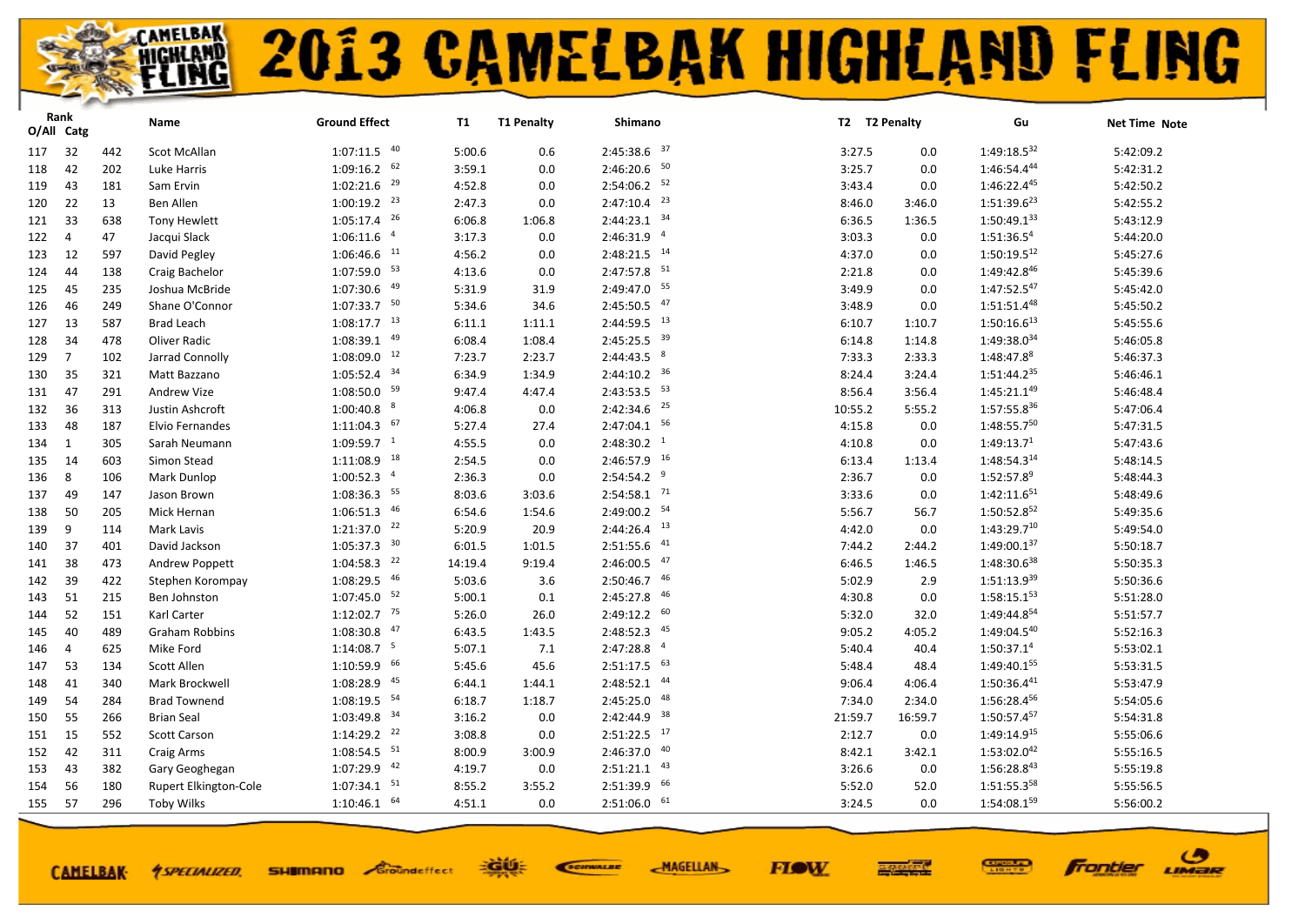| O/All Catg | Rank           |     | Name                    | <b>Ground Effect</b>      | T1      | <b>T1 Penalty</b> | Shimano                     |         | T2 T2 Penalty | Gu                      | Net Time Note |
|------------|----------------|-----|-------------------------|---------------------------|---------|-------------------|-----------------------------|---------|---------------|-------------------------|---------------|
| 156        | 44             | 376 | Andrew Flahive          | $1:11:23.0$ 66            | 9:53.5  | 4:53.5            | $2:47:05.0$ $51$            | 6:42.6  | 1:42.6        | $1:51:08.6^{44}$        | 5:56:12.7     |
| 157        | 58             | 148 | Devin Brown             | $1:11:28.1$ 69            | 6:03.5  | 1:03.5            | $2:50:36.7$ 65              | 5:17.1  | 17.1          | $1:53:38.0^{60}$        | 5:57:03.4     |
| 158        | 59             | 225 | Kelvin Little           | $1:14:14.2$ <sup>79</sup> | 5:00.7  | 0.7               | $2:52:21.4$ 70              | 4:14.8  | 0.0           | $1:51:19.1^{61}$        | 5:57:55.4     |
| 159        | 60             | 204 | <b>Brad Hawthorne</b>   | $1:14:34.2$ $81$          | 5:28.0  | 28.0              | $2:54:28.2$ <sup>73</sup>   | 6:04.6  | 1:04.6        | $1:48:21.1^{62}$        | 5:58:56.1     |
| 160        | 10             | 116 | Ryan Madden             | $1:10:56.5$ <sup>15</sup> | 5:07.4  | 7.4               | $2:54:18.0$ <sup>11</sup>   | 5:10.1  | 10.1          | 1:54:26.1 <sup>11</sup> | 5:59:58.1     |
| 161        | 61             | 228 | Joe Lyon                | $1:11:42.6$ <sup>70</sup> | 5:35.1  | 35.1              | $2:49:21.8$ <sup>59</sup>   | 9:49.1  | 4:49.1        | $1:53:50.4^{63}$        | 6:00:19.0     |
| 162        | 45             | 491 | John Ross               | $1:11:53.1$ <sup>73</sup> | 6:24.9  | 1:24.9            | $2:53:19.6$ 56              | 5:39.6  | 39.6          | 1:53:40.145             | 6:00:57.3     |
| 163        | 62             | 231 | Niall Magee             | 1:08:45.9 57              | 6:51.7  | 1:51.7            | $2:52:17.5$ 62              | 7:48.6  | 2:48.6        | 1:55:15.364             | 6:00:59.0     |
| 164        | 23             | 12  | Asher Ashford           | $1:01:41.0$ <sup>24</sup> | 10:19.6 | 5:19.6            | $2:52:22.7$ $25$            | 6:58.6  | 1:58.6        | 1:59:48.324             | 6:01:10.2     |
| 165        | 46             | 359 | Mark Croonen            | $1:05:54.9$ <sup>35</sup> | 5:34.2  | 34.2              | $3:06:25.5$ 69              | 5:53.4  | 53.4          | 1:47:29.946             | 6:01:17.9     |
| 166        | 47             | 475 | <b>Bruce Potts</b>      | $1:11:27.8$ 68            | 5:03.2  | 3.2               | $2:57:41.9$ $61$            | 6:53.1  | 1:53.1        | $1:50:14.6^{47}$        | 6:01:20.6     |
| 167        | 63             | 170 | Donovan De Ligt         | $1:11:45.7$ <sup>71</sup> | 7:02.3  | 2:02.3            | $2:51:56.8$ 68              | 4:53.9  | 0.0           | 1:55:41.865             | 6:01:26.6     |
| 168        | 48             | 322 | Anton Beardmore         | 1:09:22.5 54              | 5:33.0  | 33.0              | 49<br>2:52:40.7             | 7:17.7  | 2:17.7        | $1:57:35.2^{48}$        | 6:02:29.1     |
| 169        | 49             | 361 | Gary Davidson           | $1:08:58.2$ 52            | 5:44.9  | 44.9              | $2:51:46.4$ $48$            | 7:02.5  | 2:02.5        | 1:58:57.649             | 6:02:29.6     |
| 170        | 16             | 560 | Neil Dall               | $1:08:53.5$ <sup>14</sup> | 3:09.8  | 0.0               | $2:59:14.9$ <sup>19</sup>   | 3:53.5  | 0.0           | $1:54:25.4^{16}$        | 6:02:33.8     |
| 171        | 50             | 336 | <b>Phillip Boxsell</b>  | $1:11:16.2$ 64            | 6:07.0  | 1:07.0            | $2:55:56.8$ 60              | 6:06.3  | 1:06.3        | 1:53:39.350             | 6:03:05.6     |
| 172        | 64             | 279 | Han Strating            | $1:13:37.3$ <sup>78</sup> | 6:40.0  | 1:40.0            | $2:51:46.9$ <sup>72</sup>   | 5:24.2  | 24.2          | $1:55:45.7^{66}$        | 6:03:14.1     |
| 173        | 65             | 267 | Chris Seale             | $1:10:04.9$ 63            | 4:49.7  | 0.0               | $2:53:02.3$ 64              | 6:17.1  | 1:17.1        | 1:59:08.067             | 6:03:32.3     |
| 174        | 66             | 276 | <b>Dominic Stammers</b> | $1:10:48.5$ 65            | 6:34.6  | 1:34.6            | $2:50:54.7$ 67              | 6:57.7  | 1:57.7        | 1:59:51.668             | 6:05:07.1     |
| 175        | 51             | 404 | David Jarman            | $1:12:09.6$ <sup>75</sup> | 5:19.2  | 19.2              | $2:58:31.6$ 65              | 4:48.9  | 0.0           | 1:54:53.751             | 6:05:54.1     |
| 176        | 5              | 44  | Belinda Althaus         | $1:09:44.5$ <sup>5</sup>  | 3:26.4  | 0.0               | $2:56:31.7$ <sup>5</sup>    | 3:31.8  | 0.0           | $1:59:51.4^5$           | 6:06:07.6     |
| 177        | 52             | 415 | Matt Kenny              | $1:11:20.7$ 65            | 6:04.1  | 1:04.1            | $2:55:03.5$ 58              | 6:55.9  | 1:55.9        | 1:56:45.152             | 6:06:09.3     |
| 178        | 53             | 480 | Ed Rayner               | $1:12:34.3$ $80$          | 5:10.2  | 10.2              | $2:55:09.2$ 59              | 6:22.3  | 1:22.3        | $1:58:08.0^{53}$        | 6:07:24.0     |
| 179        | 54             | 345 | Roelof Burger           | $1:10:23.3$ 56            | 6:16.3  | 1:16.3            | $2:54:33.1$ 54              | 6:01.3  | 1:01.3        | 2:00:27.754             | 6:07:41.7     |
| 180        | 55             | 367 | <b>Richard Dodds</b>    | $1:07:09.2$ <sup>39</sup> | 6:38.7  | 1:38.7            | $2:38:06.2$ <sup>29</sup>   | 5:03.1  | 3.1           | 2:20:46.455             | 6:07:43.6     |
| 181        | $\overline{2}$ | 304 | Lana Moy                | $1:14:57.7$ <sup>2</sup>  | 3:58.7  | 0.0               | $3:01:47.5$ <sup>2</sup>    | 3:24.2  | 0.0           | $1:51:02.2^2$           | 6:07:47.4     |
| 182        | 5              | 624 | Wayne De Belin          | $1:14:54.9$ <sup>6</sup>  | 4:07.4  | 0.0               | $3:03:18.2$ <sup>5</sup>    | 3:27.5  | 0.0           | 1:49:39.65              | 6:07:52.7     |
| 183        | 56             | 528 | Mark Ward               | $1:14:56.8$ <sup>98</sup> | 9:56.3  | 4:56.3            | $2:51:43.0$ 66              | 10:00.7 | 5:00.7        | 1:51:31.356             | 6:08:08.1     |
| 184        | 57             | 457 | Paul Mourtos            | $1:11:11.7$ <sup>63</sup> | 5:49.4  | 49.4              | 67<br>3:00:16.8             | 5:05.7  | 5.7           | $1:55:50.7^{57}$        | 6:08:14.3     |
| 185        | 58             | 354 | Mark Coleman            | $1:08:14.3$ $44$          | 5:29.1  | 29.1              | $2:54:11.3$ <sup>50</sup>   | 5:51.1  | 51.1          | $2:04:54.1^{58}$        | 6:08:39.9     |
| 186        | 1              | 618 | Carolyn Jackson         | $1:11:56.3$ <sup>1</sup>  | 6:50.9  | 1:50.9            | $\overline{1}$<br>2:55:58.4 | 4:50.4  | 0.0           | 1:59:05.8 <sup>1</sup>  | 6:08:51.4     |
| 187        | 59             | 352 | Andrew Christensen      | $1:13:52.8$ $90$          | 4:38.3  | 0.0               | $3:00:31.3$ <sup>72</sup>   | 8:14.0  | 3:14.0        | $1:51:28.3^{59}$        | 6:09:06.4     |
| 188        | 67             | 175 | David Doutty            | $1:16:49.0$ 90            | 6:07.9  | 1:07.9            | $2:56:34.6$ 78              | 5:03.9  | 3.9           | 1:54:39.469             | 6:09:14.8     |
| 189        | 11             | 121 | Kane Piper              | $1:08:38.8$ <sup>13</sup> | 6:01.7  | 1:01.7            | $2:56:22.5$ <sup>12</sup>   | 7:03.1  | 2:03.1        | $2:01:32.9^{12}$        | 6:09:39.0     |
| 190        | 12             | 100 | Jake Beyer              | $1:08:40.4$ <sup>14</sup> | 6:01.2  | 1:01.2            | $2:54:50.9$ 10              | 5:40.2  | 40.2          | 2:04:29.313             | 6:09:42.0     |
| 191        | 60             | 379 | David Gardner           | $1:12:33.2$ <sup>79</sup> | 5:27.8  | 27.8              | $2:57:31.9$ 64              | 8:08.7  | 3:08.7        | $1:56:10.5^{60}$        | 6:09:52.1     |
| 192        | 61             | 306 | <b>Garth Abell</b>      | $1:03:23.4$ 16            | 5:25.0  | 25.0              | $2:49:42.5$ 38              | 4:43.6  | 0.0           | 2:16:22.361             | 6:09:53.2     |
| 193        | 13             | 126 | <b>Jack Talbert</b>     | $1:07:21.5$ <sup>11</sup> | 8:36.9  | 3:36.9            | $2:56:14.3$ <sup>14</sup>   | 9:34.2  | 4:34.2        | 1:58:31.8 <sup>14</sup> | 6:10:18.7     |
| 194        | 68             | 281 | Chris Taylor            | $1:09:11.4$ <sup>61</sup> | 4:18.6  | 0.0               | $2:57:01.7$ 69              | 6:25.3  | 1:25.3        | 2:02:45.370             | 6:10:23.7     |

**CAMELBAK-**

*<u>ASPECIALIZED.</u>* 

EGUE **SHIMANO** Groundeffect

SCIENALDE

**FIOW MAGELLAN** 



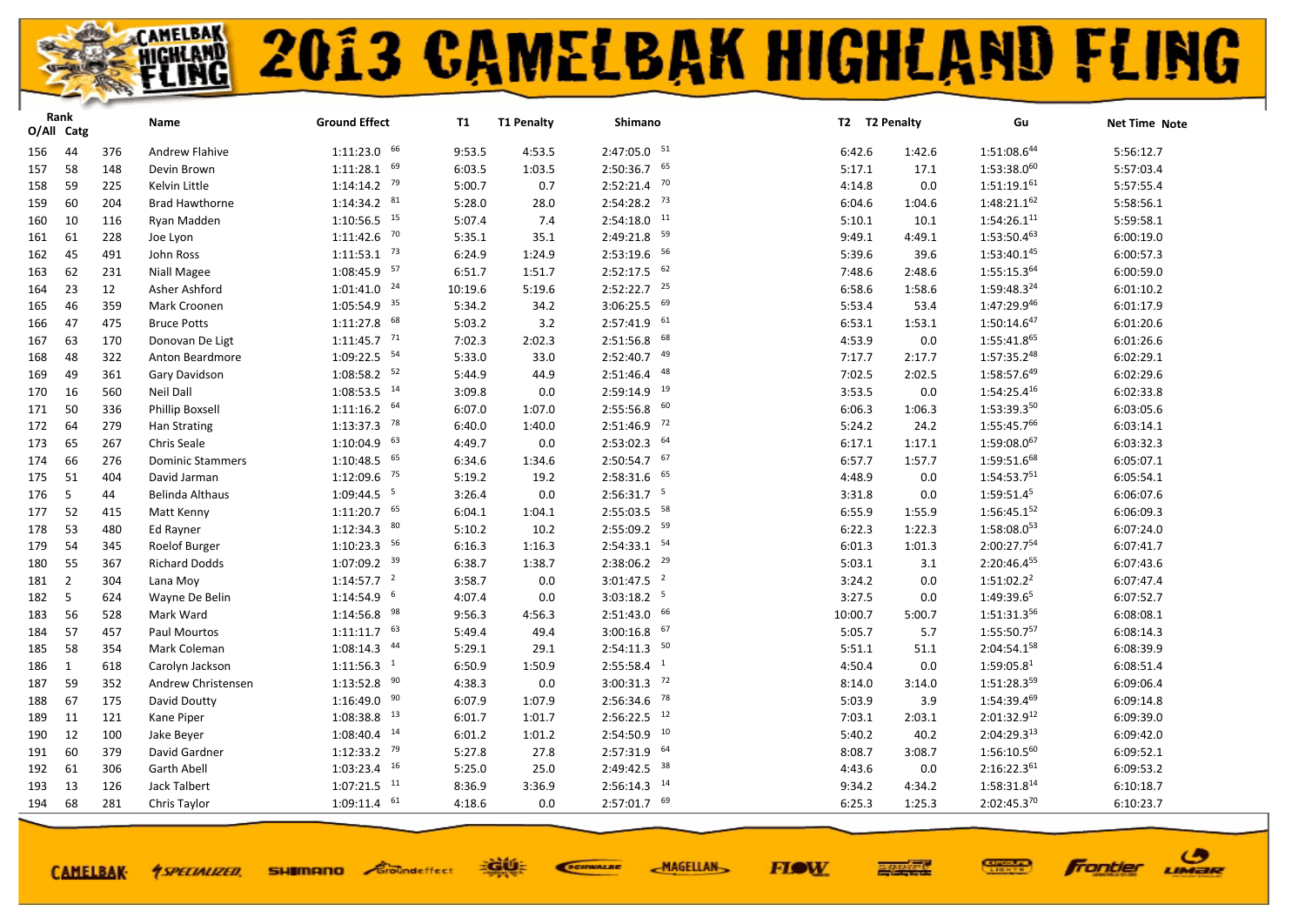| O/All Catg | Rank           |     | Name                     | <b>Ground Effect</b>       | <b>T1</b> | <b>T1 Penalty</b> | Shimano                   |         | T2 T2 Penalty | Gu                      | Net Time Note |
|------------|----------------|-----|--------------------------|----------------------------|-----------|-------------------|---------------------------|---------|---------------|-------------------------|---------------|
| 195        | 62             | 465 | Liam O'Dea               | $1:13:04.9$ 85             | 14:36.1   | 9:36.1            | $2:44:06.0$ 57            | 7:01.1  | 2:01.1        | $2:01:36.6^{62}$        | 6:10:24.7     |
| 196        | 17             | 602 | Simon Sproule            | $1:13:21.5$ <sup>21</sup>  | 5:11.0    | 11.0              | $2:56:46.4$ <sup>20</sup> | 5:29.1  | 29.1          | $1:59:44.8^{17}$        | 6:10:32.8     |
| 197        | 69             | 278 | Tim Stevenson            | $1:18:00.1$ 95             | 5:47.4    | 47.4              | $2:58:08.6$ 80            | 6:43.4  | 1:43.4        | $1:51:55.0^{71}$        | 6:10:34.5     |
| 198        | 63             | 369 | Geoff Dunkin             | $1:13:00.8$ $84$           | 4:11.5    | 0.0               | $3:00:21.3$ <sup>70</sup> | 5:39.6  | 39.6          | 1:58:02.663             | 6:12:04.3     |
| 199        | 64             | 519 | Daniel Thompson          | $1:10:07.4$ 55             | 3:20.2    | 0.0               | $2:56:19.4$ 55            | 3:51.7  | 0.0           | 2:05:59.564             | 6:12:26.3     |
| 200        | 65             | 411 | Simon Kane               | $1:14:49.3$ 96             | 8:12.8    | 3:12.8            | $2:58:53.6$ 77            | 5:05.8  | 5.8           | 1:55:28.365             | 6:12:29.8     |
| 201        | 70             | 222 | <b>Martin Kudlik</b>     | $1:16:20.3$ 88             | 8:25.4    | 3:25.4            | $2:58:41.5$ $84$          | 8:13.8  | 3:13.8        | $1:51:14.1^{72}$        | 6:12:55.1     |
| 202        | 66             | 461 | Paul Newell              | $1:14:04.2$ <sup>92</sup>  | 5:06.2    | 6.2               | $2:58:30.6$ 68            | 5:15.1  | 15.1          | 1:59:59.166             | 6:12:55.2     |
| 203        | 71             | 139 | Nathan Baird             | $1:11:59.7$ <sup>74</sup>  | 8:17.5    | 3:17.5            | $2:54:36.2$ 75            | 9:10.4  | 4:10.4        | 1:59:33.973             | 6:13:37.7     |
| 204        | 67             | 476 | Steven Pryor             | $1:12:18.8$ $77$           | 7:28.8    | 2:28.8            | $3:00:08.8$ <sup>74</sup> | 8:15.7  | 3:15.7        | 1:55:29.767             | 6:13:41.8     |
| 205        | 68             | 512 | Duncan Stodart           | $1:21:02.8$ <sup>128</sup> | 5:21.4    | 21.4              | $2:57:00.2$ 80            | 6:04.9  | 1:04.9        | 1:54:22.668             | 6:13:51.9     |
| 206        | 18             | 611 | <b>Matthew Walker</b>    | $1:09:02.2$ <sup>15</sup>  | 5:01.5    | 1.5               | 21<br>3:04:34.6           | 5:32.1  | 32.1          | 1:59:52.818             | 6:14:03.2     |
| 207        | 72             | 251 | Gareth Parker            | 1:19:29.9 104              | 3:49.8    | 0.0               | $2:55:38.2$ <sup>79</sup> | 6:54.1  | 1:54.1        | 1:57:09.674             | 6:14:11.8     |
| 208        | 69             | 408 | Grant Johnston           | $1:13:55.5$ <sup>91</sup>  | 5:25.7    | 25.7              | $2:59:43.3$ <sup>71</sup> | 4:28.7  | 0.0           | 2:00:10.569             | 6:14:15.0     |
| 209        | 73             | 221 | <b>Brad Knapp</b>        | $1:13:05.3$ $77$           | 6:52.7    | 1:52.7            | 81<br>3:02:18.8           | 6:04.9  | 1:04.9        | $1:55:55.4^{75}$        | 6:14:17.1     |
| 210        | 14             | 117 | Jason McCready           | $1:13:02.2$ 16             | 5:39.6    | 39.6              | $3:00:24.6$ 15            | 6:31.5  | 1:31.5        | 1:58:47.115             | 6:14:25.0     |
| 211        | 70             | 525 | Campbell Vidgen          | $1:11:42.2$ <sup>70</sup>  | 5:41.7    | 41.7              | $3:03:04.9$ <sup>76</sup> | 7:35.4  | 2:35.4        | 1:56:36.370             | 6:14:40.5     |
| 212        | 71             | 462 | <b>Warrick Nicholson</b> | $1:13:48.3$ 88             | 6:49.6    | 1:49.6            | 2:59:47.2 75              | 3:28.7  | 0.0           | 1:59:32.171             | 6:14:57.2     |
| 213        | 74             | 207 | Shane Hiscock            | $1:19:21.1$ $102$          | 5:54.7    | 54.7              | $3:01:38.7$ $90$          | 6:26.0  | 1:26.0        | 1:51:37.676             | 6:14:58.1     |
| 214        | 6              | 635 | James Wilson             | $1:15:27.1$ <sup>7</sup>   | 3:09.7    | 0.0               | $3:05:09.8$ 6             | 2:24.7  | 0.0           | 1:54:23.96              | 6:15:00.8     |
| 215        | 72             | 319 | Chris Barnett            | $1:07:19.4$ $41$           | 6:46.2    | 1:46.2            | 52<br>2:54:26.4           | 5:18.8  | 18.8          | 2:12:05.772             | 6:15:56.5     |
| 216        | 73             | 413 | Martin Keenlyside        | $1:11:23.8$ 67             | 3:53.5    | 0.0               | $3:06:32.8$ 78            | 3:26.0  | 0.0           | $1:58:18.5^{73}$        | 6:16:15.1     |
| 217        | 19             | 555 | <b>Scott Chadwick</b>    | $1:10:34.9$ <sup>16</sup>  | 5:26.7    | 26.7              | $2:57:06.4$ <sup>18</sup> | 14:55.2 | 9:55.2        | 1:59:17.6 <sup>19</sup> | 6:17:20.8     |
| 218        | 75             | 255 | Rodney Rae               | $1:11:51.0$ <sup>72</sup>  | 7:27.2    | 2:27.2            | $2:55:25.5$ 74            | 13:01.1 | 8:01.1        | 2:00:28.777             | 6:18:13.5     |
| 219        | 1              | 539 | Susie Kluth              | $1:16:50.5$ <sup>1</sup>   | 5:09.4    | 9.4               | $2:58:27.5$ <sup>1</sup>  | 4:27.2  | 0.0           | 2:03:33.9 <sup>1</sup>  | 6:19:01.3     |
| 220        | 74             | 448 | David Millar             | $1:11:07.6$ 62             | 6:57.0    | 1:57.0            | $2:57:28.2$ 63            | 8:43.1  | 3:43.1        | 2:05:34.374             | 6:19:50.2     |
| 221        | 75             | 531 | <b>Scott Williams</b>    | $1:11:06.2$ <sup>59</sup>  | 6:36.7    | 1:36.7            | $3:05:25.4$ <sup>79</sup> | 6:48.3  | 1:48.3        | 2:00:14.575             | 6:20:11.1     |
| 222        | 20             | 609 | Paul Van Egmond          | $1:12:10.1$ <sup>20</sup>  | 9:25.4    | 4:25.4            | 22<br>3:00:52.6           | 7:40.1  | 2:40.1        | $2:00:19.9^{20}$        | 6:20:28.1     |
| 223        | 76             | 325 | Joseph Benjamin          | $1:11:49.7$ <sup>71</sup>  | 5:15.2    | 15.2              | 90<br>3:09:08.4           | 2:14.5  | 0.0           | 1:59:38.476             | 6:20:51.7     |
| 224        | 76             | 283 | Corey Tonkin             | $1:14:44.6$ $82$           | 6:01.1    | 1:01.1            | $3:05:52.5$ $89$          | 5:27.9  | 27.9          | 1:58:48.478             | 6:20:54.5     |
| 225        | 77             | 246 | Ray Neill                | $1:02:05.1$ $^{26}$        | 5:00.2    | 0.2               | $2:25:55.0$ 16            | 5:02.5  | 2.5           | 2:53:21.979             | 6:21:24.7     |
| 226        | 77             | 392 | Luke Haworth-Booth       | $1:14:53.0$ $97$           | 3:53.6    | 0.0               | $3:04:46.5$ $83$          | 7:36.9  | 2:36.9        | 1:59:34.277             | 6:21:50.6     |
| 227        | $\overline{7}$ | 627 | <b>Richard Measures</b>  | $1:13:33.2$ <sup>4</sup>   | 5:30.1    | 30.1              | $3:06:36.6$ <sup>7</sup>  | 6:24.5  | 1:24.5        | 1:59:51.3 <sup>7</sup>  | 6:21:55.7     |
| 228        | 78             | 286 | Jasper Vallance          | $1:18:23.0$ $97$           | 5:52.1    | 52.1              | 82<br>2:58:45.8           | 11:37.7 | 6:37.7        | 1:57:38.880             | 6:22:17.4     |
| 229        | 78             | 358 | David Creegan            | $1:12:26.6$ <sup>78</sup>  | 9:46.1    | 4:46.1            | 3:06:23.9 95              | 10:42.0 | 5:42.0        | 1:53:03.578             | 6:22:22.1     |
| 230        | 79             | 534 | <b>Terry Withers</b>     | $1:12:35.3$ $81$           | 10:50.2   | 5:50.2            | $3:02:15.9$ $89$          | 9:46.1  | 4:46.1        | $1:57:31.2^{79}$        | 6:22:58.7     |
| 231        | $\overline{2}$ | 619 | Larri Wallbridge         | $1:19:02.6$ <sup>2</sup>   | 5:47.7    | 47.7              | $3:06:27.3$ <sup>2</sup>  | 4:45.8  | 0.0           | 1:57:16.9 <sup>2</sup>  | 6:23:34.5     |
| 232        | 79             | 664 | Joe Bramwell-Smith       | 83<br>1:15:25.6            | 8:10.6    | 3:10.6            | 85<br>3:01:43.4           | 9:10.4  | 4:10.4        | 1:59:27.081             | 6:23:57.0     |
| 233        | 80             | 240 | Paul Monk                | $1:11:52.1$ <sup>73</sup>  | 7:20.1    | 2:20.1            | 3:07:24.7 88              | 6:33.1  | 1:33.1        | 2:01:46.882             | 6:24:56.8     |

**CAMELBAK-**

*<u>ASPECIALIZED.</u>* 

**SHIMANO** Groundeffect

EGUE SCIENALDE

**FIOW MAGELLAN** 



ဖ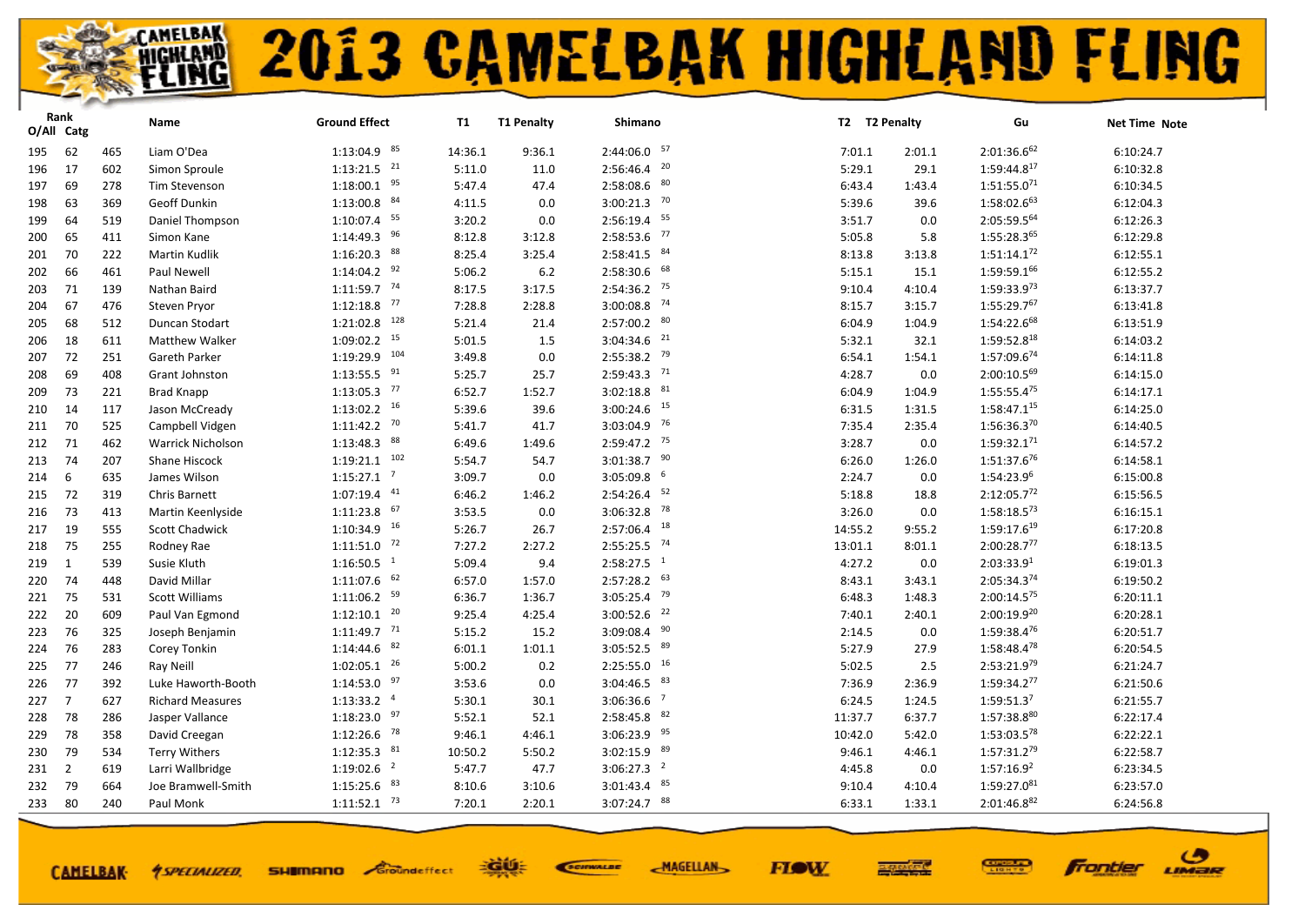|     | Rank<br>O/All Catg |     | Name                  | <b>Ground Effect</b>       | <b>T1</b> | <b>T1 Penalty</b> | Shimano                   |         | T2 T2 Penalty | Gu                | Net Time Note |
|-----|--------------------|-----|-----------------------|----------------------------|-----------|-------------------|---------------------------|---------|---------------|-------------------|---------------|
| 234 | 80                 | 407 | Stephen Jenkins       | $1:12:10.4$ 76             | 5:58.5    | 58.5              | $3:06:05.4$ 82            | 9:24.5  | 4:24.5        | $2:02:08.4^{80}$  | 6:25:47.2     |
| 235 | 15                 | 127 | James Voltz           | $1:13:54.2$ <sup>18</sup>  | 6:38.6    | 1:38.6            | $3:04:15.8$ <sup>16</sup> | 6:12.4  | 1:12.4        | $2:04:56.0^{16}$  | 6:25:57.0     |
| 236 | 81                 | 233 | Michael Mannile       | 1:16:02.9 86               | 5:29.5    | 29.5              | $3:04:52.2$ 87            | 5:18.9  | 18.9          | 2:04:28.383       | 6:26:11.8     |
| 237 | 82                 | 200 | Con Haridi            | $1:15:57.3$ $85$           | 7:37.5    | 2:37.5            | $3:07:55.9$ <sup>91</sup> | 7:50.4  | 2:50.4        | 1:57:07.484       | 6:26:28.5     |
| 238 | 81                 | 452 | <b>Chris Morris</b>   | $1:11:52.4$ <sup>72</sup>  | 5:43.3    | 43.3              | $3:07:05.0$ 84            | 11:34.4 | 6:34.4        | 2:00:25.181       | 6:26:40.2     |
| 239 | 21                 | 579 | <b>Steve Hogg</b>     | $1:15:56.3$ <sup>24</sup>  | 7:29.0    | 2:29.0            | 2:39:29.9 15              | 5:03.8  | 3.8           | $2:29:27.3^{21}$  | 6:27:26.3     |
| 240 | 82                 | 506 | Jason Smith           | $1:08:38.5$ $48$           | 2:49.3    | 0.0               | $3:11:54.7$ 88            | 5:22.1  | 22.1          | 2:06:31.382       | 6:27:26.6     |
| 241 | 83                 | 433 | Matthew Loupis        | $1:11:02.6$ <sup>57</sup>  | 6:06.8    | 1:06.8            | $3:06:52.3$ $81$          | 14:17.5 | 9:17.5        | 1:59:38.283       | 6:27:57.4     |
| 242 | 84                 | 438 | <b>Michael Marion</b> | $1:16:43.2$ 105            | 7:14.5    | 2:14.5            | $3:08:16.0$ 101           | 5:36.4  | 36.4          | 2:00:07.484       | 6:27:57.5     |
| 243 | 16                 | 109 | Joe Friend            | $1:16:03.7$ <sup>19</sup>  | 3:52.4    | 0.0               | 19<br>3:12:23.6           | 5:42.1  | 42.1          | $1:58:52.0^{17}$  | 6:28:01.4     |
| 244 | 85                 | 381 | Marcus Gay            | $1:17:34.9$ <sup>110</sup> | 3:05.3    | 0.0               | $3:06:14.3$ 96            | 5:22.8  | 22.8          | $2:04:10.1^{85}$  | 6:28:22.1     |
| 245 | 86                 | 532 | Robert Williams       | $1:15:30.2$ 99             | 2:59.0    | 0.0               | $3:09:04.3$ <sup>98</sup> | 5:35.9  | 35.9          | 2:04:09.786       | 6:29:20.1     |
| 246 | 87                 | 488 | Alan Riley            | $1:18:00.9$ <sup>112</sup> | 6:00.1    | 1:00.1            | $3:05:52.9$ <sup>99</sup> | 9:08.8  | 4:08.8        | $2:00:50.9^{87}$  | 6:29:53.6     |
| 247 | 88                 | 511 | Setten Stephenson     | $1:16:19.7$ 104            | 4:36.9    | 0.0               | $3:05:39.5$ <sup>93</sup> | 5:19.1  | 19.1          | 2:08:01.688       | 6:30:19.9     |
| 248 | 83                 | 189 | Andrew Fountain       | $1:17:49.5$ <sup>94</sup>  | 3:05.9    | 0.0               | $3:03:17.6$ 86            | 4:56.4  | 0.0           | 2:09:22.285       | 6:30:29.3     |
| 249 | 89                 | 467 | David Och             | $1:15:50.5$ 102            | 9:39.6    | 4:39.6            | $3:00:58.6$ <sup>91</sup> | 11:36.1 | 6:36.1        | 2:02:25.289       | 6:30:30.0     |
| 250 | 90                 | 317 | David Baldwin         | $1:22:13.8$ <sup>135</sup> | 6:15.6    | 1:15.6            | $3:08:10.4$ 106           | 5:03.7  | 3.7           | $1:58:54.5^{90}$  | 6:30:38.0     |
| 251 | $\overline{2}$     | 541 | Julie Quinn           | $1:22:12.6$ <sup>3</sup>   | 6:12.2    | 1:12.2            | $3:08:07.6$ <sup>2</sup>  | 4:40.9  | 0.0           | $1:59:25.3^2$     | 6:30:57.7     |
| 252 | 91                 | 458 | Paul Mower            | $1:21:35.9$ <sup>131</sup> | 9:44.1    | 4:44.1            | $3:02:05.2$ 102           | 10:36.5 | 5:36.5        | $1:56:58.1^{91}$  | 6:30:59.8     |
| 253 | 92                 | 412 | Matt Keele            | $1:08:48.2$ 50             | 8:20.8    | 3:20.8            | $2:57:42.4$ 62            | 15:21.6 | 10:21.6       | 2:10:57.192       | 6:31:10.1     |
| 254 | 84                 | 250 | James O'Reilly        | $1:08:44.0$ 56             | 8:24.9    | 3:24.9            | 76<br>2:58:47.8           | 14:14.7 | 9:14.7        | 2:10:59.286       | 6:31:10.6     |
| 255 | 93                 | 344 | Danny Builth-Snoad    | $1:15:48.0$ 101            | 7:41.0    | 2:41.0            | $3:06:33.7$ 100           | 9:04.5  | 4:04.5        | 2:02:07.893       | 6:31:15.0     |
| 256 | 6                  | 46  | Amy Fletcher          | $1:10:58.3$ <sup>6</sup>   | 4:54.3    | 0.0               | $3:09:36.8$ 6             | 9:44.0  | 4:44.0        | $2:05:56.4^{6}$   | 6:31:15.5     |
| 257 | 94                 | 486 | John Richardson       | 1:11:57.8 74               | 7:32.2    | 2:32.2            | $3:00:07.7$ 73            | 8:19.0  | 3:19.0        | 2:13:34.094       | 6:31:30.7     |
| 258 | 95                 | 409 | Andy Johnston         | 100<br>1:15:47.6           | 5:47.5    | 47.5              | $3:07:44.9$ <sup>97</sup> | 6:52.4  | 1:52.4        | 2:05:31.295       | 6:31:43.6     |
| 259 | 96                 | 521 | Neil Thomson          | 93<br>1:14:16.6            | 8:32.0    | 3:32.0            | $3:03:43.1$ 92            | 13:47.3 | 8:47.3        | 2:02:08.696       | 6:32:27.6     |
| 260 | 97                 | 492 | Paul Rowan            | $1:20:51.1$ $126$          | 3:00.2    | 0.0               | 111<br>3:13:36.8          | 10:22.0 | 5:22.0        | $1:53:31.5^{97}$  | 6:33:21.4     |
| 261 | 98                 | 431 | <b>Stuart Locke</b>   | $1:19:45.3$ <sup>121</sup> | 10:15.5   | 5:15.5            | 104<br>3:06:24.0          | 7:52.6  | 2:52.6        | 1:59:10.298       | 6:33:27.6     |
| 262 | 85                 | 143 | John Bentley          | $1:15:27.3$ $84$           | 4:34.0    | 0.0               | $3:14:58.4$ $93$          | 9:37.4  | 4:37.4        | $1:59:11.1^{87}$  | 6:34:14.2     |
| 263 | 99                 | 331 | Greg Bohr             | $1:17:40.0$ <sup>111</sup> | 7:21.5    | 2:21.5            | 107<br>3:12:16.1          | 7:27.3  | 2:27.3        | 1:59:46.599       | 6:34:31.4     |
| 264 | 100                | 396 | <b>Steve Higgs</b>    | $1:20:00.9$ 124            | 8:26.4    | 3:26.4            | 105<br>3:08:10.4          | 7:04.1  | 2:04.1        | 2:00:53.8100      | 6:34:35.6     |
| 265 | 86                 | 269 | Ben Sinclair          | $1:24:15.5$ $117$          | 13:26.9   | 8:26.9            | $3:02:48.3$ <sup>98</sup> | 3:49.7  | 0.0           | 1:59:09.188       | 6:34:39.8     |
| 266 | 87                 | 219 | Jack Kesby            | $1:18:17.0$ 96             | 5:14.3    | 14.3              | $3:12:22.7$ 95            | 10:12.9 | 5:12.9        | 1:59:15.289       | 6:35:22.1     |
| 267 | 101                | 324 | Seth Bell             | $1:23:35.7$ 149            | 9:04.7    | 4:04.7            | $3:06:24.3$ 110           | 5:13.0  | 13.0          | $2:01:12.4^{101}$ | 6:35:30.1     |
| 268 | 88                 | 268 | Eric Sharpham         | $1:06:29.5$ $45$           | 8:50.3    | 3:50.3            | $3:07:53.9$ 83            | 21:47.3 | 16:47.3       | 2:00:37.890       | 6:35:38.8     |
| 269 | 102                | 496 | Michael Schuetze      | $1:16:57.6$ $107$          | 6:29.2    | 1:29.2            | 103<br>3:10:35.7          | 9:34.3  | 4:34.3        | $2:02:08.6^{102}$ | 6:35:45.4     |
| 270 | 89                 | 270 | Luke Singleton        | $1:17:07.3$ 91             | 4:12.6    | 0.0               | $3:11:13.6$ 92            | 5:42.7  | 42.7          | 2:07:05.591       | 6:36:09.1     |
| 271 | 103                | 497 | Craig Scott           | 141<br>1:22:52.8           | 8:36.9    | 3:36.9            | 113<br>3:09:53.8          | 12:16.0 | 7:16.0        | 1:52:42.9103      | 6:36:22.4     |
| 272 | 104                | 310 | Paul Angelatos        | 1:11:04.9 58               | 6:36.6    | 1:36.6            | $3:07:10.5$ 85            | 14:00.1 | 9:00.1        | 2:07:59.7104      | 6:36:51.8     |
|     |                    |     |                       |                            |           |                   |                           |         |               |                   |               |

EGUE

**SHIMANO** Groundeffect

**CAMELBAK-**

*<u>ASPECIALIZED.</u>* 

SCIENALDE

**MAGELLAN** 

**FIOW** 

ு

LIMER

**Frontier**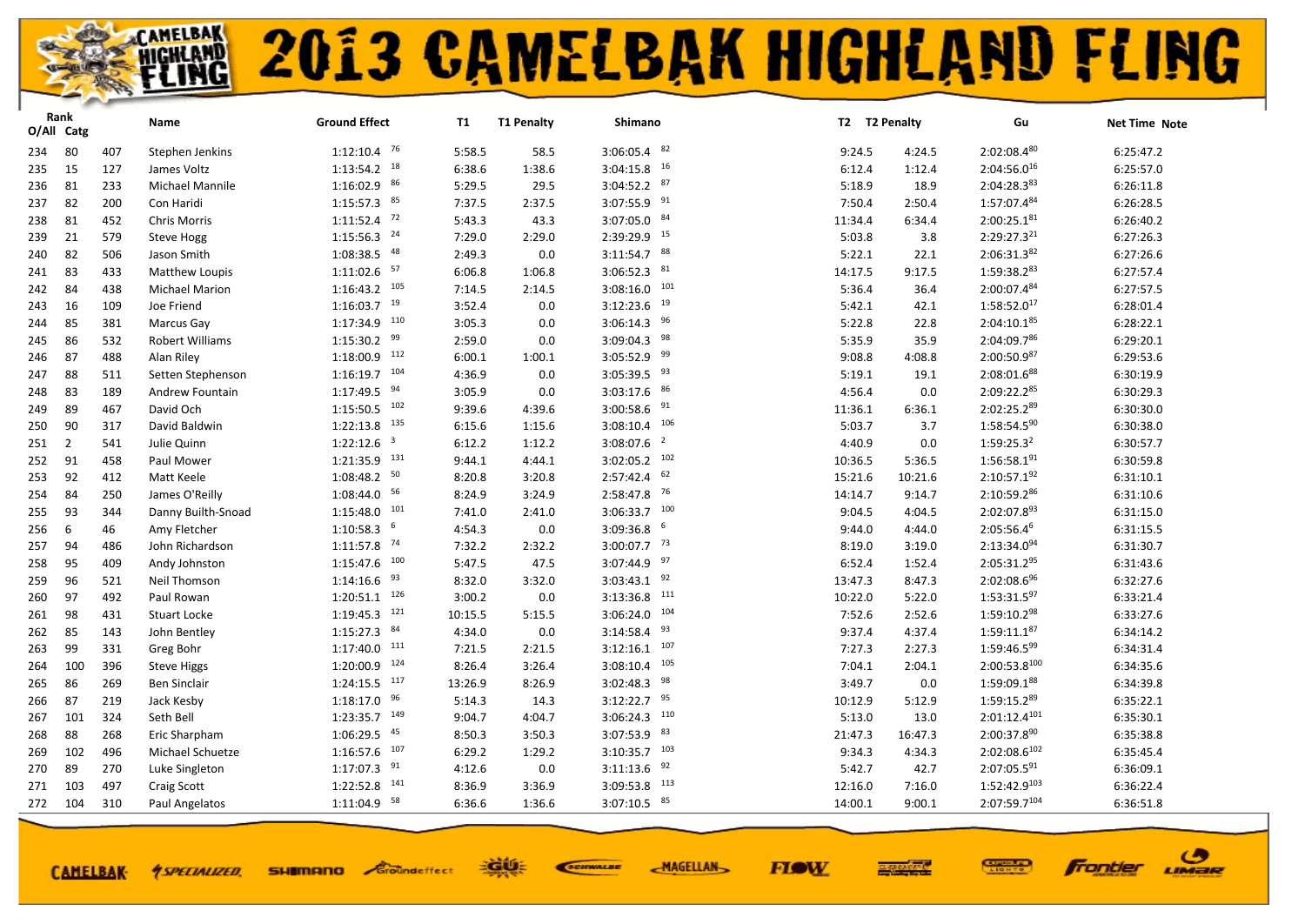|     | Rank<br>O/All Catg |     | Name                    | <b>Ground Effect</b>       | <b>T1</b> | <b>T1 Penalty</b> | Shimano                     | T2 T2 Penalty |         | Gu                                | <b>Net Time Note</b> |
|-----|--------------------|-----|-------------------------|----------------------------|-----------|-------------------|-----------------------------|---------------|---------|-----------------------------------|----------------------|
|     |                    |     |                         | $1:11:06.6$ 61             |           |                   | $3:07:12.7$ 86              |               |         | $2:07:58.5^{105}$                 |                      |
| 273 | 105                | 469 | Craig Pearsall          |                            | 6:34.3    | 1:34.3            | 108                         | 14:00.1       | 9:00.1  |                                   | 6:36:52.2            |
| 274 | 106                | 338 | Jason Bradow            | $1:13:45.0$ $86$<br>60     | 8:28.8    | 3:28.8            | 3:15:52.7<br>$3:07:10.6$ 87 | 7:34.3        | 2:34.3  | $2:01:11.6^{106}$<br>2:08:00.8107 | 6:36:52.4            |
| 275 | 107                | 351 | <b>Brendan Byatt</b>    | 1:11:06.4                  | 6:37.9    | 1:37.9            |                             | 13:58.3       | 8:58.3  |                                   | 6:36:54.0            |
| 276 | 90                 | 224 | <b>Brett Leonard</b>    | $1:20:16.3$ $106$          | 4:50.1    | 0.0               | $3:16:23.6$ 100<br>116      | 5:25.5        | 25.5    | $2:00:48.0^{92}$                  | 6:37:53.4            |
| 277 | 108                | 416 | Barry Kenyon            | $1:20:52.8$ 127<br>100     | 5:54.8    | 54.8              | 3:16:36.4<br>96             | 4:08.0        | 0.0     | 2:00:12.0108                      | 6:38:36.0            |
| 278 | 91                 | 161 | Oliver Coovre           | 1:19:04.4                  | 6:50.1    | 1:50.1            | 3:10:36.4                   | 10:22.6       | 5:22.6  | $2:02:49.1^{93}$                  | 6:39:42.6            |
| 279 | 92                 | 258 | <b>Michael Rogers</b>   | 89<br>1:16:31.4            | 7:00.4    | 2:00.4            | $3:12:14.3$ 94              | 12:18.6       | 7:18.6  | 2:02:31.494                       | 6:40:36.1            |
| 280 | 17                 | 103 | Jeremy Dayaram          | $1:20:14.6$ <sup>20</sup>  | 9:07.0    | 4:07.0            | $3:02:13.7$ 18              | 8:43.6        | 3:43.6  | $2:10:57.3^{18}$                  | 6:41:16.2            |
| 281 | 1                  | 622 | Phil Mathewson          | $1:20:54.8$ <sup>2</sup>   | 6:28.5    | 1:28.5            | $3:15:32.8$ <sup>2</sup>    | 5:59.5        | 59.5    | 2:03:26.5 <sup>1</sup>            | 6:42:22.1            |
| 282 | 18                 | 123 | Matthew Ryan            | $1:13:36.3$ <sup>17</sup>  | 15:05.1   | 10:05.1           | $3:15:34.7$ <sup>20</sup>   | 10:21.3       | 5:21.3  | $1:57:51.8^{19}$                  | 6:42:29.2            |
| 283 | 109                | 513 | Anthony Strbik          | $1:14:35.1$ 94             | 6:32.9    | 1:32.9            | 118<br>3:23:03.8            | 10:08.7       | 5:08.7  | 1:59:20.4109                      | 6:43:40.9            |
| 284 | 93                 | 259 | Sean Rowan              | $1:23:03.5$ $112$          | 3:21.5    | 0.0               | 101<br>3:18:03.9            | 2:14.5        | 0.0     | 2:02:34.695                       | 6:43:42.0            |
| 285 | 110                | 527 | Alex Walker             | 95<br>1:14:45.8            | 5:59.9    | 59.9              | 109<br>3:18:04.4            | 8:10.7        | 3:10.7  | 2:07:16.1 <sup>110</sup>          | 6:44:16.9            |
| 286 | 22                 | 617 | Tim Wright              | $1:19:38.1$ $27$           | 4:57.9    | 0.0               | $3:18:16.0$ <sup>25</sup>   | 3:41.8        | 0.0     | 2:07:12.0 <sup>22</sup>           | 6:45:06.1            |
| 287 | 94                 | 191 | Nick Gaffney            | $1:08:48.6$ <sup>58</sup>  | 3:22.1    | 0.0               | $2:52:26.8$ <sup>58</sup>   | 10:18.4       | 5:18.4  | 2:38:39.596                       | 6:45:13.3            |
| 288 | 19                 | 112 | Felix Jander            | $1:06:34.3$ <sup>10</sup>  | 9:23.9    | 4:23.9            | $3:10:10.7$ 17              | 22:12.2       | 17:12.2 | 2:07:30.320                       | 6:45:51.4            |
| 289 | 23                 | 571 | <b>Richard Gray</b>     | $1:21:22.8$ <sup>29</sup>  | 7:45.0    | 2:45.0            | $3:15:03.3$ <sup>27</sup>   | 10:10.8       | 5:10.8  | $2:01:58.2^{23}$                  | 6:46:20.1            |
| 290 | 24                 | 564 | <b>Stephen Evans</b>    | $1:17:32.5$ <sup>25</sup>  | 4:22.0    | 0.0               | $3:14:28.7$ $24$            | 4:31.4        | 0.0     | $2:14:25.4^{24}$                  | 6:46:26.6            |
| 291 | 111                | 502 | Craig Sidney            | $1:23:01.8$ <sup>143</sup> | 6:21.1    | 1:21.1            | 130<br>3:21:10.3            | 3:03.6        | 0.0     | 2:01:17.8 <sup>111</sup>          | 6:46:51.0            |
| 292 | 112                | 364 | Nils De Vries           | 1:22:30.9 136              | 3:10.4    | 0.0               | $3:19:40.8$ 125             | 3:56.0        | 0.0     | 2:04:45.9112                      | 6:46:57.6            |
| 293 | 95                 | 185 | Chris Ferguson          | 48<br>1:07:20.0            | 4:49.0    | 0.0               | $2:52:12.5$ <sup>57</sup>   | 10:32.1       | 5:32.1  | $2:42:06.3^{97}$                  | 6:47:10.9            |
| 294 | 113                | 362 | Mark Davis              | $1:24:13.3$ <sup>154</sup> | 4:38.2    | 0.0               | 119<br>3:16:29.4            | 3:51.2        | 0.0     | 2:06:50.9113                      | 6:47:33.6            |
| 295 | 114                | 355 | <b>Steven Corbett</b>   | 103<br>1:16:00.3           | 8:37.7    | 3:37.7            | 112<br>3:15:08.0            | 14:17.0       | 9:17.0  | $2:03:33.1^{114}$                 | 6:47:36.1            |
| 296 | 115                | 441 | <b>Stephen Matthews</b> | $1:19:32.9$ 117            | 11:23.6   | 6:23.6            | 121<br>3:15:36.4            | 6:19.4        | 1:19.4  | 2:04:59.1115                      | 6:47:51.4            |
| 297 | 116                | 501 | David Shirley           | $1:19:34.9$ <sup>118</sup> | 11:29.5   | 6:29.5            | 122<br>3:15:31.0            | 6:07.0        | 1:07.0  | $2:05:10.8^{116}$                 | 6:47:53.2            |
| 298 | 117                | 309 | Lars Ammitzboell        | 129<br>1:21:23.8           | 3:35.6    | 0.0               | 124<br>3:20:42.6            | 5:35.7        | 35.7    | 2:05:29.4117                      | 6:48:11.5            |
| 299 | 118                | 455 | Kevin Morton            | $1:17:06.8$ <sup>108</sup> | 6:55.8    | 1:55.8            | 120<br>3:22:02.4            | 6:47.7        | 1:47.7  | 2:05:44.0 <sup>118</sup>          | 6:48:36.7            |
| 300 | 119                | 523 | David Tritton           | $1:13:50.0$ $89$           | 7:04.7    | 2:04.7            | 114<br>3:22:02.0            | 9:39.6        | 4:39.6  | $2:07:16.0^{119}$                 | 6:49:52.3            |
| 301 | $\overline{2}$     | 620 | Peter Holyfield         | $1:14:24.2$ <sup>1</sup>   | 5:26.9    | 26.9              | $3:18:57.2$ <sup>1</sup>    | 6:03.9        | 1:03.9  | $2:15:20.0^2$                     | 6:50:12.2            |
| 302 | 120                | 524 | Ron Van                 | $1:19:35.5$ <sup>119</sup> | 8:57.3    | 3:57.3            | $3:14:49.1$ $115$           | 10:14.9       | 5:14.9  | 2:07:47.0120                      | 6:51:23.8            |
| 303 | 121                | 320 | David Batho             | $1:24:48.5$ <sup>161</sup> | 7:18.1    | 2:18.1            | 127<br>3:16:19.3            | 6:14.2        | 1:14.2  | $2:06:49.0^{121}$                 | 6:51:29.1            |
| 304 | 8                  | 633 | <b>Hector Vivas</b>     | $1:22:37.9$ 8              | 3:44.6    | 0.0               | 8<br>3:15:41.8              | 5:39.7        | 39.7    | $2:13:03.6^8$                     | 6:52:03.0            |
| 305 | 25                 | 610 | <b>Bill Vandendool</b>  | $1:19:19.3$ <sup>26</sup>  | 7:42.7    | 2:42.7            | $3:16:30.5$ <sup>26</sup>   | 7:50.9        | 2:50.9  | $2:10:43.2^{25}$                  | 6:52:06.6            |
| 306 | 96                 | 277 | <b>Justin Steel</b>     | $1:18:23.9$ <sup>98</sup>  | 6:36.8    | 1:36.8            | 97<br>3:14:22.4             | 8:56.8        | 3:56.8  | 2:14:38.998                       | 6:52:58.8            |
| 307 | 26                 | 584 | Peter Kemp              | $1:22:35.2$ 34             | 7:19.1    | 2:19.1            | $3:16:47.1$ $28$            | 5:08.3        | 8.3     | $2:11:17.5^{26}$                  | 6:53:07.2            |
| 308 | 27                 | 583 | Gerard Kelly            | $1:11:49.7$ <sup>19</sup>  | 3:00.9    | 0.0               | 23<br>3:06:23.0             | 3:38.0        | 0.0     | $2:35:28.6^{27}$                  | 6:53:41.3            |
| 309 | 97                 | 150 | Tim Carr                | $1:25:19.0$ 122            | 10:09.3   | 5:09.3            | $3:15:34.7$ 104             | 8:48.2        | 3:48.2  | $2:04:12.6^{99}$                  | 6:54:03.8            |
| 310 | 122                | 493 | Andrew Ryan             | $1:18:26.5$ $114$          | 9:07.5    | 4:07.5            | 123<br>3:19:12.0            | 5:13.1        | 13.1    | $2:12:34.3^{122}$                 | 6:54:33.4            |
| 311 | 98                 | 253 | <b>Anton Planting</b>   | $1:22:27.6$ $110$          | 7:02.3    | 2:02.3            | $3:19:08.8$ 102             | 8:32.3        | 3:32.3  | 2:08:24.3100                      | 6:55:35.3            |
|     |                    |     |                         |                            |           |                   |                             |               |         |                                   |                      |

**CAMELBAK-**

**SHIMANO** Groundeffect *<u>ASPECIALIZED.</u>* 

EGUE SCIENALDE

**FIOW MAGELLAN** 



ဖ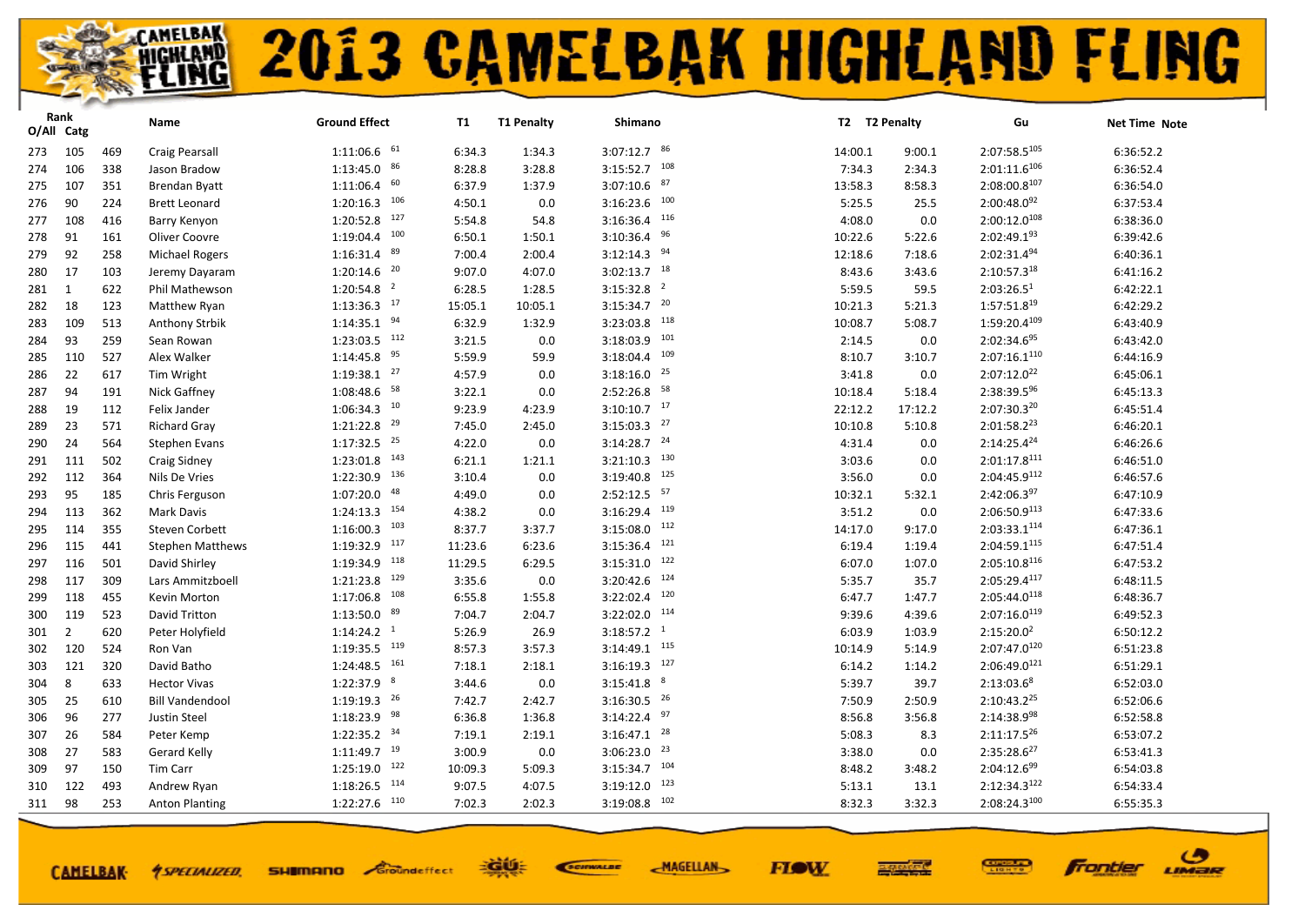|     | Rank<br>O/All Catg |     | Name                  | <b>Ground Effect</b>       | T1      | <b>T1 Penalty</b> | Shimano                    | T2 T2 Penalty |         | Gu                       | Net Time Note |
|-----|--------------------|-----|-----------------------|----------------------------|---------|-------------------|----------------------------|---------------|---------|--------------------------|---------------|
| 312 | 20                 | 122 | Andrew Pye            | $1:20:48.4$ <sup>21</sup>  | 5:42.6  | 42.6              | $3:21:20.4$ $21$           | 4:42.2        | 0.0     | $2:13:11.2^{21}$         | 6:56:02.6     |
| 313 | 123                | 356 | Jason Corbett         | $1:12:54.1$ $83$           | 7:29.3  | 2:29.3            | $3:23:09.1$ 117            | 14:02.8       | 9:02.8  | $2:09:21.3^{123}$        | 6:56:56.6     |
| 314 | 124                | 383 | Wayne Gibson          | $1:18:47.0$ 115            | 4:46.7  | 0.0               | $3:28:31.4$ $132$          | 10:22.2       | 5:22.2  | 2:04:45.0124             | 6:57:25.6     |
| 315 | 9                  | 629 | Philippa Rostan       | $1:23:47.4$ <sup>9</sup>   | 4:23.8  | 0.0               | 9<br>3:18:46.4             | 4:34.9        | 0.0     | $2:15:09.1^9$            | 6:57:42.9     |
| 316 | 125                | 342 | <b>Richard Brown</b>  | 1:19:28.6 116              | 7:16.7  | 2:16.7            | $3:22:37.4$ 128            | 10:18.1       | 5:18.1  | 2:09:19.6125             | 6:59:00.4     |
| 317 | 126                | 405 | Gavin Jeffries        | $1:13:45.2$ 87             | 7:54.3  | 2:54.3            | $3:29:22.1$ $131$          | 13:18.3       | 8:18.3  | $2:05:05.0^{126}$        | 6:59:24.9     |
| 318 | 127                | 463 | Robert O'Brien        | $1:25:12.5$ 163            | 3:14.0  | 0.0               | $3:17:18.7$ 126            | 6:26.1        | 1:26.1  | $2:16:45.6^{127}$        | 7:00:42.9     |
| 319 | 99                 | 216 | Jonathan Jones        | $1:20:20.8$ $107$          | 7:39.5  | 2:39.5            | $3:22:41.7$ 103            | 7:03.8        | 2:03.8  | $2:13:58.8^{101}$        | 7:01:44.6     |
| 320 | 28                 | 549 | <b>Eddie Bosch</b>    | $1:25:57.1$ $43$           | 5:03.9  | 3.9               | $3:30:27.8$ 35             | 5:24.8        | 24.8    | 2:05:16.228              | 7:02:09.8     |
| 321 | $\overline{3}$     | 536 | Amanda Cleife         | $1:22:35.7$ <sup>4</sup>   | 4:00.4  | 0.0               | $3:15:34.7$ <sup>3</sup>   | 7:27.9        | 2:27.9  | 2:22:31.9 <sup>3</sup>   | 7:03:10.2     |
| 322 | 128                | 432 | Jason Longdon         | $1:19:56.8$ <sup>123</sup> | 8:09.4  | 3:09.4            | $3:21:51.9$ 129            | 8:47.3        | 3:47.3  | $2:15:18.0^{128}$        | 7:04:03.4     |
| 323 | 29                 | 592 | Peter McIntosh        | $1:24:01.9$ 37             | 10:07.6 | 5:07.6            | 30<br>3:19:03.9            | 3:25.4        | 0.0     | $2:15:55.3^{29}$         | 7:04:08.7     |
| 324 | 30                 | 553 | Alistair Carwardine   | $1:21:51.6$ <sup>31</sup>  | 7:37.3  | 2:37.3            | $3:25:57.6$ 31             | 5:50.0        | 50.0    | $2:14:07.7^{30}$         | 7:05:24.2     |
| 325 | 100                | 275 | Jason Stafford        | $1:17:36.6$ 92             | 3:35.4  | 0.0               | $3:36:23.9$ 109            | 2:32.8        | 0.0     | $2:11:30.6^{102}$        | 7:05:31.1     |
| 326 | 31                 | 547 | Paul Angel            | $1:25:31.4$ $40$           | 7:28.5  | 2:28.5            | 32<br>3:23:38.6            | 6:38.7        | 1:38.7  | $2:12:52.1^{31}$         | 7:06:09.3     |
| 327 | 129                | 498 | Paul Scouller         | $1:22:48.5$ <sup>139</sup> | 8:33.1  | 3:33.1            | $3:24:45.0$ $135$          | 9:11.1        | 4:11.1  | 2:11:11.5129             | 7:06:29.2     |
| 328 | 101                | 227 | <b>Trystan Loades</b> | $1:12:58.1$ <sup>76</sup>  | 4:34.7  | 0.0               | 99<br>3:23:34.1            | 9:19.4        | 4:19.4  | $2:26:02.3^{103}$        | 7:06:53.9     |
| 329 | 102                | 238 | Niko Milanovic        | 80<br>1:14:20.0            | 6:36.5  | 1:36.5            | $3:32:50.3$ 106            | 13:15.3       | 8:15.3  | 2:11:17.9104             | 7:08:20.0     |
| 330 | 103                | 199 | <b>Todd Hammond</b>   | $1:26:54.2$ <sup>127</sup> | 13:48.3 | 8:48.3            | $3:24:19.3$ 112            | 6:20.3        | 1:20.3  | 2:07:51.9105             | 7:09:14.0     |
| 331 | 104                | 201 | <b>Steven Harris</b>  | $1:19:27.6$ 103            | 7:08.3  | 2:08.3            | $3:28:22.2$ 107            | 10:08.3       | 5:08.3  | 2:14:36.8106             | 7:09:43.2     |
| 332 | 32                 | 593 | <b>Russ McKinnon</b>  | $1:22:02.5$ 32             | 11:56.2 | 6:56.2            | $3:26:48.5$ 33             | 11:01.5       | 6:01.5  | $2:08:12.3^{32}$         | 7:10:01.0     |
| 333 | 105                | 36  | James Stokes          | $1:25:54.6$ $123$          | 5:40.9  | 40.9              | $3:28:21.6$ 111            | 12:59.4       | 7:59.4  | 2:07:35.3107             | 7:10:31.8     |
| 334 | 106                | 193 | Simon Gaudin          | $1:24:03.8$ <sup>114</sup> | 11:56.5 | 6:56.5            | $3:29:45.8$ <sup>113</sup> | 13:25.4       | 8:25.4  | $2:01:31.6^{108}$        | 7:10:43.1     |
| 335 | 130                | 517 | Rotha Tan             | $1:23:01.6$ $142$          | 6:21.4  | 1:21.4            | $3:26:00.6$ 134            | 5:18.9        | 18.9    | 2:21:43.7 <sup>130</sup> | 7:12:26.2     |
| 336 | 107                | 294 | <b>Brent Whiteman</b> | $1:11:26.5$ 68             | 5:22.7  | 22.7              | $2:59:56.4$ $77$           | 7:22.6        | 2:22.6  | $2:58:25.0^{109}$        | 7:12:33.2     |
| 337 | 33                 | 548 | Colin Beashel         | $1:20:06.8$ <sup>28</sup>  | 6:03.8  | 1:03.8            | $3:24:07.0$ $29$           | 3:40.4        | 0.0     | 2:28:23.233              | 7:13:40.8     |
| 338 | 24                 | 21  | Michael Hingley       | $1:25:22.7$ $28$           | 4:06.0  | 0.0               | 26<br>3:23:52.8            | 6:01.7        | 1:01.7  | $2:23:58.7^{25}$         | 7:14:15.9     |
| 339 | 108                | 213 | Paddy Howlett         | $1:19:40.2$ <sup>105</sup> | 6:15.7  | 1:15.7            | $3:33:19.0$ 110            | 9:19.4        | 4:19.4  | $2:16:30.1^{110}$        | 7:15:04.4     |
| 340 | 131                | 466 | Richard O'Donnell     | $1:23:46.2$ <sup>150</sup> | 5:31.2  | 31.2              | 138<br>3:32:06.0           | 7:51.0        | 2:51.0  | $2:15:50.3^{131}$        | 7:15:04.7     |
| 341 | 25                 | 26  | Kane Johnson          | $1:31:36.3$ <sup>29</sup>  | 5:39.4  | 39.4              | $3:28:20.9$ <sup>28</sup>  | 12:58.8       | 7:58.8  | 2:07:37.2 <sup>26</sup>  | 7:16:12.6     |
| 342 | 26                 | 14  | Gene Brennan          | $1:21:34.1$ $27$           | 6:38.8  | 1:38.8            | $3:27:50.7$ $27$           | 8:40.7        | 3:40.7  | $2:21:51.0^{27}$         | 7:16:35.3     |
| 343 | 3                  | 616 | <b>Terry Moore</b>    | $1:25:24.2$ <sup>3</sup>   | 5:33.7  | 33.7              | $3:27:26.8$ <sup>3</sup>   | 8:43.1        | 3:43.1  | 2:20:02.7 <sup>3</sup>   | 7:17:10.5     |
| 344 | 34                 | 574 | Mark Harris           | $1:33:09.6$ 50             | 10:38.3 | 5:38.3            | $3:22:25.9$ 39             | 13:38.8       | 8:38.8  | $2:07:18.0^{34}$         | 7:17:10.6     |
| 345 | 132                | 353 | Wayne Clarke          | $1:19:52.2$ <sup>122</sup> | 7:54.0  | 2:54.0            | $3:34:48.7$ 140            | 9:47.8        | 4:47.8  | 2:15:43.3132             | 7:18:06.0     |
| 346 | 133                | 403 | Steve James           | $1:25:02.8$ 162            | 5:37.3  | 37.3              | $3:35:53.9$ 143            | 6:43.3        | 1:43.3  | 2:16:19.9133             | 7:19:37.2     |
| 347 | 134                | 315 | Fran Bailey           | $1:21:25.6$ $130$          | 10:14.9 | 5:14.9            | $3:21:07.1$ $133$          | 15:43.7       | 10:43.7 | $2:21:10.0^{134}$        | 7:19:41.3     |
| 348 | 135                | 337 | <b>Brett Bradley</b>  | $1:22:33.0$ $137$          | 6:38.5  | 1:38.5            | $3:32:40.4$ $139$          | 9:12.0        | 4:12.0  | 2:18:38.7135             | 7:19:42.6     |
| 349 | 35                 | 585 | Dale Klemke           | 44<br>1:26:16.8            | 5:12.2  | 12.2              | 34<br>3:29:35.1            | 2:41.7        | 0.0     | $2:24:12.6^{35}$         | 7:20:16.7     |
| 350 | 136                | 481 | Gavin Reed            | $1:16:53.3$ <sup>106</sup> | 9:57.4  | 4:57.4            | 3:46:03.9 152              | 11:46.5       | 6:46.5  | 2:05:35.9136             | 7:20:17.0     |
|     |                    |     |                       |                            |         |                   |                            |               |         |                          |               |

**CAMELBAK-**

**SHIMANO** Groundeffect *<u>ASPECIALIZED.</u>* 

EGUE SCIENALDE **MAGELLAN** 



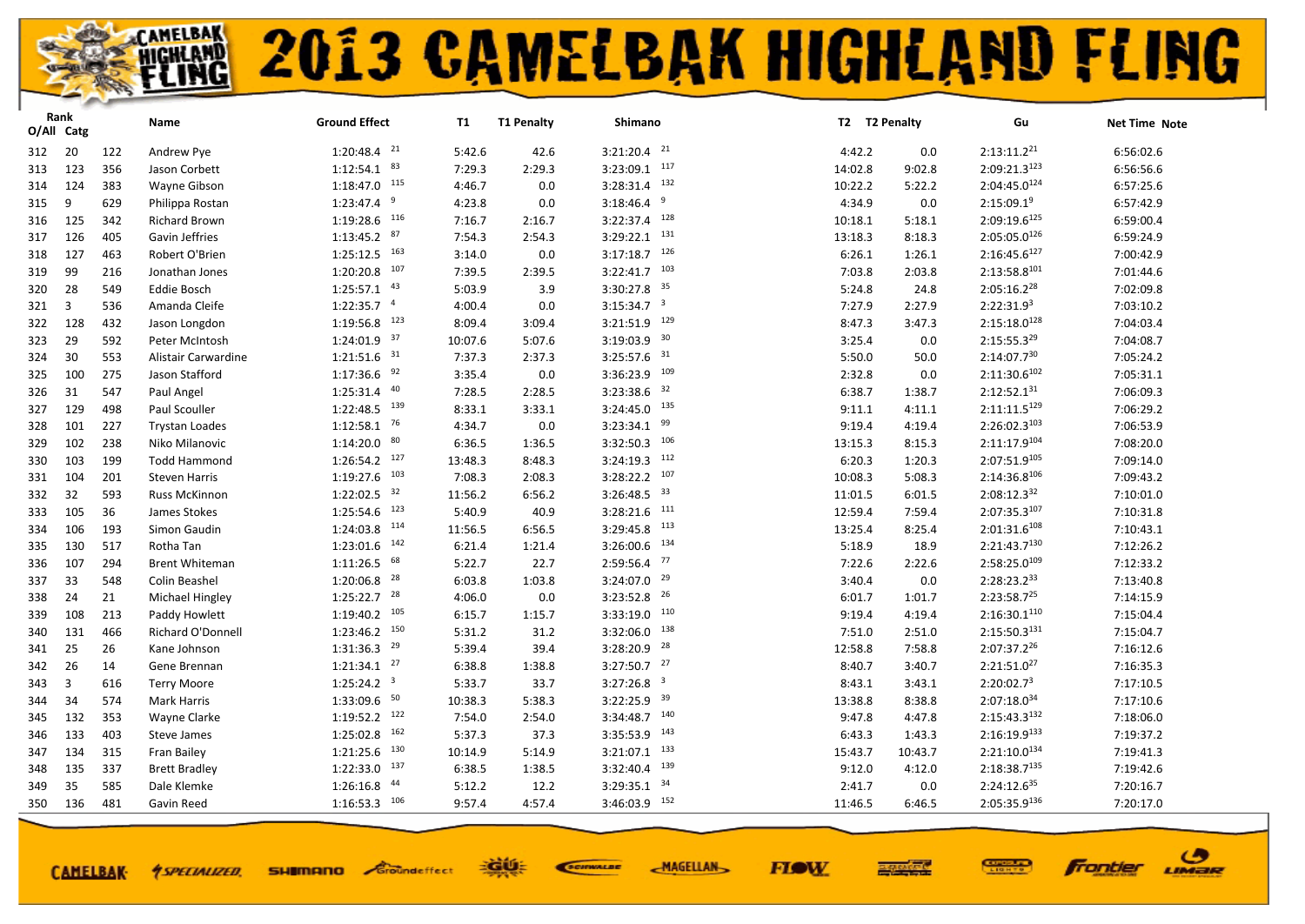| $1:20:12.9$ 125<br>$3:36:44.7$ 142<br>$2:15:18.9^{137}$<br>137<br>9:05.1<br>7:20:21.4<br>372<br>Adam Eurell<br>4:05.1<br>8:59.8<br>3:59.8<br>351<br>145<br>$3:27:36.3$ $137$<br>2:09:14.3 <sup>138</sup><br>138<br>479<br>1:23:09.8<br>9:00.1<br>7:20:28.6<br>Peter Raffin<br>4:00.1<br>21:28.1<br>16:28.1<br>352<br>$1:17:36.9$ <sup>93</sup><br>$3:42:54.8$ 116<br>2:12:19.4 <sup>111</sup><br>7:22:14.9<br>109<br>177<br>Michael Dylewski<br>8:41.6<br>3:41.6<br>10:42.2<br>5:42.2<br>353<br>$3:34:48.2$ $136$<br>$1:17:19.7$ <sup>109</sup><br>2:22:40.1 <sup>139</sup><br>5:05.2<br>7:22:40.9<br>139<br>328<br>5.2<br>12:47.7<br>7:47.7<br>354<br>Gareth Beynon<br>$3:35:59.2$ 147<br>$1:24:06.7$ 153<br>$2:15:40.3^{140}$<br>10:10.9<br>5:10.9<br>7:09.3<br>7:23:06.4<br>140<br>426<br>Petr Lang<br>2:09.3<br>355<br>$1:21:43.1$ $132$<br>141<br>2:16:41.1 <sup>141</sup><br>6:04.5<br>1:04.5<br>3:37:04.4<br>7:23:15.1<br>141<br>500<br><b>Tom Seelig</b><br>11:42.0<br>6:42.0<br>356<br>$1:23:53.3$ <sup>10</sup><br>$3:24:30.2$ 10<br>$2:07:55.5^{10}$<br>7:24:02.2<br>10<br>153<br>17:15.2<br>12:15.2<br>20:28.0<br>15:28.0<br>357<br>Leo Cerda<br>$1:27:41.3$ <sup>128</sup><br>115<br>$2:07:59.2^{112}$<br>13:25.9<br>8:25.9<br>3:27:14.1<br>17:45.9<br>7:24:06.4<br>110<br>263<br>12:45.9<br>358<br><b>Stijn Sampermans</b><br>$3:28:08.8$ 36<br>$1:24:50.7$ 38<br>9:08.9<br>2:21:49.136<br>7:25:24.6<br>36<br>4:08.9<br>11:27.1<br>6:27.1<br>566<br>Andy Fox<br>359<br>$1:25:42.1$ $42$<br>$3:35:10.5$ $40$<br>$2:19:51.6^{37}$<br>37<br>6:04.0<br>1:04.0<br>8:39.6<br>3:39.6<br>7:25:27.8<br>614<br>Robert Wilson<br>360<br>$1:25:12.8$ <sup>119</sup><br>120<br>2:08:44.6 <sup>113</sup><br>15:35.9<br>3:33:50.8<br>7:26:12.6<br>111<br>174<br>10:35.9<br>12:48.5<br>7:48.5<br>361<br>Kevin Donnelly<br>$1:25:47.9$ 168<br>151<br>$2:19:19.1^{142}$<br>7:27:17.4<br>142<br>6:39.3<br>3:39:09.9<br>429<br>Michael Leach<br>1:39.3<br>6:21.2<br>1:21.2<br>362<br>$1:24:30.9$ 118<br>$3:37:24.2$ 114<br>$2:24:05.8^{114}$<br>112<br>293<br>Colin Whitehead<br>6:13.6<br>1:13.6<br>7:02.5<br>2:02.5<br>7:29:17.0<br>363<br>$3:43:41.1$ $148$<br>$1:18:21.9$ 113<br>2:20:49.0143<br>8:22.1<br>7:29:20.9<br>143<br>314<br>Paul Aston<br>3:22.1<br>8:06.8<br>3:06.8<br>364<br>22<br>$1:23:46.5$ <sup>23</sup><br>$2:19:48.8^{22}$<br>3:41:55.8<br>7:30:03.2<br>21<br>119<br>Daniel O'Dell<br>7:41.1<br>2:41.1<br>6:51.0<br>1:51.0<br>365<br>$1:23:33.2$ 35<br>$3:30:18.1$ $42$<br>$2:14:56.7^{38}$<br>7:30:35.8<br>38<br>598<br>14:05.2<br>9:05.2<br>17:42.6<br>12:42.6<br>366<br><b>Brian Prosser</b><br>$3:33:49.7$ 157<br>$1:25:14.5$ <sup>164</sup><br>2:13:08.3144<br>15:35.4<br>10:35.4<br>7:30:38.3<br>144<br>333<br>12:50.4<br>7:50.4<br>367<br>Jamie Borg<br>1:25:37.9 41<br>$3:32:12.9$ 38<br>7:47.5<br>2:23:38.939<br>7:30:38.5<br>39<br>589<br>2:47.5<br>11:21.3<br>Chris Little<br>6:21.3<br>368<br>$1:24:07.5$ $115$<br>118<br>$2:15:04.9^{115}$<br>8:08.0<br>3:40:50.0<br>13:09.9<br>7:31:20.3<br>113<br>197<br>lan Grant<br>3:08.0<br>8:09.9<br>369<br>$1:23:33.3$ $148$<br>$3:37:37.3$ 144<br>2:24:58.3145<br>145<br>388<br>5:56.5<br>56.5<br>9:26.4<br>4:26.4<br>7:31:31.8<br>370<br>Stephen Hancock<br>$1:26:35.6$ $171$<br>166<br>$2:04:50.0^{146}$<br>19:36.2<br>3:36:31.7<br>7:33:14.1<br>146<br>495<br>Neil Salmon<br>14:36.2<br>15:40.6<br>10:40.6<br>371<br>$1:27:33.2$ $176$<br>153<br>2:21:10.4 <sup>147</sup><br>8:53.4<br>3:53.4<br>3:37:13.6<br>8:51.0<br>7:33:41.6<br>147<br>482<br>Michael Rensford<br>3:51.0<br>372<br>$1:23:48.3$ 36<br>$3:32:34.7$ 37<br>$2:23:49.0^{40}$<br>40<br>559<br>8:44.0<br>15:32.8<br>7:34:28.8<br>373<br>Andrew Curtis-Cody<br>3:44.0<br>10:32.8<br>$1:27:53.5$ <sup>3</sup><br>$3:40:55.9$ <sup>3</sup><br>7:12.2<br>3:31.9<br>2:24:08.1 <sup>3</sup><br>7:35:09.7<br>3<br>303<br>Leah Childs<br>2:12.2<br>0.0<br>374<br>$1:27:42.6$ <sup>129</sup><br>$3:37:40.5$ $124$<br>2:14:28.8116<br>13:22.6<br>8:22.6<br>7:35:14.1<br>114<br>176<br>Jonathan Dreyfus-Schmidt<br>11:59.6<br>6:59.6<br>375<br>$3:47:23.7$ 164<br>$1:25:17.5$ 166<br>9:21.2<br>2:17:53.1 <sup>148</sup><br>7:36:19.2<br>148<br>514<br>4:21.2<br>6:23.7<br>1:23.7<br>376<br><b>Rene Stuckert</b><br>$3:47:27.1$ $23$<br>$1:24:01.6$ <sup>24</sup><br>$2:16:16.6^{23}$<br>22<br>9:22.1<br>4:22.1<br>9:29.9<br>7:36:37.3<br>377<br>118<br>Sylvain Mengin<br>4:29.9<br>39<br>$3:41:27.3$ $44$<br>1:25:08.6<br>11:49.5<br>$2:17:39.9^{41}$<br>7:37:55.6<br>41<br>613<br>6:49.5<br>11:50.3<br>6:50.3<br>378<br>Paul Wilkins<br>$1:21:36.5$ 30<br>$3:47:27.0$ $43$<br>$2:22:59.7^{42}$<br>9:08.5<br>42<br>4:08.5<br>7:26.3<br>2:26.3<br>7:38:38.0<br>556<br>Stephen Choi<br>379<br>$1:22:42.8$ <sup>138</sup><br>$3:37:31.5$ $150$<br>$2:21:58.6^{149}$<br>7:39:43.7<br>10:38.8<br>5:38.8<br>16:52.0<br>11:52.0<br>149<br>410<br>Al Jones<br>380<br>159<br>156<br>2:29:17.7150<br>3:40:36.8<br>150<br>1:24:35.7<br>9:23.2<br>4:23.2<br>7:09.6<br>2:09.6<br>7:41:03.0<br>381<br>444<br>Hugh McCormack<br>$1:28:24.2$ $177$<br>163<br>$2:22:15.5^{151}$<br>8:59.5<br>3:59.5<br>3:43:25.1<br>8:53.4<br>7:41:57.7<br>382<br>151<br>394<br>Daniel Hehir<br>3:53.4<br>$1:25:17.6$ $121$<br>122<br>16:52.3<br>2:25:52.4117<br>7:43:00.5<br>115<br>198<br>11:52.3<br>3:34:51.0<br>10:07.2<br>5:07.2<br>383<br>Carlos Gray<br>$1:26:26.5$ $125$<br>125<br>$2:18:05.9^{118}$<br>6:00.5<br>3:48:19.8<br>7:43:34.7<br>116<br>282<br>Lee Thorpe<br>1:00.5<br>14:42.0<br>9:42.0<br>384<br>$1:19:06.1$ 101<br>$3:46:04.9$ 117<br>2:31:18.1 <sup>119</sup><br>117<br>7:47.3<br>2:47.3<br>7:46:02.8<br>229<br>Matt Lyon<br>11:46.4<br>6:46.4<br>385<br>123<br>$1:22:03.5$ $109$<br>$2:25:15.6^{120}$<br>3:44:27.3<br>7:46:10.3<br>118<br>140<br>11:05.7<br>6:05.7<br>13:18.2<br>8:18.2<br>386<br>Nick Barber<br>$3:43:17.2$ 160<br>$1:25:15.7$ 165<br>152<br>474<br>7:34.1<br>2:34.1<br>9:23.4<br>4:23.4<br>2:30:45.2152<br>7:46:15.6<br>387<br>David Porter<br>165<br>134<br>1:22:09.8<br>2:26:23.9153<br>13:33.3<br>8:33.3<br>3:46:20.4<br>7:46:52.3<br>153<br>326<br>8:24.9<br>3:24.9<br>388<br>Jason Bennett<br>$1:24:35.4$ <sup>7</sup><br>5:37.0<br>$3:38:46.0$ <sup>7</sup><br>2:42:14.97<br>45<br>37.0<br>6:01.9<br>1:01.9<br>7:47:15.2<br>389<br>$\overline{7}$<br><b>Helen Dorsett</b> | Rank<br>O/All Catg | Name | <b>Ground Effect</b> | <b>T1</b> | <b>T1 Penalty</b> | Shimano | T2 T2 Penalty | Gu | <b>Net Time Note</b> |
|----------------------------------------------------------------------------------------------------------------------------------------------------------------------------------------------------------------------------------------------------------------------------------------------------------------------------------------------------------------------------------------------------------------------------------------------------------------------------------------------------------------------------------------------------------------------------------------------------------------------------------------------------------------------------------------------------------------------------------------------------------------------------------------------------------------------------------------------------------------------------------------------------------------------------------------------------------------------------------------------------------------------------------------------------------------------------------------------------------------------------------------------------------------------------------------------------------------------------------------------------------------------------------------------------------------------------------------------------------------------------------------------------------------------------------------------------------------------------------------------------------------------------------------------------------------------------------------------------------------------------------------------------------------------------------------------------------------------------------------------------------------------------------------------------------------------------------------------------------------------------------------------------------------------------------------------------------------------------------------------------------------------------------------------------------------------------------------------------------------------------------------------------------------------------------------------------------------------------------------------------------------------------------------------------------------------------------------------------------------------------------------------------------------------------------------------------------------------------------------------------------------------------------------------------------------------------------------------------------------------------------------------------------------------------------------------------------------------------------------------------------------------------------------------------------------------------------------------------------------------------------------------------------------------------------------------------------------------------------------------------------------------------------------------------------------------------------------------------------------------------------------------------------------------------------------------------------------------------------------------------------------------------------------------------------------------------------------------------------------------------------------------------------------------------------------------------------------------------------------------------------------------------------------------------------------------------------------------------------------------------------------------------------------------------------------------------------------------------------------------------------------------------------------------------------------------------------------------------------------------------------------------------------------------------------------------------------------------------------------------------------------------------------------------------------------------------------------------------------------------------------------------------------------------------------------------------------------------------------------------------------------------------------------------------------------------------------------------------------------------------------------------------------------------------------------------------------------------------------------------------------------------------------------------------------------------------------------------------------------------------------------------------------------------------------------------------------------------------------------------------------------------------------------------------------------------------------------------------------------------------------------------------------------------------------------------------------------------------------------------------------------------------------------------------------------------------------------------------------------------------------------------------------------------------------------------------------------------------------------------------------------------------------------------------------------------------------------------------------------------------------------------------------------------------------------------------------------------------------------------------------------------------------------------------------------------------------------------------------------------------------------------------------------------------------------------------------------------------------------------------------------------------------------------------------------------------------------------------------------------------------------------------------------------------------------------------------------------------------------------------------------------------------------------------------------------------------------------------------------------------------------------------------------------------------------------------------------------------------------------------------------------------------------------------------------------|--------------------|------|----------------------|-----------|-------------------|---------|---------------|----|----------------------|
|                                                                                                                                                                                                                                                                                                                                                                                                                                                                                                                                                                                                                                                                                                                                                                                                                                                                                                                                                                                                                                                                                                                                                                                                                                                                                                                                                                                                                                                                                                                                                                                                                                                                                                                                                                                                                                                                                                                                                                                                                                                                                                                                                                                                                                                                                                                                                                                                                                                                                                                                                                                                                                                                                                                                                                                                                                                                                                                                                                                                                                                                                                                                                                                                                                                                                                                                                                                                                                                                                                                                                                                                                                                                                                                                                                                                                                                                                                                                                                                                                                                                                                                                                                                                                                                                                                                                                                                                                                                                                                                                                                                                                                                                                                                                                                                                                                                                                                                                                                                                                                                                                                                                                                                                                                                                                                                                                                                                                                                                                                                                                                                                                                                                                                                                                                                                                                                                                                                                                                                                                                                                                                                                                                                                                                                                                                                      |                    |      |                      |           |                   |         |               |    |                      |
|                                                                                                                                                                                                                                                                                                                                                                                                                                                                                                                                                                                                                                                                                                                                                                                                                                                                                                                                                                                                                                                                                                                                                                                                                                                                                                                                                                                                                                                                                                                                                                                                                                                                                                                                                                                                                                                                                                                                                                                                                                                                                                                                                                                                                                                                                                                                                                                                                                                                                                                                                                                                                                                                                                                                                                                                                                                                                                                                                                                                                                                                                                                                                                                                                                                                                                                                                                                                                                                                                                                                                                                                                                                                                                                                                                                                                                                                                                                                                                                                                                                                                                                                                                                                                                                                                                                                                                                                                                                                                                                                                                                                                                                                                                                                                                                                                                                                                                                                                                                                                                                                                                                                                                                                                                                                                                                                                                                                                                                                                                                                                                                                                                                                                                                                                                                                                                                                                                                                                                                                                                                                                                                                                                                                                                                                                                                      |                    |      |                      |           |                   |         |               |    |                      |
|                                                                                                                                                                                                                                                                                                                                                                                                                                                                                                                                                                                                                                                                                                                                                                                                                                                                                                                                                                                                                                                                                                                                                                                                                                                                                                                                                                                                                                                                                                                                                                                                                                                                                                                                                                                                                                                                                                                                                                                                                                                                                                                                                                                                                                                                                                                                                                                                                                                                                                                                                                                                                                                                                                                                                                                                                                                                                                                                                                                                                                                                                                                                                                                                                                                                                                                                                                                                                                                                                                                                                                                                                                                                                                                                                                                                                                                                                                                                                                                                                                                                                                                                                                                                                                                                                                                                                                                                                                                                                                                                                                                                                                                                                                                                                                                                                                                                                                                                                                                                                                                                                                                                                                                                                                                                                                                                                                                                                                                                                                                                                                                                                                                                                                                                                                                                                                                                                                                                                                                                                                                                                                                                                                                                                                                                                                                      |                    |      |                      |           |                   |         |               |    |                      |
|                                                                                                                                                                                                                                                                                                                                                                                                                                                                                                                                                                                                                                                                                                                                                                                                                                                                                                                                                                                                                                                                                                                                                                                                                                                                                                                                                                                                                                                                                                                                                                                                                                                                                                                                                                                                                                                                                                                                                                                                                                                                                                                                                                                                                                                                                                                                                                                                                                                                                                                                                                                                                                                                                                                                                                                                                                                                                                                                                                                                                                                                                                                                                                                                                                                                                                                                                                                                                                                                                                                                                                                                                                                                                                                                                                                                                                                                                                                                                                                                                                                                                                                                                                                                                                                                                                                                                                                                                                                                                                                                                                                                                                                                                                                                                                                                                                                                                                                                                                                                                                                                                                                                                                                                                                                                                                                                                                                                                                                                                                                                                                                                                                                                                                                                                                                                                                                                                                                                                                                                                                                                                                                                                                                                                                                                                                                      |                    |      |                      |           |                   |         |               |    |                      |
|                                                                                                                                                                                                                                                                                                                                                                                                                                                                                                                                                                                                                                                                                                                                                                                                                                                                                                                                                                                                                                                                                                                                                                                                                                                                                                                                                                                                                                                                                                                                                                                                                                                                                                                                                                                                                                                                                                                                                                                                                                                                                                                                                                                                                                                                                                                                                                                                                                                                                                                                                                                                                                                                                                                                                                                                                                                                                                                                                                                                                                                                                                                                                                                                                                                                                                                                                                                                                                                                                                                                                                                                                                                                                                                                                                                                                                                                                                                                                                                                                                                                                                                                                                                                                                                                                                                                                                                                                                                                                                                                                                                                                                                                                                                                                                                                                                                                                                                                                                                                                                                                                                                                                                                                                                                                                                                                                                                                                                                                                                                                                                                                                                                                                                                                                                                                                                                                                                                                                                                                                                                                                                                                                                                                                                                                                                                      |                    |      |                      |           |                   |         |               |    |                      |
|                                                                                                                                                                                                                                                                                                                                                                                                                                                                                                                                                                                                                                                                                                                                                                                                                                                                                                                                                                                                                                                                                                                                                                                                                                                                                                                                                                                                                                                                                                                                                                                                                                                                                                                                                                                                                                                                                                                                                                                                                                                                                                                                                                                                                                                                                                                                                                                                                                                                                                                                                                                                                                                                                                                                                                                                                                                                                                                                                                                                                                                                                                                                                                                                                                                                                                                                                                                                                                                                                                                                                                                                                                                                                                                                                                                                                                                                                                                                                                                                                                                                                                                                                                                                                                                                                                                                                                                                                                                                                                                                                                                                                                                                                                                                                                                                                                                                                                                                                                                                                                                                                                                                                                                                                                                                                                                                                                                                                                                                                                                                                                                                                                                                                                                                                                                                                                                                                                                                                                                                                                                                                                                                                                                                                                                                                                                      |                    |      |                      |           |                   |         |               |    |                      |
|                                                                                                                                                                                                                                                                                                                                                                                                                                                                                                                                                                                                                                                                                                                                                                                                                                                                                                                                                                                                                                                                                                                                                                                                                                                                                                                                                                                                                                                                                                                                                                                                                                                                                                                                                                                                                                                                                                                                                                                                                                                                                                                                                                                                                                                                                                                                                                                                                                                                                                                                                                                                                                                                                                                                                                                                                                                                                                                                                                                                                                                                                                                                                                                                                                                                                                                                                                                                                                                                                                                                                                                                                                                                                                                                                                                                                                                                                                                                                                                                                                                                                                                                                                                                                                                                                                                                                                                                                                                                                                                                                                                                                                                                                                                                                                                                                                                                                                                                                                                                                                                                                                                                                                                                                                                                                                                                                                                                                                                                                                                                                                                                                                                                                                                                                                                                                                                                                                                                                                                                                                                                                                                                                                                                                                                                                                                      |                    |      |                      |           |                   |         |               |    |                      |
|                                                                                                                                                                                                                                                                                                                                                                                                                                                                                                                                                                                                                                                                                                                                                                                                                                                                                                                                                                                                                                                                                                                                                                                                                                                                                                                                                                                                                                                                                                                                                                                                                                                                                                                                                                                                                                                                                                                                                                                                                                                                                                                                                                                                                                                                                                                                                                                                                                                                                                                                                                                                                                                                                                                                                                                                                                                                                                                                                                                                                                                                                                                                                                                                                                                                                                                                                                                                                                                                                                                                                                                                                                                                                                                                                                                                                                                                                                                                                                                                                                                                                                                                                                                                                                                                                                                                                                                                                                                                                                                                                                                                                                                                                                                                                                                                                                                                                                                                                                                                                                                                                                                                                                                                                                                                                                                                                                                                                                                                                                                                                                                                                                                                                                                                                                                                                                                                                                                                                                                                                                                                                                                                                                                                                                                                                                                      |                    |      |                      |           |                   |         |               |    |                      |
|                                                                                                                                                                                                                                                                                                                                                                                                                                                                                                                                                                                                                                                                                                                                                                                                                                                                                                                                                                                                                                                                                                                                                                                                                                                                                                                                                                                                                                                                                                                                                                                                                                                                                                                                                                                                                                                                                                                                                                                                                                                                                                                                                                                                                                                                                                                                                                                                                                                                                                                                                                                                                                                                                                                                                                                                                                                                                                                                                                                                                                                                                                                                                                                                                                                                                                                                                                                                                                                                                                                                                                                                                                                                                                                                                                                                                                                                                                                                                                                                                                                                                                                                                                                                                                                                                                                                                                                                                                                                                                                                                                                                                                                                                                                                                                                                                                                                                                                                                                                                                                                                                                                                                                                                                                                                                                                                                                                                                                                                                                                                                                                                                                                                                                                                                                                                                                                                                                                                                                                                                                                                                                                                                                                                                                                                                                                      |                    |      |                      |           |                   |         |               |    |                      |
|                                                                                                                                                                                                                                                                                                                                                                                                                                                                                                                                                                                                                                                                                                                                                                                                                                                                                                                                                                                                                                                                                                                                                                                                                                                                                                                                                                                                                                                                                                                                                                                                                                                                                                                                                                                                                                                                                                                                                                                                                                                                                                                                                                                                                                                                                                                                                                                                                                                                                                                                                                                                                                                                                                                                                                                                                                                                                                                                                                                                                                                                                                                                                                                                                                                                                                                                                                                                                                                                                                                                                                                                                                                                                                                                                                                                                                                                                                                                                                                                                                                                                                                                                                                                                                                                                                                                                                                                                                                                                                                                                                                                                                                                                                                                                                                                                                                                                                                                                                                                                                                                                                                                                                                                                                                                                                                                                                                                                                                                                                                                                                                                                                                                                                                                                                                                                                                                                                                                                                                                                                                                                                                                                                                                                                                                                                                      |                    |      |                      |           |                   |         |               |    |                      |
|                                                                                                                                                                                                                                                                                                                                                                                                                                                                                                                                                                                                                                                                                                                                                                                                                                                                                                                                                                                                                                                                                                                                                                                                                                                                                                                                                                                                                                                                                                                                                                                                                                                                                                                                                                                                                                                                                                                                                                                                                                                                                                                                                                                                                                                                                                                                                                                                                                                                                                                                                                                                                                                                                                                                                                                                                                                                                                                                                                                                                                                                                                                                                                                                                                                                                                                                                                                                                                                                                                                                                                                                                                                                                                                                                                                                                                                                                                                                                                                                                                                                                                                                                                                                                                                                                                                                                                                                                                                                                                                                                                                                                                                                                                                                                                                                                                                                                                                                                                                                                                                                                                                                                                                                                                                                                                                                                                                                                                                                                                                                                                                                                                                                                                                                                                                                                                                                                                                                                                                                                                                                                                                                                                                                                                                                                                                      |                    |      |                      |           |                   |         |               |    |                      |
|                                                                                                                                                                                                                                                                                                                                                                                                                                                                                                                                                                                                                                                                                                                                                                                                                                                                                                                                                                                                                                                                                                                                                                                                                                                                                                                                                                                                                                                                                                                                                                                                                                                                                                                                                                                                                                                                                                                                                                                                                                                                                                                                                                                                                                                                                                                                                                                                                                                                                                                                                                                                                                                                                                                                                                                                                                                                                                                                                                                                                                                                                                                                                                                                                                                                                                                                                                                                                                                                                                                                                                                                                                                                                                                                                                                                                                                                                                                                                                                                                                                                                                                                                                                                                                                                                                                                                                                                                                                                                                                                                                                                                                                                                                                                                                                                                                                                                                                                                                                                                                                                                                                                                                                                                                                                                                                                                                                                                                                                                                                                                                                                                                                                                                                                                                                                                                                                                                                                                                                                                                                                                                                                                                                                                                                                                                                      |                    |      |                      |           |                   |         |               |    |                      |
|                                                                                                                                                                                                                                                                                                                                                                                                                                                                                                                                                                                                                                                                                                                                                                                                                                                                                                                                                                                                                                                                                                                                                                                                                                                                                                                                                                                                                                                                                                                                                                                                                                                                                                                                                                                                                                                                                                                                                                                                                                                                                                                                                                                                                                                                                                                                                                                                                                                                                                                                                                                                                                                                                                                                                                                                                                                                                                                                                                                                                                                                                                                                                                                                                                                                                                                                                                                                                                                                                                                                                                                                                                                                                                                                                                                                                                                                                                                                                                                                                                                                                                                                                                                                                                                                                                                                                                                                                                                                                                                                                                                                                                                                                                                                                                                                                                                                                                                                                                                                                                                                                                                                                                                                                                                                                                                                                                                                                                                                                                                                                                                                                                                                                                                                                                                                                                                                                                                                                                                                                                                                                                                                                                                                                                                                                                                      |                    |      |                      |           |                   |         |               |    |                      |
|                                                                                                                                                                                                                                                                                                                                                                                                                                                                                                                                                                                                                                                                                                                                                                                                                                                                                                                                                                                                                                                                                                                                                                                                                                                                                                                                                                                                                                                                                                                                                                                                                                                                                                                                                                                                                                                                                                                                                                                                                                                                                                                                                                                                                                                                                                                                                                                                                                                                                                                                                                                                                                                                                                                                                                                                                                                                                                                                                                                                                                                                                                                                                                                                                                                                                                                                                                                                                                                                                                                                                                                                                                                                                                                                                                                                                                                                                                                                                                                                                                                                                                                                                                                                                                                                                                                                                                                                                                                                                                                                                                                                                                                                                                                                                                                                                                                                                                                                                                                                                                                                                                                                                                                                                                                                                                                                                                                                                                                                                                                                                                                                                                                                                                                                                                                                                                                                                                                                                                                                                                                                                                                                                                                                                                                                                                                      |                    |      |                      |           |                   |         |               |    |                      |
|                                                                                                                                                                                                                                                                                                                                                                                                                                                                                                                                                                                                                                                                                                                                                                                                                                                                                                                                                                                                                                                                                                                                                                                                                                                                                                                                                                                                                                                                                                                                                                                                                                                                                                                                                                                                                                                                                                                                                                                                                                                                                                                                                                                                                                                                                                                                                                                                                                                                                                                                                                                                                                                                                                                                                                                                                                                                                                                                                                                                                                                                                                                                                                                                                                                                                                                                                                                                                                                                                                                                                                                                                                                                                                                                                                                                                                                                                                                                                                                                                                                                                                                                                                                                                                                                                                                                                                                                                                                                                                                                                                                                                                                                                                                                                                                                                                                                                                                                                                                                                                                                                                                                                                                                                                                                                                                                                                                                                                                                                                                                                                                                                                                                                                                                                                                                                                                                                                                                                                                                                                                                                                                                                                                                                                                                                                                      |                    |      |                      |           |                   |         |               |    |                      |
|                                                                                                                                                                                                                                                                                                                                                                                                                                                                                                                                                                                                                                                                                                                                                                                                                                                                                                                                                                                                                                                                                                                                                                                                                                                                                                                                                                                                                                                                                                                                                                                                                                                                                                                                                                                                                                                                                                                                                                                                                                                                                                                                                                                                                                                                                                                                                                                                                                                                                                                                                                                                                                                                                                                                                                                                                                                                                                                                                                                                                                                                                                                                                                                                                                                                                                                                                                                                                                                                                                                                                                                                                                                                                                                                                                                                                                                                                                                                                                                                                                                                                                                                                                                                                                                                                                                                                                                                                                                                                                                                                                                                                                                                                                                                                                                                                                                                                                                                                                                                                                                                                                                                                                                                                                                                                                                                                                                                                                                                                                                                                                                                                                                                                                                                                                                                                                                                                                                                                                                                                                                                                                                                                                                                                                                                                                                      |                    |      |                      |           |                   |         |               |    |                      |
|                                                                                                                                                                                                                                                                                                                                                                                                                                                                                                                                                                                                                                                                                                                                                                                                                                                                                                                                                                                                                                                                                                                                                                                                                                                                                                                                                                                                                                                                                                                                                                                                                                                                                                                                                                                                                                                                                                                                                                                                                                                                                                                                                                                                                                                                                                                                                                                                                                                                                                                                                                                                                                                                                                                                                                                                                                                                                                                                                                                                                                                                                                                                                                                                                                                                                                                                                                                                                                                                                                                                                                                                                                                                                                                                                                                                                                                                                                                                                                                                                                                                                                                                                                                                                                                                                                                                                                                                                                                                                                                                                                                                                                                                                                                                                                                                                                                                                                                                                                                                                                                                                                                                                                                                                                                                                                                                                                                                                                                                                                                                                                                                                                                                                                                                                                                                                                                                                                                                                                                                                                                                                                                                                                                                                                                                                                                      |                    |      |                      |           |                   |         |               |    |                      |
|                                                                                                                                                                                                                                                                                                                                                                                                                                                                                                                                                                                                                                                                                                                                                                                                                                                                                                                                                                                                                                                                                                                                                                                                                                                                                                                                                                                                                                                                                                                                                                                                                                                                                                                                                                                                                                                                                                                                                                                                                                                                                                                                                                                                                                                                                                                                                                                                                                                                                                                                                                                                                                                                                                                                                                                                                                                                                                                                                                                                                                                                                                                                                                                                                                                                                                                                                                                                                                                                                                                                                                                                                                                                                                                                                                                                                                                                                                                                                                                                                                                                                                                                                                                                                                                                                                                                                                                                                                                                                                                                                                                                                                                                                                                                                                                                                                                                                                                                                                                                                                                                                                                                                                                                                                                                                                                                                                                                                                                                                                                                                                                                                                                                                                                                                                                                                                                                                                                                                                                                                                                                                                                                                                                                                                                                                                                      |                    |      |                      |           |                   |         |               |    |                      |
|                                                                                                                                                                                                                                                                                                                                                                                                                                                                                                                                                                                                                                                                                                                                                                                                                                                                                                                                                                                                                                                                                                                                                                                                                                                                                                                                                                                                                                                                                                                                                                                                                                                                                                                                                                                                                                                                                                                                                                                                                                                                                                                                                                                                                                                                                                                                                                                                                                                                                                                                                                                                                                                                                                                                                                                                                                                                                                                                                                                                                                                                                                                                                                                                                                                                                                                                                                                                                                                                                                                                                                                                                                                                                                                                                                                                                                                                                                                                                                                                                                                                                                                                                                                                                                                                                                                                                                                                                                                                                                                                                                                                                                                                                                                                                                                                                                                                                                                                                                                                                                                                                                                                                                                                                                                                                                                                                                                                                                                                                                                                                                                                                                                                                                                                                                                                                                                                                                                                                                                                                                                                                                                                                                                                                                                                                                                      |                    |      |                      |           |                   |         |               |    |                      |
|                                                                                                                                                                                                                                                                                                                                                                                                                                                                                                                                                                                                                                                                                                                                                                                                                                                                                                                                                                                                                                                                                                                                                                                                                                                                                                                                                                                                                                                                                                                                                                                                                                                                                                                                                                                                                                                                                                                                                                                                                                                                                                                                                                                                                                                                                                                                                                                                                                                                                                                                                                                                                                                                                                                                                                                                                                                                                                                                                                                                                                                                                                                                                                                                                                                                                                                                                                                                                                                                                                                                                                                                                                                                                                                                                                                                                                                                                                                                                                                                                                                                                                                                                                                                                                                                                                                                                                                                                                                                                                                                                                                                                                                                                                                                                                                                                                                                                                                                                                                                                                                                                                                                                                                                                                                                                                                                                                                                                                                                                                                                                                                                                                                                                                                                                                                                                                                                                                                                                                                                                                                                                                                                                                                                                                                                                                                      |                    |      |                      |           |                   |         |               |    |                      |
|                                                                                                                                                                                                                                                                                                                                                                                                                                                                                                                                                                                                                                                                                                                                                                                                                                                                                                                                                                                                                                                                                                                                                                                                                                                                                                                                                                                                                                                                                                                                                                                                                                                                                                                                                                                                                                                                                                                                                                                                                                                                                                                                                                                                                                                                                                                                                                                                                                                                                                                                                                                                                                                                                                                                                                                                                                                                                                                                                                                                                                                                                                                                                                                                                                                                                                                                                                                                                                                                                                                                                                                                                                                                                                                                                                                                                                                                                                                                                                                                                                                                                                                                                                                                                                                                                                                                                                                                                                                                                                                                                                                                                                                                                                                                                                                                                                                                                                                                                                                                                                                                                                                                                                                                                                                                                                                                                                                                                                                                                                                                                                                                                                                                                                                                                                                                                                                                                                                                                                                                                                                                                                                                                                                                                                                                                                                      |                    |      |                      |           |                   |         |               |    |                      |
|                                                                                                                                                                                                                                                                                                                                                                                                                                                                                                                                                                                                                                                                                                                                                                                                                                                                                                                                                                                                                                                                                                                                                                                                                                                                                                                                                                                                                                                                                                                                                                                                                                                                                                                                                                                                                                                                                                                                                                                                                                                                                                                                                                                                                                                                                                                                                                                                                                                                                                                                                                                                                                                                                                                                                                                                                                                                                                                                                                                                                                                                                                                                                                                                                                                                                                                                                                                                                                                                                                                                                                                                                                                                                                                                                                                                                                                                                                                                                                                                                                                                                                                                                                                                                                                                                                                                                                                                                                                                                                                                                                                                                                                                                                                                                                                                                                                                                                                                                                                                                                                                                                                                                                                                                                                                                                                                                                                                                                                                                                                                                                                                                                                                                                                                                                                                                                                                                                                                                                                                                                                                                                                                                                                                                                                                                                                      |                    |      |                      |           |                   |         |               |    |                      |
|                                                                                                                                                                                                                                                                                                                                                                                                                                                                                                                                                                                                                                                                                                                                                                                                                                                                                                                                                                                                                                                                                                                                                                                                                                                                                                                                                                                                                                                                                                                                                                                                                                                                                                                                                                                                                                                                                                                                                                                                                                                                                                                                                                                                                                                                                                                                                                                                                                                                                                                                                                                                                                                                                                                                                                                                                                                                                                                                                                                                                                                                                                                                                                                                                                                                                                                                                                                                                                                                                                                                                                                                                                                                                                                                                                                                                                                                                                                                                                                                                                                                                                                                                                                                                                                                                                                                                                                                                                                                                                                                                                                                                                                                                                                                                                                                                                                                                                                                                                                                                                                                                                                                                                                                                                                                                                                                                                                                                                                                                                                                                                                                                                                                                                                                                                                                                                                                                                                                                                                                                                                                                                                                                                                                                                                                                                                      |                    |      |                      |           |                   |         |               |    |                      |
|                                                                                                                                                                                                                                                                                                                                                                                                                                                                                                                                                                                                                                                                                                                                                                                                                                                                                                                                                                                                                                                                                                                                                                                                                                                                                                                                                                                                                                                                                                                                                                                                                                                                                                                                                                                                                                                                                                                                                                                                                                                                                                                                                                                                                                                                                                                                                                                                                                                                                                                                                                                                                                                                                                                                                                                                                                                                                                                                                                                                                                                                                                                                                                                                                                                                                                                                                                                                                                                                                                                                                                                                                                                                                                                                                                                                                                                                                                                                                                                                                                                                                                                                                                                                                                                                                                                                                                                                                                                                                                                                                                                                                                                                                                                                                                                                                                                                                                                                                                                                                                                                                                                                                                                                                                                                                                                                                                                                                                                                                                                                                                                                                                                                                                                                                                                                                                                                                                                                                                                                                                                                                                                                                                                                                                                                                                                      |                    |      |                      |           |                   |         |               |    |                      |
|                                                                                                                                                                                                                                                                                                                                                                                                                                                                                                                                                                                                                                                                                                                                                                                                                                                                                                                                                                                                                                                                                                                                                                                                                                                                                                                                                                                                                                                                                                                                                                                                                                                                                                                                                                                                                                                                                                                                                                                                                                                                                                                                                                                                                                                                                                                                                                                                                                                                                                                                                                                                                                                                                                                                                                                                                                                                                                                                                                                                                                                                                                                                                                                                                                                                                                                                                                                                                                                                                                                                                                                                                                                                                                                                                                                                                                                                                                                                                                                                                                                                                                                                                                                                                                                                                                                                                                                                                                                                                                                                                                                                                                                                                                                                                                                                                                                                                                                                                                                                                                                                                                                                                                                                                                                                                                                                                                                                                                                                                                                                                                                                                                                                                                                                                                                                                                                                                                                                                                                                                                                                                                                                                                                                                                                                                                                      |                    |      |                      |           |                   |         |               |    |                      |
|                                                                                                                                                                                                                                                                                                                                                                                                                                                                                                                                                                                                                                                                                                                                                                                                                                                                                                                                                                                                                                                                                                                                                                                                                                                                                                                                                                                                                                                                                                                                                                                                                                                                                                                                                                                                                                                                                                                                                                                                                                                                                                                                                                                                                                                                                                                                                                                                                                                                                                                                                                                                                                                                                                                                                                                                                                                                                                                                                                                                                                                                                                                                                                                                                                                                                                                                                                                                                                                                                                                                                                                                                                                                                                                                                                                                                                                                                                                                                                                                                                                                                                                                                                                                                                                                                                                                                                                                                                                                                                                                                                                                                                                                                                                                                                                                                                                                                                                                                                                                                                                                                                                                                                                                                                                                                                                                                                                                                                                                                                                                                                                                                                                                                                                                                                                                                                                                                                                                                                                                                                                                                                                                                                                                                                                                                                                      |                    |      |                      |           |                   |         |               |    |                      |
|                                                                                                                                                                                                                                                                                                                                                                                                                                                                                                                                                                                                                                                                                                                                                                                                                                                                                                                                                                                                                                                                                                                                                                                                                                                                                                                                                                                                                                                                                                                                                                                                                                                                                                                                                                                                                                                                                                                                                                                                                                                                                                                                                                                                                                                                                                                                                                                                                                                                                                                                                                                                                                                                                                                                                                                                                                                                                                                                                                                                                                                                                                                                                                                                                                                                                                                                                                                                                                                                                                                                                                                                                                                                                                                                                                                                                                                                                                                                                                                                                                                                                                                                                                                                                                                                                                                                                                                                                                                                                                                                                                                                                                                                                                                                                                                                                                                                                                                                                                                                                                                                                                                                                                                                                                                                                                                                                                                                                                                                                                                                                                                                                                                                                                                                                                                                                                                                                                                                                                                                                                                                                                                                                                                                                                                                                                                      |                    |      |                      |           |                   |         |               |    |                      |
|                                                                                                                                                                                                                                                                                                                                                                                                                                                                                                                                                                                                                                                                                                                                                                                                                                                                                                                                                                                                                                                                                                                                                                                                                                                                                                                                                                                                                                                                                                                                                                                                                                                                                                                                                                                                                                                                                                                                                                                                                                                                                                                                                                                                                                                                                                                                                                                                                                                                                                                                                                                                                                                                                                                                                                                                                                                                                                                                                                                                                                                                                                                                                                                                                                                                                                                                                                                                                                                                                                                                                                                                                                                                                                                                                                                                                                                                                                                                                                                                                                                                                                                                                                                                                                                                                                                                                                                                                                                                                                                                                                                                                                                                                                                                                                                                                                                                                                                                                                                                                                                                                                                                                                                                                                                                                                                                                                                                                                                                                                                                                                                                                                                                                                                                                                                                                                                                                                                                                                                                                                                                                                                                                                                                                                                                                                                      |                    |      |                      |           |                   |         |               |    |                      |
|                                                                                                                                                                                                                                                                                                                                                                                                                                                                                                                                                                                                                                                                                                                                                                                                                                                                                                                                                                                                                                                                                                                                                                                                                                                                                                                                                                                                                                                                                                                                                                                                                                                                                                                                                                                                                                                                                                                                                                                                                                                                                                                                                                                                                                                                                                                                                                                                                                                                                                                                                                                                                                                                                                                                                                                                                                                                                                                                                                                                                                                                                                                                                                                                                                                                                                                                                                                                                                                                                                                                                                                                                                                                                                                                                                                                                                                                                                                                                                                                                                                                                                                                                                                                                                                                                                                                                                                                                                                                                                                                                                                                                                                                                                                                                                                                                                                                                                                                                                                                                                                                                                                                                                                                                                                                                                                                                                                                                                                                                                                                                                                                                                                                                                                                                                                                                                                                                                                                                                                                                                                                                                                                                                                                                                                                                                                      |                    |      |                      |           |                   |         |               |    |                      |
|                                                                                                                                                                                                                                                                                                                                                                                                                                                                                                                                                                                                                                                                                                                                                                                                                                                                                                                                                                                                                                                                                                                                                                                                                                                                                                                                                                                                                                                                                                                                                                                                                                                                                                                                                                                                                                                                                                                                                                                                                                                                                                                                                                                                                                                                                                                                                                                                                                                                                                                                                                                                                                                                                                                                                                                                                                                                                                                                                                                                                                                                                                                                                                                                                                                                                                                                                                                                                                                                                                                                                                                                                                                                                                                                                                                                                                                                                                                                                                                                                                                                                                                                                                                                                                                                                                                                                                                                                                                                                                                                                                                                                                                                                                                                                                                                                                                                                                                                                                                                                                                                                                                                                                                                                                                                                                                                                                                                                                                                                                                                                                                                                                                                                                                                                                                                                                                                                                                                                                                                                                                                                                                                                                                                                                                                                                                      |                    |      |                      |           |                   |         |               |    |                      |
|                                                                                                                                                                                                                                                                                                                                                                                                                                                                                                                                                                                                                                                                                                                                                                                                                                                                                                                                                                                                                                                                                                                                                                                                                                                                                                                                                                                                                                                                                                                                                                                                                                                                                                                                                                                                                                                                                                                                                                                                                                                                                                                                                                                                                                                                                                                                                                                                                                                                                                                                                                                                                                                                                                                                                                                                                                                                                                                                                                                                                                                                                                                                                                                                                                                                                                                                                                                                                                                                                                                                                                                                                                                                                                                                                                                                                                                                                                                                                                                                                                                                                                                                                                                                                                                                                                                                                                                                                                                                                                                                                                                                                                                                                                                                                                                                                                                                                                                                                                                                                                                                                                                                                                                                                                                                                                                                                                                                                                                                                                                                                                                                                                                                                                                                                                                                                                                                                                                                                                                                                                                                                                                                                                                                                                                                                                                      |                    |      |                      |           |                   |         |               |    |                      |
|                                                                                                                                                                                                                                                                                                                                                                                                                                                                                                                                                                                                                                                                                                                                                                                                                                                                                                                                                                                                                                                                                                                                                                                                                                                                                                                                                                                                                                                                                                                                                                                                                                                                                                                                                                                                                                                                                                                                                                                                                                                                                                                                                                                                                                                                                                                                                                                                                                                                                                                                                                                                                                                                                                                                                                                                                                                                                                                                                                                                                                                                                                                                                                                                                                                                                                                                                                                                                                                                                                                                                                                                                                                                                                                                                                                                                                                                                                                                                                                                                                                                                                                                                                                                                                                                                                                                                                                                                                                                                                                                                                                                                                                                                                                                                                                                                                                                                                                                                                                                                                                                                                                                                                                                                                                                                                                                                                                                                                                                                                                                                                                                                                                                                                                                                                                                                                                                                                                                                                                                                                                                                                                                                                                                                                                                                                                      |                    |      |                      |           |                   |         |               |    |                      |
|                                                                                                                                                                                                                                                                                                                                                                                                                                                                                                                                                                                                                                                                                                                                                                                                                                                                                                                                                                                                                                                                                                                                                                                                                                                                                                                                                                                                                                                                                                                                                                                                                                                                                                                                                                                                                                                                                                                                                                                                                                                                                                                                                                                                                                                                                                                                                                                                                                                                                                                                                                                                                                                                                                                                                                                                                                                                                                                                                                                                                                                                                                                                                                                                                                                                                                                                                                                                                                                                                                                                                                                                                                                                                                                                                                                                                                                                                                                                                                                                                                                                                                                                                                                                                                                                                                                                                                                                                                                                                                                                                                                                                                                                                                                                                                                                                                                                                                                                                                                                                                                                                                                                                                                                                                                                                                                                                                                                                                                                                                                                                                                                                                                                                                                                                                                                                                                                                                                                                                                                                                                                                                                                                                                                                                                                                                                      |                    |      |                      |           |                   |         |               |    |                      |
|                                                                                                                                                                                                                                                                                                                                                                                                                                                                                                                                                                                                                                                                                                                                                                                                                                                                                                                                                                                                                                                                                                                                                                                                                                                                                                                                                                                                                                                                                                                                                                                                                                                                                                                                                                                                                                                                                                                                                                                                                                                                                                                                                                                                                                                                                                                                                                                                                                                                                                                                                                                                                                                                                                                                                                                                                                                                                                                                                                                                                                                                                                                                                                                                                                                                                                                                                                                                                                                                                                                                                                                                                                                                                                                                                                                                                                                                                                                                                                                                                                                                                                                                                                                                                                                                                                                                                                                                                                                                                                                                                                                                                                                                                                                                                                                                                                                                                                                                                                                                                                                                                                                                                                                                                                                                                                                                                                                                                                                                                                                                                                                                                                                                                                                                                                                                                                                                                                                                                                                                                                                                                                                                                                                                                                                                                                                      |                    |      |                      |           |                   |         |               |    |                      |
|                                                                                                                                                                                                                                                                                                                                                                                                                                                                                                                                                                                                                                                                                                                                                                                                                                                                                                                                                                                                                                                                                                                                                                                                                                                                                                                                                                                                                                                                                                                                                                                                                                                                                                                                                                                                                                                                                                                                                                                                                                                                                                                                                                                                                                                                                                                                                                                                                                                                                                                                                                                                                                                                                                                                                                                                                                                                                                                                                                                                                                                                                                                                                                                                                                                                                                                                                                                                                                                                                                                                                                                                                                                                                                                                                                                                                                                                                                                                                                                                                                                                                                                                                                                                                                                                                                                                                                                                                                                                                                                                                                                                                                                                                                                                                                                                                                                                                                                                                                                                                                                                                                                                                                                                                                                                                                                                                                                                                                                                                                                                                                                                                                                                                                                                                                                                                                                                                                                                                                                                                                                                                                                                                                                                                                                                                                                      |                    |      |                      |           |                   |         |               |    |                      |
|                                                                                                                                                                                                                                                                                                                                                                                                                                                                                                                                                                                                                                                                                                                                                                                                                                                                                                                                                                                                                                                                                                                                                                                                                                                                                                                                                                                                                                                                                                                                                                                                                                                                                                                                                                                                                                                                                                                                                                                                                                                                                                                                                                                                                                                                                                                                                                                                                                                                                                                                                                                                                                                                                                                                                                                                                                                                                                                                                                                                                                                                                                                                                                                                                                                                                                                                                                                                                                                                                                                                                                                                                                                                                                                                                                                                                                                                                                                                                                                                                                                                                                                                                                                                                                                                                                                                                                                                                                                                                                                                                                                                                                                                                                                                                                                                                                                                                                                                                                                                                                                                                                                                                                                                                                                                                                                                                                                                                                                                                                                                                                                                                                                                                                                                                                                                                                                                                                                                                                                                                                                                                                                                                                                                                                                                                                                      |                    |      |                      |           |                   |         |               |    |                      |
|                                                                                                                                                                                                                                                                                                                                                                                                                                                                                                                                                                                                                                                                                                                                                                                                                                                                                                                                                                                                                                                                                                                                                                                                                                                                                                                                                                                                                                                                                                                                                                                                                                                                                                                                                                                                                                                                                                                                                                                                                                                                                                                                                                                                                                                                                                                                                                                                                                                                                                                                                                                                                                                                                                                                                                                                                                                                                                                                                                                                                                                                                                                                                                                                                                                                                                                                                                                                                                                                                                                                                                                                                                                                                                                                                                                                                                                                                                                                                                                                                                                                                                                                                                                                                                                                                                                                                                                                                                                                                                                                                                                                                                                                                                                                                                                                                                                                                                                                                                                                                                                                                                                                                                                                                                                                                                                                                                                                                                                                                                                                                                                                                                                                                                                                                                                                                                                                                                                                                                                                                                                                                                                                                                                                                                                                                                                      |                    |      |                      |           |                   |         |               |    |                      |
|                                                                                                                                                                                                                                                                                                                                                                                                                                                                                                                                                                                                                                                                                                                                                                                                                                                                                                                                                                                                                                                                                                                                                                                                                                                                                                                                                                                                                                                                                                                                                                                                                                                                                                                                                                                                                                                                                                                                                                                                                                                                                                                                                                                                                                                                                                                                                                                                                                                                                                                                                                                                                                                                                                                                                                                                                                                                                                                                                                                                                                                                                                                                                                                                                                                                                                                                                                                                                                                                                                                                                                                                                                                                                                                                                                                                                                                                                                                                                                                                                                                                                                                                                                                                                                                                                                                                                                                                                                                                                                                                                                                                                                                                                                                                                                                                                                                                                                                                                                                                                                                                                                                                                                                                                                                                                                                                                                                                                                                                                                                                                                                                                                                                                                                                                                                                                                                                                                                                                                                                                                                                                                                                                                                                                                                                                                                      |                    |      |                      |           |                   |         |               |    |                      |
|                                                                                                                                                                                                                                                                                                                                                                                                                                                                                                                                                                                                                                                                                                                                                                                                                                                                                                                                                                                                                                                                                                                                                                                                                                                                                                                                                                                                                                                                                                                                                                                                                                                                                                                                                                                                                                                                                                                                                                                                                                                                                                                                                                                                                                                                                                                                                                                                                                                                                                                                                                                                                                                                                                                                                                                                                                                                                                                                                                                                                                                                                                                                                                                                                                                                                                                                                                                                                                                                                                                                                                                                                                                                                                                                                                                                                                                                                                                                                                                                                                                                                                                                                                                                                                                                                                                                                                                                                                                                                                                                                                                                                                                                                                                                                                                                                                                                                                                                                                                                                                                                                                                                                                                                                                                                                                                                                                                                                                                                                                                                                                                                                                                                                                                                                                                                                                                                                                                                                                                                                                                                                                                                                                                                                                                                                                                      |                    |      |                      |           |                   |         |               |    |                      |

**CAMELBAK-**

*<u>ASPECIALIZED.</u>* 

**SHIMANO** Groundeffect

EGUE SCIENALDE **MAGELLAN** 



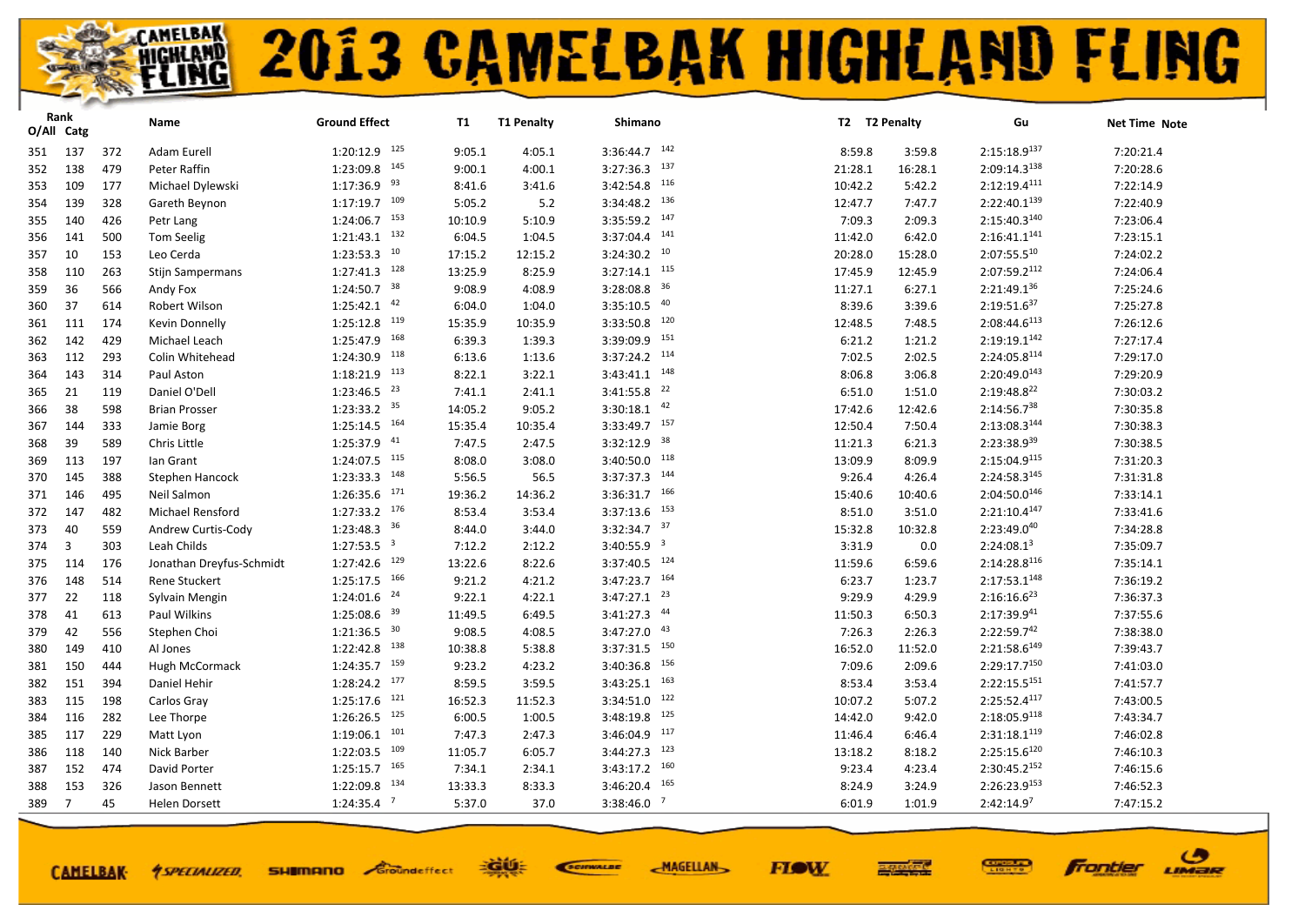|     | Rank<br>O/All Catg |     | Name                   | <b>Ground Effect</b>       | <b>T1</b> | <b>T1 Penalty</b> | Shimano                   |         | T2 T2 Penalty | Gu                       | Net Time Note |
|-----|--------------------|-----|------------------------|----------------------------|-----------|-------------------|---------------------------|---------|---------------|--------------------------|---------------|
| 390 | 119                | 237 | Warren McKenzie        | $1:24:15.2$ 116            | 6:59.1    | 1:59.1            | $3:25:49.6$ 108           | 13:48.0 | 8:48.0        | $2:47:13.2^{121}$        | 7:48:05.1     |
| 391 | 154                | 374 | <b>Tim Firth</b>       | 158<br>1:24:18.2           | 9:54.8    | 4:54.8            | 146<br>3:35:15.9          | 5:37.8  | 37.8          | $2:43:26.5^{154}$        | 7:48:33.2     |
| 392 | 155                | 375 | David Firth            | $1:24:15.6$ $156=$         | 9:55.1    | 4:55.1            | $3:39:43.9$ 155           | 12:51.9 | 7:51.9        | 2:31:49.6155             | 7:48:36.1     |
| 393 | 11                 | 630 | Ken Schack-Evans       | $1:30:02.6$ <sup>12</sup>  | 6:29.6    | 1:29.6            | $3:52:37.7$ <sup>11</sup> | 9:45.8  | 4:45.8        | 2:20:12.9 <sup>11</sup>  | 7:49:08.6     |
| 394 | $\overline{4}$     | 544 | Sandra Thomas          | $1:31:09.5$ 6              | 6:01.8    | 1:01.8            | $3:51:24.1$ <sup>5</sup>  | 9:49.0  | 4:49.0        | 2:22:53.74               | 7:51:18.1     |
| 395 | 12                 | 623 | Matt Brennan           | $1:25:53.7$ <sup>11</sup>  | 11:11.0   | 6:11.0            | $4:03:59.0$ $12$          | 13:28.9 | 8:28.9        | $2:07:28.0^{12}$         | 7:52:00.6     |
| 396 | 120                | 220 | Philip Kirkland        | $1:23:15.4$ $113$          | 11:21.7   | 6:21.7            | 119<br>3:39:59.0          | 26:30.0 | 21:30.0       | 2:21:52.0122             | 7:52:58.1     |
| 397 | 156                | 454 | <b>Oliver Morrison</b> | $1:23:20.6$ $146$          | 11:20.2   | 6:20.2            | 154<br>3:39:07.9          | 27:26.1 | 22:26.1       | 2:21:46.3156             | 7:53:01.1     |
| 398 | 5                  | 546 | Michelle Williams      | $1:27:47.6$ <sup>5</sup>   | 5:29.1    | 29.1              | $3:50:40.7$ $4$           | 7:44.7  | 2:44.7        | 2:31:19.25               | 7:53:01.3     |
| 399 | 121                | 144 | James Blair            | 133<br>1:31:12.6           | 10:46.2   | 5:46.2            | 133<br>4:07:01.3          | 7:40.3  | 2:40.3        | $2:09:00.7^{123}$        | 7:55:41.1     |
| 400 | 122                | 157 | Ben Cole               | $1:32:22.5$ $137$          | 4:38.7    | 0.0               | 128<br>3:55:35.2          | 5:09.0  | 9.0           | 2:29:37.3124             | 7:57:44.0     |
| 401 | 123                | 165 | <b>Richard Craig</b>   | $1:21:54.1$ $108$          | 5:31.0    | 31.0              | 121<br>3:49:24.6          | 5:24.8  | 24.8          | $2:46:16.6^{125}$        | 7:58:31.1     |
| 402 | 157                | 387 | Rigel Hammond          | 178<br>1:28:24.3           | 18:38.4   | 13:38.4           | 168<br>3:39:55.4          | 18:47.6 | 13:47.6       | $2:23:53.0^{157}$        | 7:59:38.7     |
| 403 | 158                | 447 | Max Midlen             | $1:28:36.5$ $179$          | 18:37.7   | 13:37.7           | 169<br>3:39:56.0          | 18:45.9 | 13:45.9       | 2:23:54.1158             | 7:59:50.2     |
| 404 | 159                | 393 | <b>Brett Haynes</b>    | 182<br>1:29:16.3           | 9:19.8    | 4:19.8            | $3:51:00.7$ 173           | 9:55.3  | 4:55.3        | 2:30:46.3159             | 8:00:18.4     |
| 405 | 160                | 386 | Michael Hall           | $1:23:25.0$ 147            | 11:56.7   | 6:56.7            | 175<br>3:54:34.9          | 25:04.8 | 20:04.8       | 2:15:32.0160             | 8:00:33.4     |
| 406 | 161                | 435 | <b>Stuart Luff</b>     | $1:25:36.1$ 167            | 14:10.5   | 9:10.5            | 174<br>3:50:03.6          | 23:47.8 | 18:47.8       | $2:19:20.0^{161}$        | 8:02:58.0     |
| 407 | 162                | 402 | Mark Jaggers           | 155<br>1:24:13.9           | 9:54.3    | 4:54.3            | 158<br>3:40:55.8          | 26:10.9 | 21:10.9       | $2:33:00.0^{162}$        | 8:04:14.9     |
| 408 | 163                | 419 | Ian Kirkland           | $156=$<br>1:24:15.6        | 9:54.8    | 4:54.8            | 159<br>3:40:53.9          | 26:15.8 | 21:15.8       | 2:32:57.3163             | 8:04:17.4     |
| 409 | 164                | 400 | <b>Russ Irwin</b>      | $1:29:14.2$ 181            | 8:53.4    | 3:53.4            | 170<br>3:50:52.4          | 14:24.5 | 9:24.5        | 2:34:30.6164             | 8:07:55.1     |
| 410 | 165                | 329 | Phillip Bicknell       | 160<br>1:24:43.3           | 17:05.2   | 12:05.2           | $3:47:37.2$ $172$         | 24:54.9 | 19:54.9       | 2:23:38.9165             | 8:07:59.5     |
| 411 | 166                | 507 | Dean Sohier            | $1:31:16.7$ 186            | 9:41.7    | 4:41.7            | $3:52:02.2$ 177           | 16:06.4 | 11:06.4       | 2:31:48.6166             | 8:10:55.6     |
| 412 | 167                | 529 | <b>Grant Watson</b>    | 183<br>1:29:40.2           | 11:19.3   | 6:19.3            | 178<br>3:52:01.3          | 16:07.5 | 11:07.5       | $2:31:49.1^{167}$        | 8:10:57.4     |
| 413 | 168                | 350 | Daniel Buttard         | $1:28:40.5$ 180            | 11:06.8   | 6:06.8            | $3:57:25.1$ 179           | 16:25.8 | 11:25.8       | 2:31:03.8 <sup>168</sup> | 8:14:42.0     |
| 414 | 43                 | 607 | Neil Thompson          | $1:36:59.7$ <sup>54</sup>  | 8:23.9    | 3:23.9            | 47<br>4:01:18.1           | 11:09.2 | 6:09.2        | 2:27:37.843              | 8:15:28.7     |
| 415 | 169                | 390 | Philip Harding         | $1:35:59.7$ 192            | 5:59.2    | 59.2              | 180<br>3:56:26.1          | 3:44.7  | 0.0           | 2:42:20.7169             | 8:15:45.7     |
| 416 | 170                | 346 | Mark Burgess           | $1:27:19.1$ $174$          | 7:08.0    | 2:08.0            | 181<br>4:04:03.7          | 9:47.8  | 4:47.8        | $2:37:42.1^{170}$        | 8:16:00.7     |
| 417 | 171                | 420 | Paul Klemes            | 169<br>1:25:51.4           | 11:11.3   | 6:11.3            | 183<br>4:04:04.2          | 13:27.8 | 8:27.8        | 2:32:57.3171             | 8:17:32.0     |
| 418 | 172                | 418 | Jon Kimberley          | $1:25:55.0$ $170$          | 11:07.7   | 6:07.7            | 184<br>4:04:06.0          | 13:28.5 | 8:28.5        | 2:32:56.4172             | 8:17:33.6     |
| 419 | 44                 | 554 | Michael Catt           | $1:31:09.0$ $48$           | 12:17.6   | 7:17.6            | $3:43:35.3$ $45$          | 18:15.0 | 13:15.0       | 2:44:46.044              | 8:20:02.9     |
| 420 | 45                 | 550 | John Brayan            | $1:29:58.2$ $45$           | 6:54.8    | 1:54.8            | 48<br>4:12:26.4           | 10:09.5 | 5:09.5        | $2:30:55.0^{45}$         | 8:20:23.9     |
| 421 | 124                | 226 | Hamish Little          | 142<br>1:37:12.4           | 8:44.7    | 3:44.7            | $3:47:55.7$ $130$         | 16:49.6 | 11:49.6       | 2:41:29.4126             | 8:22:11.8     |
| 422 | 125                | 169 | <b>Andrew Davis</b>    | $1:26:25.0$ $124$          | 5:49.4    | 49.4              | 129<br>4:00:48.9          | 10:58.7 | 5:58.7        | 2:50:17.6127             | 8:24:19.6     |
| 423 | 126                | 261 | Adam Saddington        | $1:27:51.2$ $130$          | 6:34.5    | 1:34.5            | 132<br>4:09:03.6          | 6:54.8  | 1:54.8        | 2:44:42.8 <sup>128</sup> | 8:25:06.9     |
| 424 | 127                | 149 | Angus Cameron          | $1:29:49.5$ <sup>131</sup> | 17:45.3   | 12:45.3           | $3:46:55.8$ $131$         | 22:29.1 | 17:29.1       | 2:38:40.5129             | 8:25:40.2     |
| 425 | 23                 | 105 | <b>Stewart Downey</b>  | $1:29:56.5$ <sup>26</sup>  | 14:56.0   | 9:56.0            | $4:00:36.3$ <sup>24</sup> | 14:29.7 | 9:29.7        | $2:36:11.8^{24}$         | 8:26:10.3     |
| 426 | 24                 | 101 | Pat Brearley           | $1:27:58.1$ $25$           | 9:59.3    | 4:59.3            | $4:12:55.0$ $25$          | 10:41.0 | 5:41.0        | 2:35:59.525              | 8:27:32.9     |
| 427 | 173                | 508 | Jason Spear            | $1:26:39.5$ $172$          | 11:05.1   | 6:05.1            | 185<br>4:07:06.4          | 12:11.8 | 7:11.8        | $2:41:12.4^{173}$        | 8:28:15.2     |
| 428 | 174                | 503 | <b>Mark Simister</b>   | $1:30:05.0$ 185            | 11:44.0   | 6:44.0            | 182<br>3:58:44.8          | 25:51.4 | 20:51.4       | 2:33:19.4174             | 8:29:44.6     |
|     |                    |     |                        |                            |           |                   |                           |         |               |                          |               |

**CAMELBAK-**

**SHIMANO** Groundeffect *<u>ASPECIALIZED.</u>* 

EGUE SCIENALDE

**FIOW MAGELLAN** 



ဖ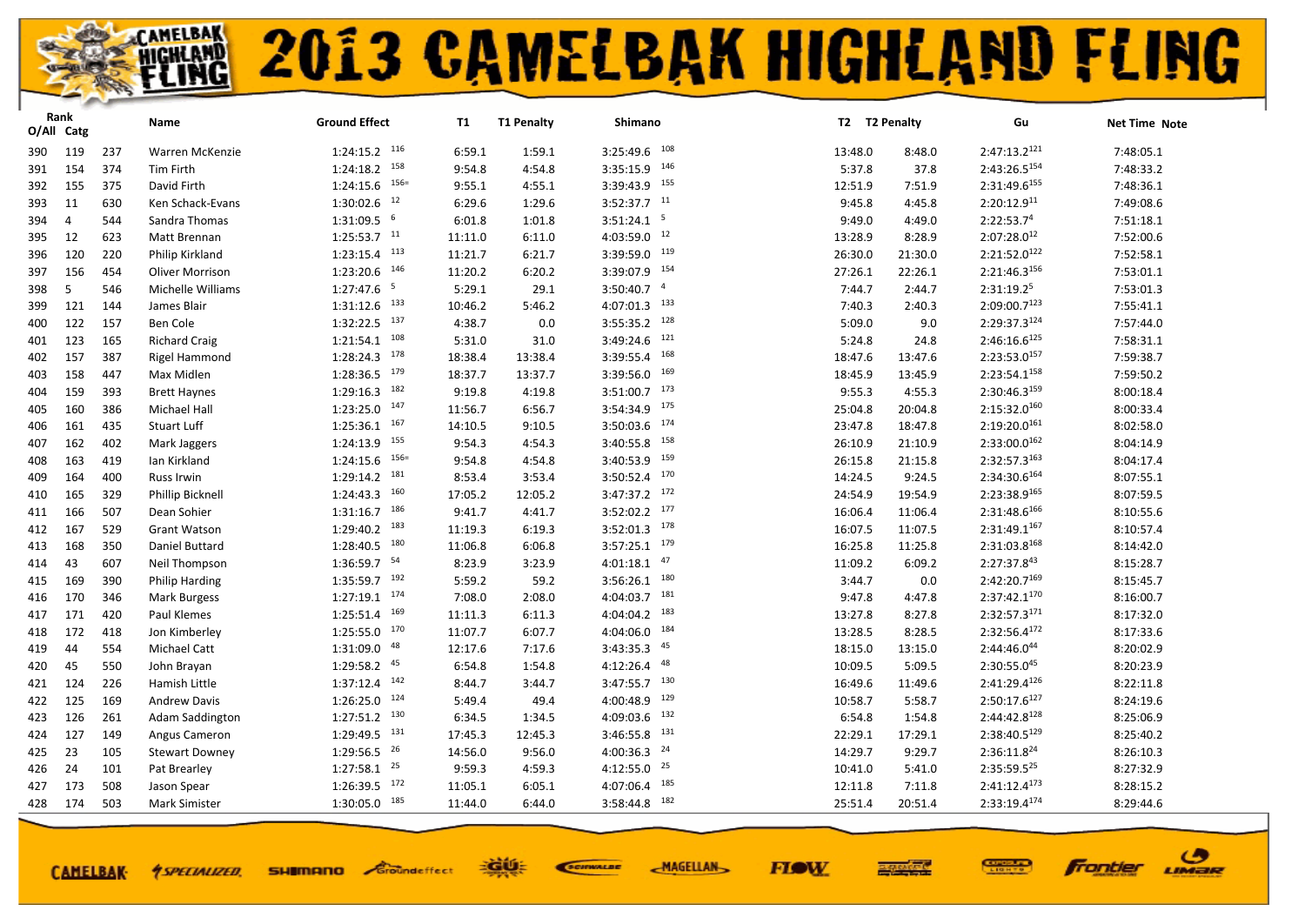| $1:33:20.0$ <sup>51</sup><br>4:07:40.4 49<br>2:43:48.246<br>429<br>46<br>578<br>Mark Higgins<br>15:16.2<br>10:16.2<br>14:44.1<br>9:44.1<br>$1:32:03.0$ 187<br>$4:05:51.5$ $186$<br>$3:01:20.2^{175}$<br>509<br>6:58.6<br>430<br>175<br>1:58.6<br>9:37.4<br>4:37.4<br>Gavin Stanford<br>4:23:05.0 136<br>$1:31:20.2$ $134$<br>2:37:50.8130<br>128<br>209<br>10:47.9<br>5:47.9<br>14:26.6<br>9:26.6<br>431<br>Angus Hooke<br>$4:11:27.8$ $187$<br>$1:35:28.0$ $191$<br>$2:41:54.4^{176}$<br>176<br>518<br>13:10.1<br>8:10.1<br>17:58.5<br>12:58.5<br>432<br>James Taylor<br>4:10:43.9 189<br>$1:37:45.5$ <sup>193</sup><br>2:29:20.4177<br>177<br>504<br>17:54.2<br>12:54.2<br>26:55.3<br>21:55.3<br>433<br>Ray Simpson | 8:44:48.9<br>8:45:50.7<br>8:47:30.5<br>8:49:58.8<br>8:52:39.3<br>8:55:45.0<br>8:57:14.8<br>8:57:19.5 |
|-----------------------------------------------------------------------------------------------------------------------------------------------------------------------------------------------------------------------------------------------------------------------------------------------------------------------------------------------------------------------------------------------------------------------------------------------------------------------------------------------------------------------------------------------------------------------------------------------------------------------------------------------------------------------------------------------------------------------|------------------------------------------------------------------------------------------------------|
|                                                                                                                                                                                                                                                                                                                                                                                                                                                                                                                                                                                                                                                                                                                       |                                                                                                      |
|                                                                                                                                                                                                                                                                                                                                                                                                                                                                                                                                                                                                                                                                                                                       |                                                                                                      |
|                                                                                                                                                                                                                                                                                                                                                                                                                                                                                                                                                                                                                                                                                                                       |                                                                                                      |
|                                                                                                                                                                                                                                                                                                                                                                                                                                                                                                                                                                                                                                                                                                                       |                                                                                                      |
|                                                                                                                                                                                                                                                                                                                                                                                                                                                                                                                                                                                                                                                                                                                       |                                                                                                      |
| $4:19:55.2$ 50<br>1:36:59.0 53<br>$2:51:49.3^{47}$<br>47<br>8:11.7<br>3:11.7<br>8:49.8<br>3:49.8<br>569<br>Leigh Glover<br>434                                                                                                                                                                                                                                                                                                                                                                                                                                                                                                                                                                                        |                                                                                                      |
| 4:12:22.9 134<br>1:32:17.5 136<br>129<br>301<br>19:23.2<br>14:23.2<br>14:22.6<br>2:43:48.6131<br>19:22.6<br>435<br>Matt Woodman                                                                                                                                                                                                                                                                                                                                                                                                                                                                                                                                                                                       |                                                                                                      |
| 1:32:23.5 189<br>188<br>$2:43:50.0^{178}$<br>178<br>19:19.4<br>14:19.4<br>4:13:29.8<br>515<br>18:16.8<br>13:16.8<br>436<br><b>Tarren Summers</b>                                                                                                                                                                                                                                                                                                                                                                                                                                                                                                                                                                      |                                                                                                      |
| 4:23:05.0 135<br>$1:31:23.7$ $135$<br>2:50:50.9132<br>130<br>208<br>10:43.9<br>5:43.9<br>9:19.9<br>437<br>James Hooke<br>14:19.9                                                                                                                                                                                                                                                                                                                                                                                                                                                                                                                                                                                      | 9:00:23.4                                                                                            |
| $1:35:31.4$ <sup>1</sup><br>$4:22:34.3$ <sup>1</sup><br>9:25.8<br>2:47:26.0 <sup>1</sup><br>438<br>$\mathbf{1}$<br>131<br>14:25.8<br>14:45.3<br>9:45.3<br>Kate Pendergast                                                                                                                                                                                                                                                                                                                                                                                                                                                                                                                                             | 9:04:42.8                                                                                            |
| $1:32:14.8$ <sup>188</sup><br>$4:25:45.0$ $190$<br>$2:55:41.7^{179}$<br>179<br>453<br>11:24.1<br>6:24.1<br>10:25.4<br>5:25.4<br>439<br><b>Brett Morris</b>                                                                                                                                                                                                                                                                                                                                                                                                                                                                                                                                                            | 9:05:31.0                                                                                            |
| $1:32:23.0$ $138$<br>$4:23:31.3$ $138$<br>$2:55:41.6^{133}$<br>131<br>297<br>Peter Willett<br>18:50.0<br>13:50.0<br>13:26.7<br>8:26.7<br>440                                                                                                                                                                                                                                                                                                                                                                                                                                                                                                                                                                          | 9:13:52.6                                                                                            |
| $1:32:28.6$ $190$<br>$4:23:28.3$ $192$<br>2:55:39.1180<br>180<br>332<br>18:44.9<br>13:44.9<br>13:32.0<br>8:32.0<br>441<br>Gregory Boot                                                                                                                                                                                                                                                                                                                                                                                                                                                                                                                                                                                | 9:13:52.9                                                                                            |
| $1:36:38.7$ <sup>52</sup><br>4:13:49.2 51<br>48<br>563<br>2:57:17.048<br>21:10.7<br>16:10.7<br>19:58.2<br>14:58.2<br>442<br>Jan Domanski                                                                                                                                                                                                                                                                                                                                                                                                                                                                                                                                                                              | 9:18:53.8                                                                                            |
| $4:21:30.7$ 139<br>$1:34:33.6$ <sup>139</sup><br>$2:53:40.0^{134}$<br>132<br>154<br><b>Billy Chan</b><br>23:12.8<br>18:12.8<br>16:08.3<br>11:08.3<br>443                                                                                                                                                                                                                                                                                                                                                                                                                                                                                                                                                              | 9:19:05.4                                                                                            |
| $4:35:28.1$ $140$<br>1:35:26.8 141<br>133<br>14:29.0<br>9:29.0<br>2:53:14.6135<br>300<br>Daniel Wong<br>12:03.1<br>7:03.1<br>444                                                                                                                                                                                                                                                                                                                                                                                                                                                                                                                                                                                      | 9:20:41.6                                                                                            |
| $1:40:00.0$ <sup>194</sup><br>$4:31:35.9$ $193$<br>3:09:37.8181<br>181<br>533<br>11:21.2<br>3:50.1<br><b>Steve Winnall</b><br>6:21.2<br>8:50.1<br>445                                                                                                                                                                                                                                                                                                                                                                                                                                                                                                                                                                 | 9:31:25.0                                                                                            |
| $4:53:12.8$ 52<br>1:30:05.2 46<br>4:12.3<br>0.0<br>3:10:59.249<br>49<br>567<br>Alan Gibson<br>8:33.4<br>3:33.4<br>446                                                                                                                                                                                                                                                                                                                                                                                                                                                                                                                                                                                                 | 9:37:50.6                                                                                            |
| $1:55:16.9$ <sup>55</sup><br>$5:00:21.5$ <sup>53</sup><br>3:23:28.450<br>600<br>13:13.1<br>8:13.1<br>19:18.5<br>14:18.5<br>50<br>Alf Richardson<br>447                                                                                                                                                                                                                                                                                                                                                                                                                                                                                                                                                                | 10:41:38.4                                                                                           |
| $1:55:17.7$ <sup>7</sup><br>$5:01:08.8$ 6<br>3:23:39.76<br>6<br>538<br>13:17.4<br>8:17.4<br>18:16.4<br>13:16.4<br>448<br>Kathryn Gilbert                                                                                                                                                                                                                                                                                                                                                                                                                                                                                                                                                                              | 10:41:40.0                                                                                           |
| Did not finish                                                                                                                                                                                                                                                                                                                                                                                                                                                                                                                                                                                                                                                                                                        |                                                                                                      |
| $1:02:16.4$ <sup>25</sup><br>39<br>Alex Yallouris<br>1:31:36.2 <sup>1</sup>                                                                                                                                                                                                                                                                                                                                                                                                                                                                                                                                                                                                                                           |                                                                                                      |
| $2:29:56.2$ $27$<br>2:04:54.8 <sup>1</sup><br>120<br>Jonathan Paniagua                                                                                                                                                                                                                                                                                                                                                                                                                                                                                                                                                                                                                                                |                                                                                                      |
| $1:51:47.1$ $146$<br>$3:19:18.9^{21}$<br>133<br>Benjamin Alexander                                                                                                                                                                                                                                                                                                                                                                                                                                                                                                                                                                                                                                                    |                                                                                                      |
| $1:26:51.9$ <sup>126</sup><br>2:12:48.3 <sup>1</sup><br>206<br>Patrick Hills                                                                                                                                                                                                                                                                                                                                                                                                                                                                                                                                                                                                                                          |                                                                                                      |
| $1:04:34.5$ <sup>7</sup><br>$2:08:29.2$ <sup>1</sup><br>104<br>Justin Dewhurst<br>6:51.4<br>1:51.4<br>7:16.2<br>2:16.2                                                                                                                                                                                                                                                                                                                                                                                                                                                                                                                                                                                                |                                                                                                      |
| $1:00:35.5$ <sup>7</sup><br>$2:41:28.6$ <sup>22</sup><br>3:41.4<br>0.0<br>446<br><b>Mark McInnes</b><br>10:05.4<br>5:05.4                                                                                                                                                                                                                                                                                                                                                                                                                                                                                                                                                                                             |                                                                                                      |
| $1:23:56.4$ $152$<br>$2:21:05.2$ $42$<br>18:40.3<br>434<br>13:40.3<br>6:14.6<br>1:14.6<br>Warren Lovell                                                                                                                                                                                                                                                                                                                                                                                                                                                                                                                                                                                                               |                                                                                                      |
| $1:09:21.5$ <sup>53</sup><br>2:56:22.4 53<br>5:16.4<br>16.4<br>9:29.7<br>4:29.7<br>535<br>Greg Wunder                                                                                                                                                                                                                                                                                                                                                                                                                                                                                                                                                                                                                 |                                                                                                      |
| $1:12:49.2$ 82<br>$3:10:32.4$ <sup>94</sup><br>4:32.9<br>510<br>0.0<br>19:07.1<br>14:07.1<br>James Stephens                                                                                                                                                                                                                                                                                                                                                                                                                                                                                                                                                                                                           |                                                                                                      |
| $1:22:50.0$ $140$<br>$3:47:05.0$ 161<br>366<br>9:59.1<br>4:59.1<br>26:15.5<br>21:15.5<br>Doug Djordjevic                                                                                                                                                                                                                                                                                                                                                                                                                                                                                                                                                                                                              |                                                                                                      |
| $3:49:09.3$ $46$<br>$1:30:41.9$ $47$<br>575<br>11:19.2<br>6:19.2<br>17:01.3<br>12:01.3<br><b>Dominic Hatton</b>                                                                                                                                                                                                                                                                                                                                                                                                                                                                                                                                                                                                       |                                                                                                      |
| $3:49:07.7$ 127<br>$1:31:03.2$ $132$<br>182<br>10:59.5<br>5:59.5<br>18:31.6<br>13:31.6<br>Nathan Fallowfield                                                                                                                                                                                                                                                                                                                                                                                                                                                                                                                                                                                                          |                                                                                                      |
| $1:23:01.9$ 144<br>$3:57:38.7$ 176<br>10:33.0<br>5:33.0<br>43:07.0<br>38:07.0<br>330<br>Peter Blansjaar                                                                                                                                                                                                                                                                                                                                                                                                                                                                                                                                                                                                               |                                                                                                      |
| 1:29:41.7 184<br>$4:20:10.0$ 191<br>348<br>19:54.4<br>14:54.4<br>3:29.2<br>0.0<br><b>Craig Burns</b>                                                                                                                                                                                                                                                                                                                                                                                                                                                                                                                                                                                                                  |                                                                                                      |
| 137<br>$1:39:51.7$ 144<br>23:16.8<br>18:16.8<br>4:10:58.9<br>2:37.1<br>$0.0\,$<br>254<br>Nick Pryke                                                                                                                                                                                                                                                                                                                                                                                                                                                                                                                                                                                                                   |                                                                                                      |
| $2:25:04.5$ $45$<br>$1:25:14.5$ 120<br>6:21.9<br>172<br>Chad Dobbs<br>1:21.9                                                                                                                                                                                                                                                                                                                                                                                                                                                                                                                                                                                                                                          |                                                                                                      |
| $2:08:04.9$ <sup>11</sup><br>$52:49.9$ <sup>1</sup><br>6:10.7<br>$\overline{2}$<br>1:10.7<br>Dylan Cooper                                                                                                                                                                                                                                                                                                                                                                                                                                                                                                                                                                                                             |                                                                                                      |
| 54:22.3 $9$<br>$2:08:07.6$ 12<br>29<br>4:35.4<br>0.0<br>Daniel McConnell                                                                                                                                                                                                                                                                                                                                                                                                                                                                                                                                                                                                                                              |                                                                                                      |

**FIOW** 

EGUE

**SHIMANO** Groundeffect

**CAMELBAK-**

*<u>ASPECIALIZED.</u>* 

SCIENALDE

**MAGELLAN** 

ு

LIMER

**Frontier**